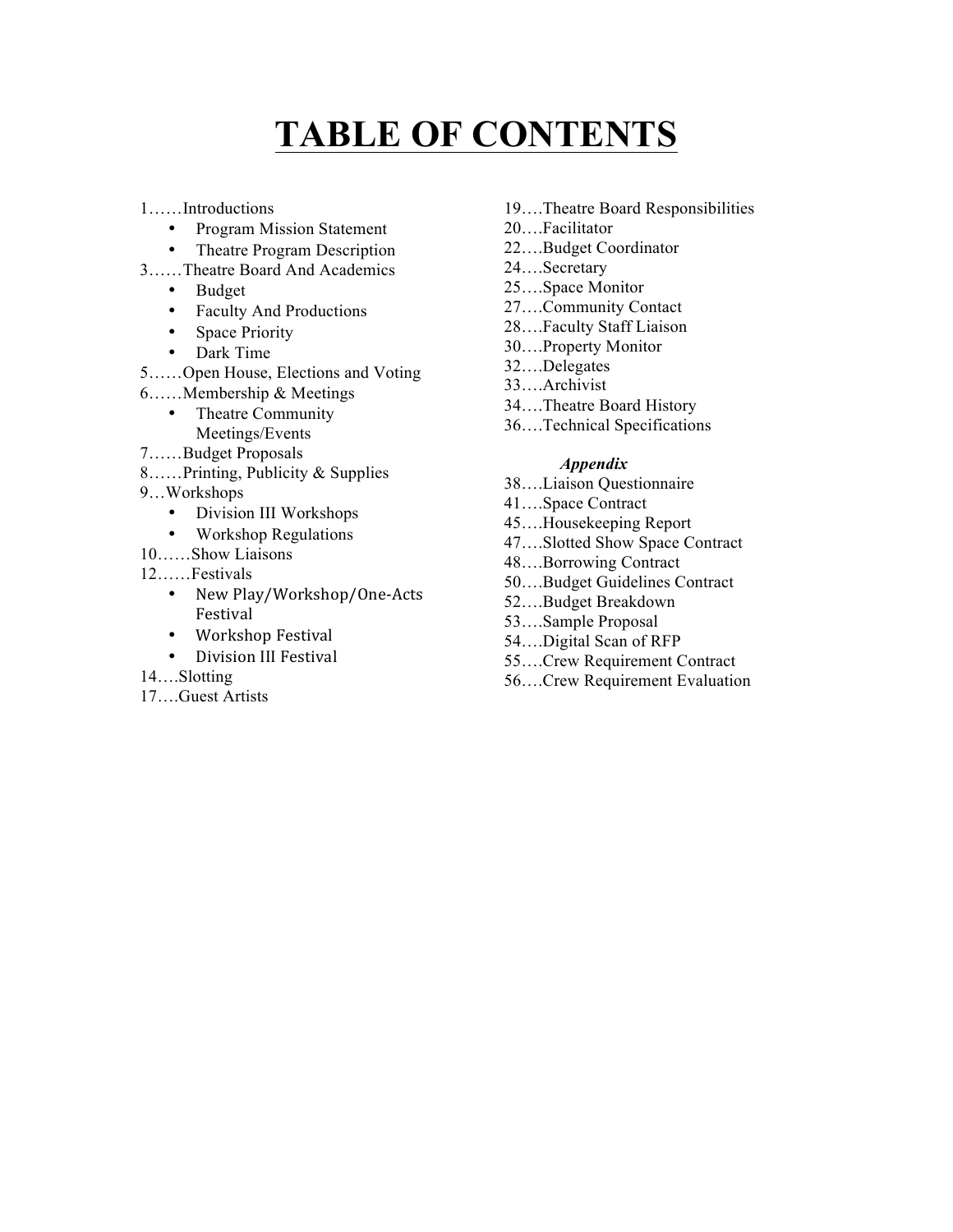### **Introductions**

**Theatre Board Members are responsible for following the regulations and policies within this document. If they need to be modified, please update the handbook.** 

#### *Released:*

*March 15th, 2013 (72nd Theatre Board)*

#### **Theatre Program Mission Statement:**

The Hampshire College Theatre Program is part of the School for Interdisciplinary Arts (IA), a democratic association of students, faculty, and staff who believe freedom of the imagination is an essential force in a healthy, dynamic, and just society.

We declare, even amidst a mechanized and digitized world, that live theatre is still relevant. We believe it enraptures us, changes the way we think and feel, and allows us to enter and experience culture, class, race, gender, and sexual orientation through completely different points of view. We believe theatre is a vehicle for social change, and that change often begins with selfawareness and transformation.

Our interdisciplinary courses mediate our historical roots in ritual, and our interest in creating new and experimental forms through the use of flexible spaces, innovative forms of technology, non-traditional texts, and movement-based languages. We enjoy pushing the boundaries of theatrical form and redefining the content and character of contemporary drama.

We believe theatre teaches and necessitates collaboration, and we implement this philosophy in our classrooms and studios, where students, faculty, and staff are required to collaborate.

#### *Our unique process-oriented program is comprised of four independent elements:*

*Courses*: A core of theatre faculty and staff create and teach interdisciplinary courses in design, playwriting, directing, acting, storytelling, theatre for young audiences, dramatic literature, history, and theatre for social change. The faculty and staff facilitate learning by working closely with students, and operate within a flexible and progressive curriculum that evolves from year to year.

*Theatre Board*: This unique aspect of our program allows students to manage their own theatrical events and performances. Theatre Board is the student elected, student-run organization that designs and facilitates the Hampshire College production season; manages the annual budget; reserves space and equipment; reviews and funds proposals for guest artists; and serves the educational and artistic needs of Hampshire students through a myriad of experiential opportunities.

*Learning Activities*: This broad category includes everything from faculty-advised productions, in which students may become involved as actors, directors, designers, stage managers, or fill any number of positions within a production or team, to community-engaged learning activities such as internships and field studies; curriculum-based activities such as study abroad programs and advanced courses; and performances and installations beyond the main stage season, including workshops.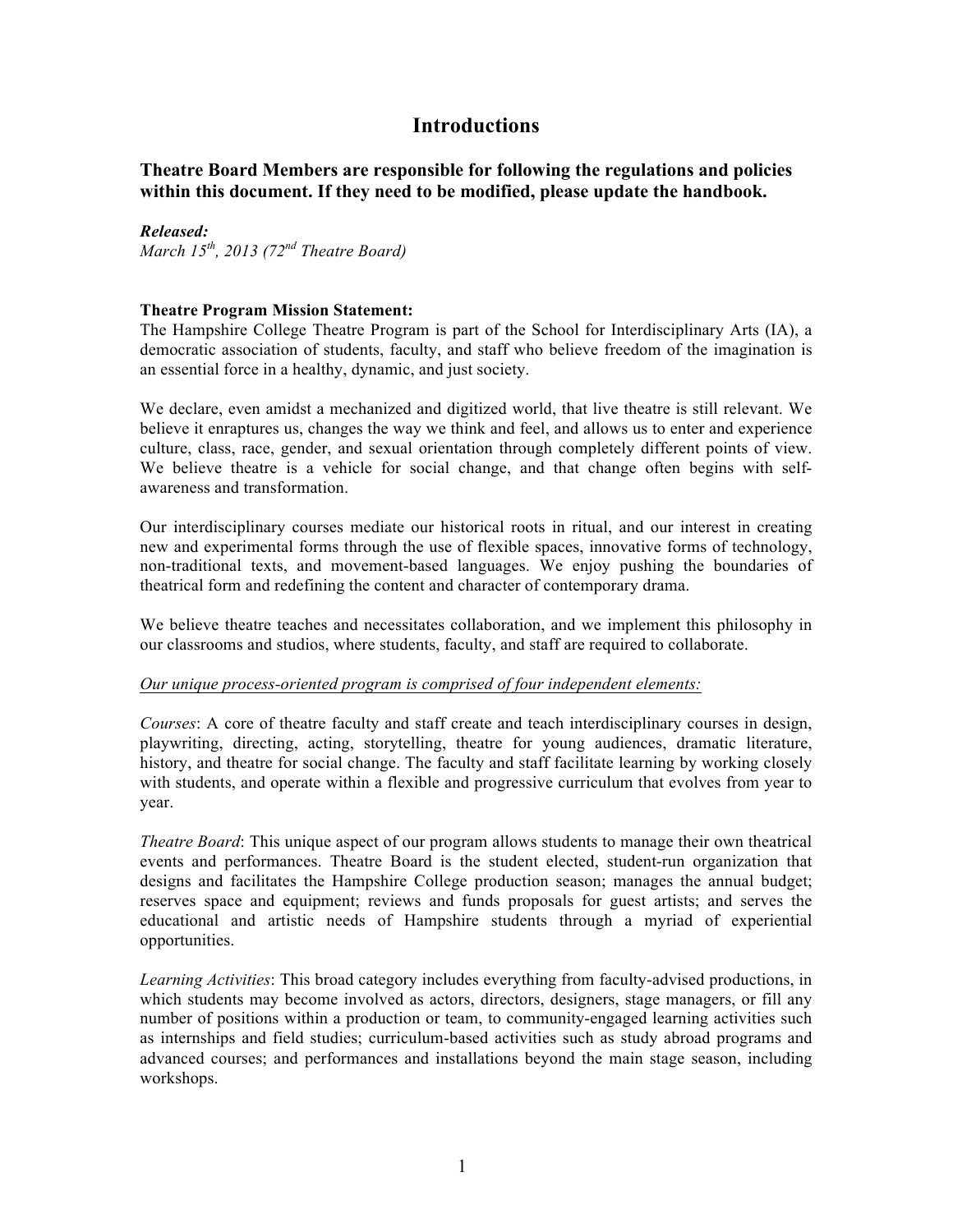*Diversity:* Differences in those dimensions of identity that on a collective level seem to correlate with disparities of social experience, including inequalities of privilege, opportunity and access to resources; namely race, ethnicity, class, gender, sexual orientation, religion, physical ability, geography/nationality, age and learning styles. "Diversity" also refers to a perspective that encourages difference while striving to rectify inequities.

#### **Theatre Program Description:**

Hampshire College Theatre is a student-run, faculty-advised learning- and process-oriented program uniquely designed to serve educational and artistic needs of all students interested in theatre exploration and investigation through experiential opportunities. The program functions for students to run their own theatrical events and performances in order to teach self-motivation, management, and responsibility in their own work. The faculty and staff facilitate learning by working closely with students and operate with a flexible and progressive curriculum that evolves year-to-year based on students interests. Students are supported by faculty, staff and other students; work under the budget, process, and season managed by Theatre Board.

#### **Introduction:**

Theatre Board is the representative student body that has been created to facilitate the process of running the production component of the Hampshire Theatre Program. Theatre Board is organized and run based on the information in this handbook and has the authority to amend and revise this handbook given a simple majority. They oversee how the program functions and the budget of the non-academic theatre program. In addition, Theatre Board functions as a resource to the Hampshire College community; for funding, equipment, and general help for theatre events. Serving on Theatre Board requires full commitment to the program and the specific position that one is elected to. It is important to acknowledge that while being a representative to the program, students on the board should strive to model values that have been agreed upon as being important in the theatre community. As with all working environments, students are required to come in on time, actively participate in discussions, and fulfill all jobs required of them. The academic component of Hampshire College Theatre is managed by the theatre faculty, therefore Theatre Board does not have influence over any student's academic standing.

Theatre Board members are recommended to be highly active in the Theatre Community. They are aware of the current state of the program and participate as much as possible in order to be involved and present in as many components of it. It is extremely important that Theatre Board is proactive and moves the program forward in theatrical process and functionality. So that the program progresses, it is critical that all members on Theatre Board are active in creating projects, engaging in meetings, and positively networking and being present in the community.

If a member of the community expresses interest in any goals for Hampshire College Theatre, it is Theatre Board's responsibility to do everything in their power and within reason to bring community attention to the goal and attempt to achieve it.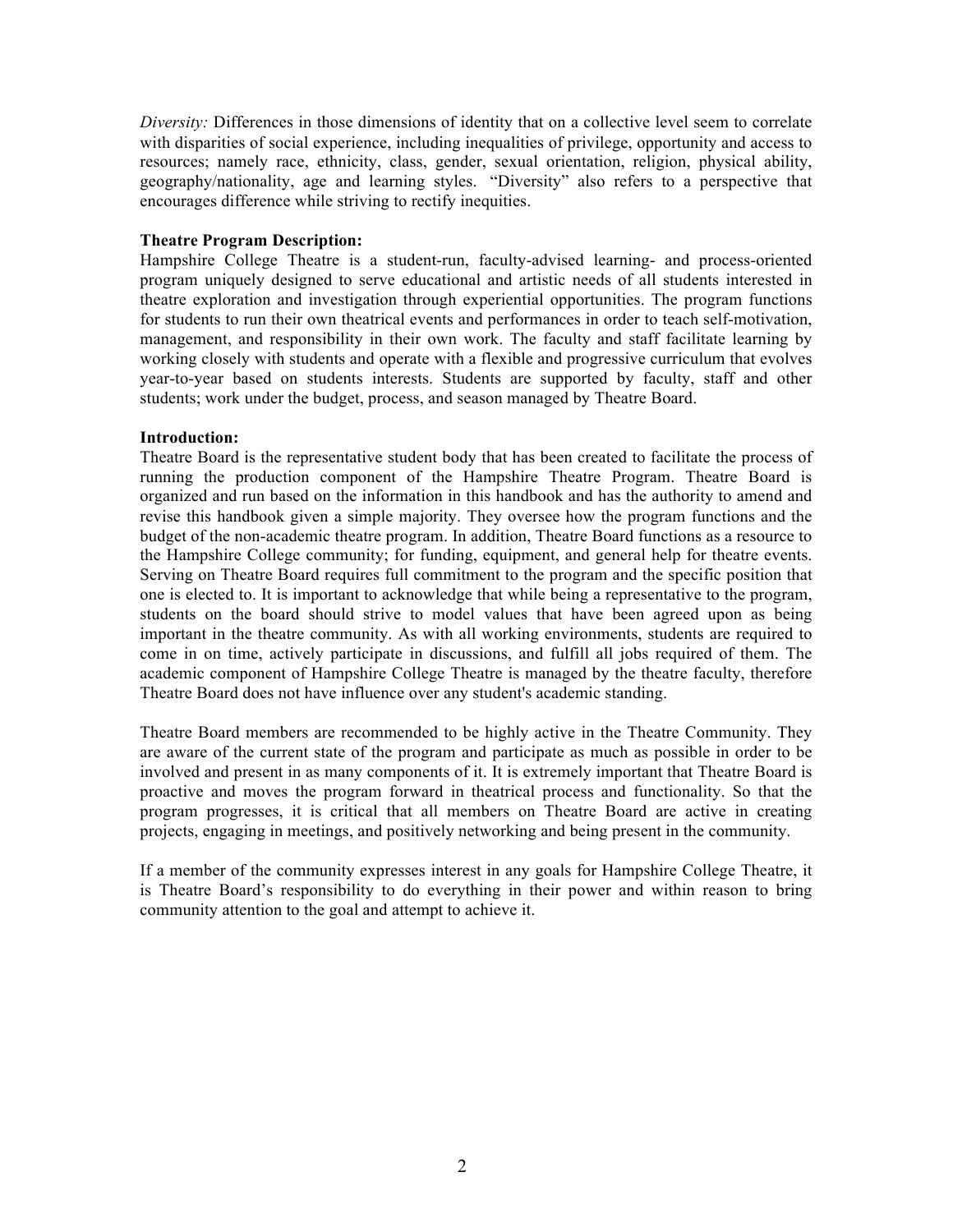### **Theatre Board & Academics**

#### **Theatre Board & Course/Divisional Work:**

While Theatre Board has no control over students' academic standing, they work closely with the faculty and staff in an advisory capacity. There is at least one faculty representative and one staff representative at every weekly Theatre Board meeting and they are actively involved in discussion and decision-making. To state it simply, students manage the theatrical season and faculty and staff manage academics.

*Budget:* Theatre Board controls a budget that is accessible to students. The intention of the budget is that it can provide students with funding toward productions. Additionally, if students need a significant amount of funding for a production it is expected they ask other on campus offices or apply for grants, in addition to asking Theatre Board. Theatre Board works to ensure as many students who present reasonable budget proposals receive funding and support for finding space, whether in Emily Dickinson Hall (EDH) or other alternative spaces. In the event students do not receive funding and/or a theatre space, Theatre Board works with faculty and staff to find alternatives. As in all decisions, faculty and staff have a voice and a vote in deciding if a student receives funding from Theatre Board.

*Faculty & Productions:* Faculty members act in many different capacities when supporting slotted shows and student productions. Generally, this is something negotiated between individual students and faculty with the understanding that the Hampshire College Theatre Program is designed as a space for students to explore and create individually and with peers. The intention is that whatever a theatre student might be studying there is at least one faculty or staff member at Hampshire (or in the five-colleges) that can assist them, but it is often expected that the student create this connection.

- The staff technical director advises student technical directors in matters of safety, building methods and space use. The staff technical director also advises master electricians, sound designers, set designers and light designers. Additionally, other students involved in technical theatre and productions may consult and work with the staff technical director for support and guidance. The staff technical director discusses methods of positioning of equipment and scenery, safety of electrics and overall design decisions with students.
- The costume shop supervisor can help with the design and construction with costumes. Also the costume supervisor can help student costume designers pull from Hampshire's costume collection (or work with a Five College costume shop) and make modifications to costumes.
- The design professor(s) can also advise students in conceptual ideas, color choices and functionality.
- The directing professor(s) can suggest technique and method both in direction and acting. They might sit in on rehearsals or advise students on an individual basis when working on a production.
- The playwriting professor(s) can advise the flow, structure, and language of students' scripts. Also, they may point students to other resources such as literature, other professors, students, or community members.

*Space Priority:* Within our program, the slotted show always has priority. However, it is essential that faculty and production teams communicate and make compromises if there is a lack of class space. In most cases, classes take priority in the spaces. During daytime hours it is expected that the slotted show leaves the space ready for classroom use. Workshops must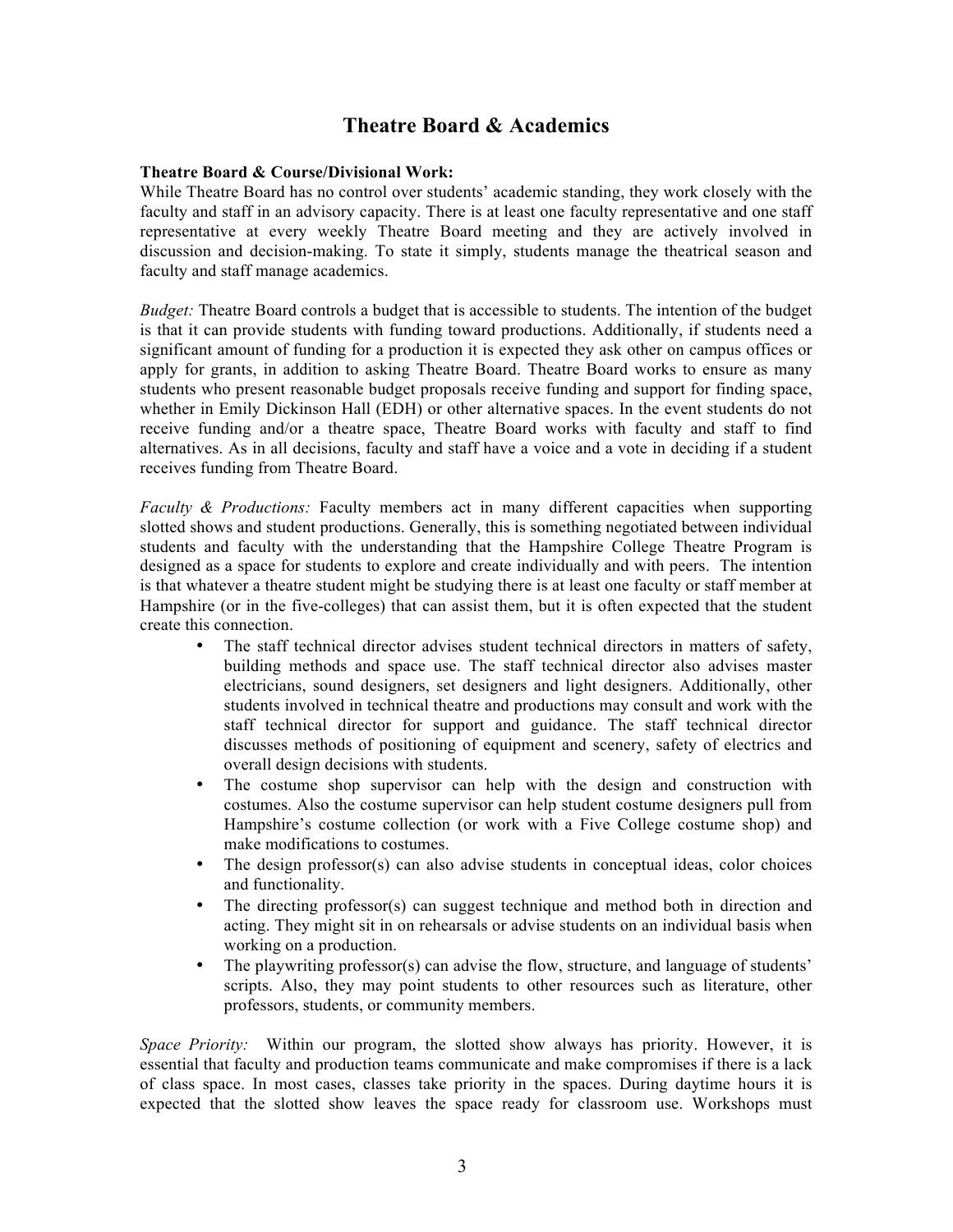function around class-times and must leave the space empty for classes to use during the day. It is expected that slotting agents and production managers work with faculty and staff to communicate space needs, the Space Monitor may also help facilitate this process.

### *Ordered Space Priority:*

- 1. Slotted Shows
- 2. Classes
- 3. Workshops (Division IIIs, Guest Artists, etc.)

*Dark Time:* When a slotted production goes "dark," they have complete access to their space with the exception of classes. When the building goes "dark," the secondary space is also no longer usable and no other group may use any of the spaces, once again with the exception of classes, which may use the secondary space during class hours.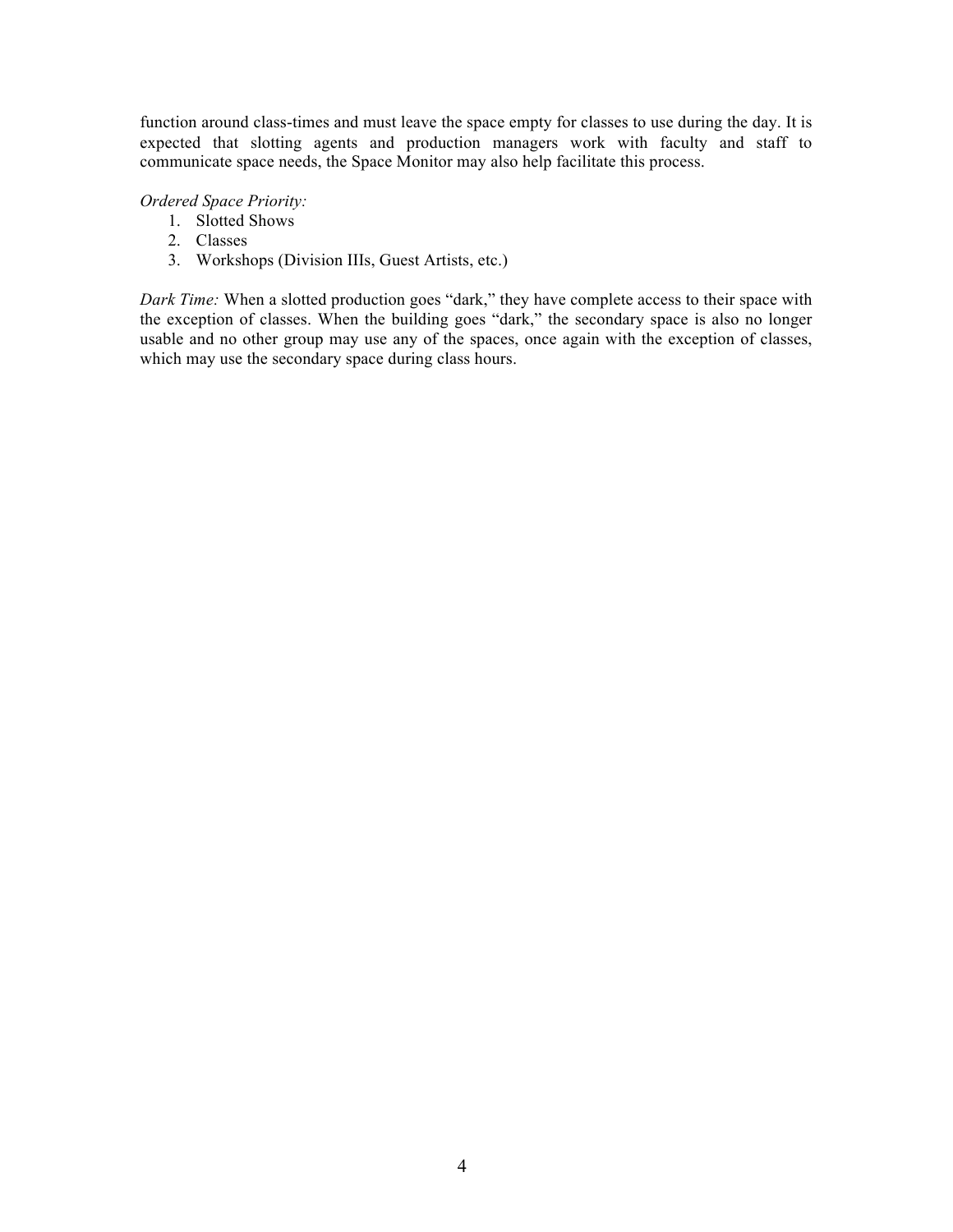### **Open House, Elections & Voting**

**Open House:** Theatre Board holds an Open House at the beginning of each semester in order to have elections and to introduce the Theatre Program and Theatre Board to students. The Open House serves as a way to introduce new students to each other and to the Theatre Program (courses, the Slotted Season, Theatre Board, Faculty and Staff). It serves as an opportunity for students to network with each other and share what they are working on with peers. Open Houses are advertised through the Theatre Community Listserv, pestering, and personal invitations. Faculty and staff are invited and encouraged to attend each Open House.

Structure of Open House:

- Introduce current Theatre Board members and community members
- Collect contact information to add to the Theatre Community Database and emails to be added to the Theatre Community listserv
- Make available new editions of the Hampshire College *The Book of Common Knowledge* and the *Theatre Handbook*
- Introduce the theatre program and how Theatre Board is involved.
	- Include information about meetings: general structure of how they are run, why people in the program might attend them, etc.
	- Explain how Theatre Board is involved in budget, policy, and productions
- Present an explanation on slotting, open positions on Theatre Board and the rules and regulations in the spaces
- Hold Elections (Details below)
- While votes are counted for elections, present the Slotted Season and Division III workshops, auditions and any other announcements (job descriptions for open positions on shows and producer contact information should be made available)

**Elections**: Members are elected by the theatre community in an Open House held at the beginning of each semester. Once all nominations (nominations for other students and selfnominations) for available positions are accounted for, each nominee gets a few moments to discuss their reason for running as well as what they can do for the Theatre Community. Votes are written down and collected so that current members can count the votes and make the result announcements. Division III students cannot be elected for a full year position in their final semester.

**Voting:** In order to be elected to a position on Theatre Board, a candidate must receive a simple majority of the votes  $(50\% + 1)$ . If there are more than two candidates running for a position and no one receives a simple majority, the first round of voting will be used to eliminate all candidates but the two with the highest number of votes. There can be a brief period of campaigning between the two rounds of voting and eliminated candidates may endorse remaining candidates.

In order to be elected as a Delegate, a candidate must receive 25%+1 votes (assuming that there are two positions and voters may cast ballots for up to two candidates). If the first round of elections does not produce any winning candidate the four people who received the most votes remain and the others are eliminated. If it produces one winning candidate, the two next-highest vote getters will compete for the remaining position.

For jobs such as the Props Monitor and Facilitator, it is recommended that the person previously holding the position take on an apprentice the semester before they resign.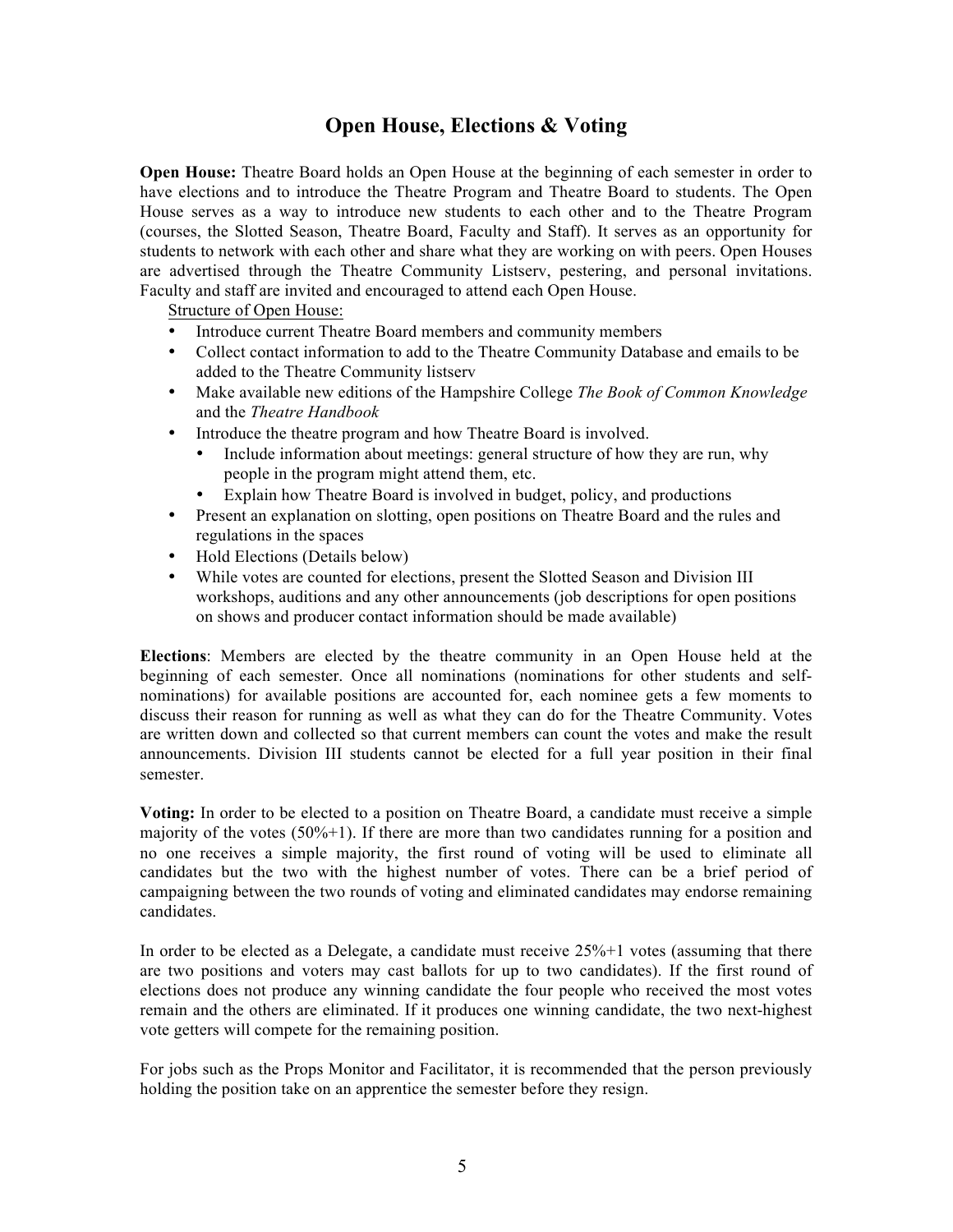### **Membership & Meetings**

**Membership & Regular Meetings**: Theatre Board meets Tuesdays from 3:30 – 5PM in Emily Dickinson Hall because that is the college designated time in which classes do not occur. This time may be changed if agreed upon by board members, faculty, and staff. All voting Theatre Board members have one vote. Theatre faculty and staff are encouraged to attend and have three collective votes on matters deemed important, determined on a case-by-case basis. For all other matters, the Theatre Faculty has one collective vote.

Attendance at meetings is required for Theatre Board members and if they are unable to attend or will be late are expected to notify the Facilitator as soon as possible. Though Theatre Board is composed of students it is expected that members work professionally and as objectively as possible so guests to meetings and students feel welcome and included. It is encouraged that Theatre Board members involve themselves in the theatre community as much as possible, but by the same token are able to set aside personal interests in order to benefit and think of the larger theatre community.

**Weekly Theatre Board Meetings:** Theatre Board meetings are conducted in a manner determined by the Facilitator with feedback from board members, students, faculty, and staff.

- Theatre Board cannot meet unless there is a quorum of a simple majority present. The faculty and staff representatives cannot count towards a quorum.
- *Regular Theatre Board meetings* are open to the public. At the end of most Theatre Board meetings there is a closed meeting to conduct votes and talk about confidential issues. The meeting notes will reflect this and only the outcome of votes shall be recorded.
- *Emergency meetings* are held when there is an urgent situation that requires immediate assistance and are organized on a case-by-case basis. If the Facilitator cannot attend the meeting, another member is appointed to complete their tasks. All members should be contacted and their opinions need to be taken into account. These meetings should be held only when there are no other options available.
- *Closed Theatre Board meeting*s are held when a matter is addressed in Theatre Board that is potentially sensitive and therefore confidential. If any member feels that the meeting should be closed, it is considered and the door closes. The only people present in the room are Theatre Board members and faculty/staff who are attending (unless they need to be excluded from the meeting as well). Voting on budgets and proposals occur in closed meetings.

**Theatre Community Meetings:** Even though all Theatre Board meetings are open, Theatre Board hosts community events at least once a semester. These community meetings should include:

- A brief summary of work done and issues relevant to Theatre Board or within the Theatre Program.
- An open forum to discuss Theatre Board issues which require community feedback.
- Time for productions to discuss their shows and make announcements for crew they might need (or to discuss possibilities for filling crew requirements).
- Time for questions or discussion that the community wishes to bring up.

Just like a Theatre Board meeting, Community meetings need an agenda and are moderated by the Facilitator. It is ideal that a theme or topic that is relevant to the community is discussed in a fashion that includes as many voices and perspectives. Such topics might be diversity in the program, liaison process to slotted shows, *Theatre Board Handbook* revisions, etc.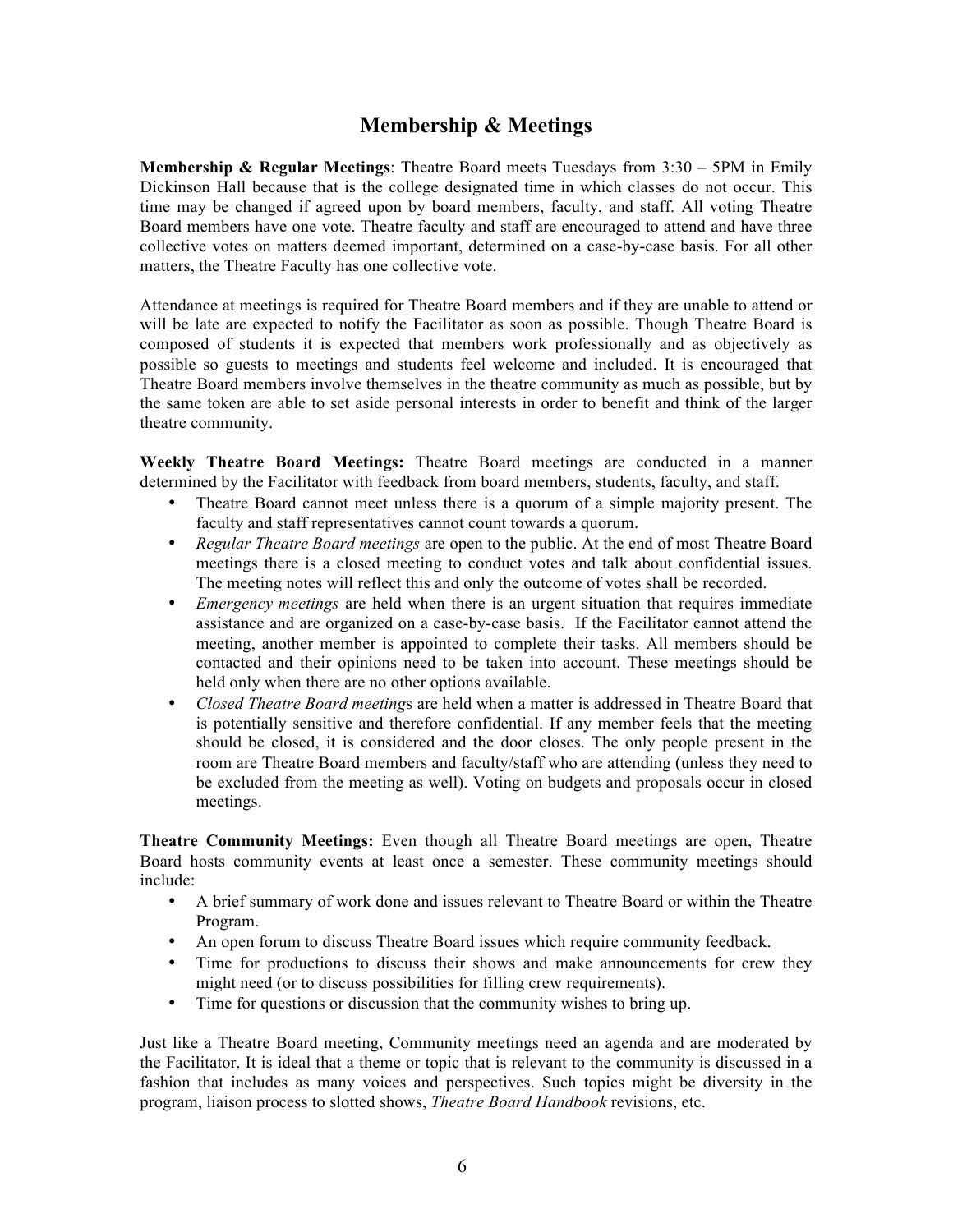### **Budget Proposals**

#### **Budget Proposals (For Non-Slotted Work):**

While serving on Theatre Board, members are often reviewing and voting on proposed budgets. Theatre Board provides all students who are interested in requesting funds with the Sample Itemized Budget. All equipment paid for through the Theatre Board account must go into the theatre inventory (furniture, props, costumes, and technical equipment). Those given a budget (slotted and otherwise) must show evidence that their purchases ended up in the Theatre through presenting a list to the Budget Coordinator at the shows close. Traditionally, Theatre Board doesn't fund food for students' projects unless it is part of the performance. Further, students looking for funding can't pay any member of their cast or crew; if money from an outside source is paying cast/crew, Theatre Board cannot fund them unless there are extenuating circumstances. Also, Theatre Board does not give funding to performances occurring non-accessible spaces.

*Before accepting a budget proposal, here are some things to consider and questions to ask the student inquiring about their budget*:

- 1. Is the money being spent wisely?
- 2. Does the budget breakdown include anything we already have?
- 3. Is anything on the proposal available elsewhere for free (i.e. loan from another Five College)?
- 4. Does the project benefit the Theatre Community?
- 5. What is this person divisional status and how might this project and additional funding benefit their divisional work?
- 6. If buying permanent equipment; is it something beneficial to the community?
- 7. Have they applied for funding anywhere else?
- 8. Can the budget breakdown be reevaluated more efficiently?
- 9. Do they have money from another source; how is that being spent?

*In Meeting:* When a student comes into Theatre Board to pass in a proposal Theatre Board will generally ask some of the above questions. Additionally, there is often a process of negotiation with the student proposing the budget and Theatre Board if there are questions or conflicts with the proposed budget.

*Budget Reductions*: Since Theatre Board is an entity of students with an understanding of budgets and pricing, Theatre Board can adjust a budget with the student within a meeting. The tone is "what can we do to help" rather than "here's what's wrong."

- Are these prices realistic?
- What businesses can be recommended for specific purchases?
	- o Where do they plan on printing their publicity?
	- o Where do they plan on buying build and paint materials?
- Can we recommend the same items or similar items for free?

*Rejections:* Within Theatre Board's rejection of a proposal, specific reasoning is outlined (i.e. "lack of funding" or "props already in inventory"). Full rejections occur when a student is not present to propose their budget and Theatre Board is not able to ask questions, the proposal is not deemed realistic given Theatre Boards budget, or if the project does not address community values. If a budget is rejected, the person who proposed the budget should be encouraged to come back with revisions if something can be worked out.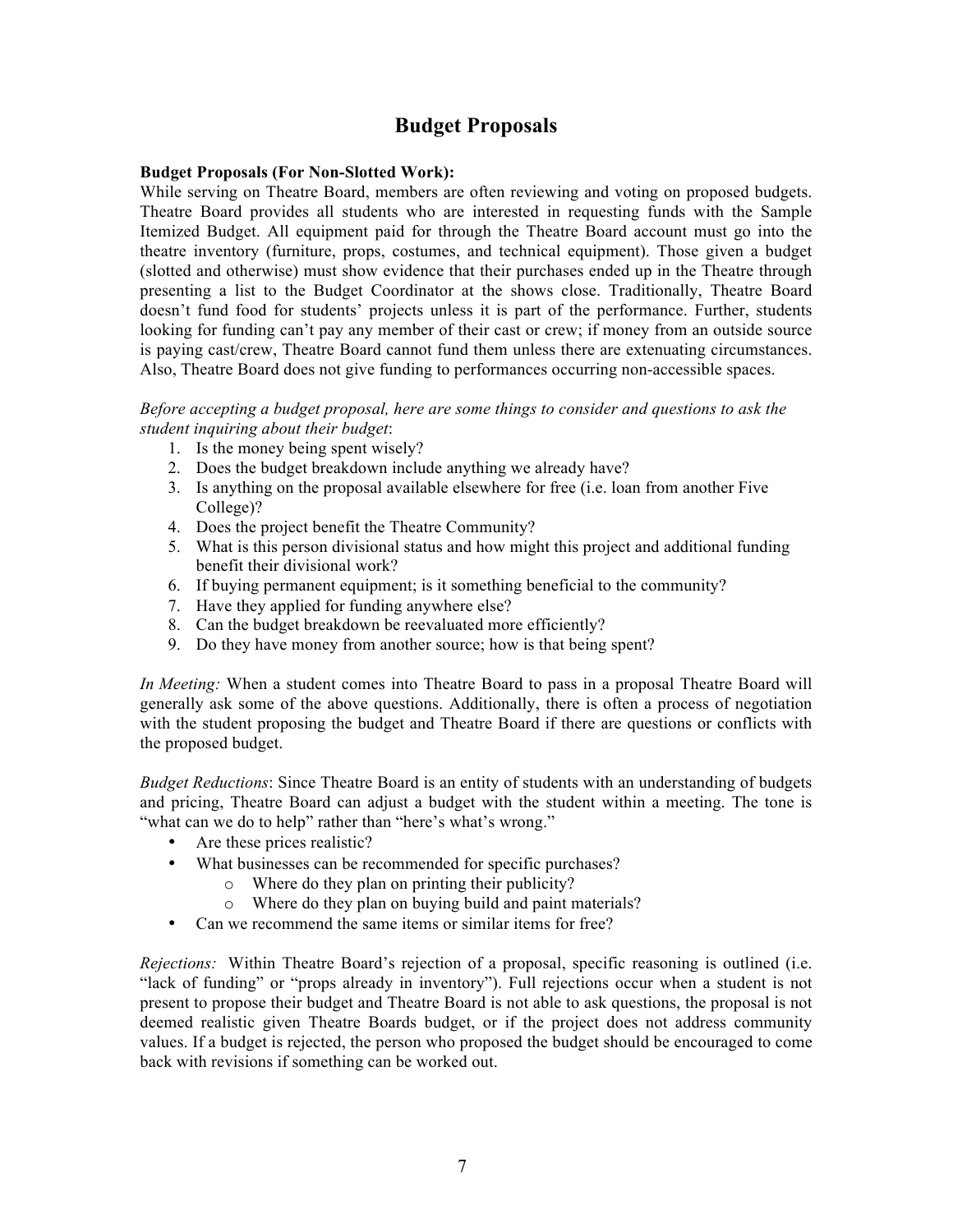### **Printing, Publicity & Supplies**

**Printing:** In order to get copies and print Theatre Board related documents, Theatre Board has two readily available resources on the Hampshire College campus. The first is using any copy machine in the Writing Center or EDH. There is a four-digit copy code handed down from member to member. The other resource is Duplications (on the ground level of the Library). Duplications is ideal for posters, script copying and various other documents. When working with Duplications, make sure enough time is given ahead of time as their staff is often overbooked. You can either email them documents or drop off a hard or digital copy (PDF preferred) at their office.

*Specifics for Copies*:

- Paper Color
- Paper Size
- Number of Copies
- Kind of Paper (Stock/Regular etc.)
- Bound/Stapled

• Punched/Laminated

*Contact Information:*

- duplications@hampshire.edu (if emailing on-campus)
- $\cdot$  413.559.5512

*Other Print Resources:* There are many businesses in the 5-College area that handle printing, but for most purposes Hampshire's Duplications is the best resource. However, for jobs that Duplications cannot accomplish in time or for more complicated jobs consider going to Collective Copies located in downtown Amherst. The prices are comparable and in some cases, less expensive (especially in color copying).

- $\cdot$  413.256.6425
- amherst@collectivecopies.com

**Materials:** Theatre Board often gives advice for those who are looking to purchase wood and paint. Lumberyards are usually more reasonable for wood and big "department store" style hardware stores usually have reasonable paint.

- Cowls Building Supply (North Amherst, MA) 413.549.0001 Free delivery for larger purchases
- The Home Depot (Hadley,  $MA$ ) 413.587.2790

Renting:

- Audio/Visual/Lighting
	- $\circ$  Theatrix (Belchertown, MA) 413.323.7803
	- o Limelight Productions (Lee, MA) 413.243.4950
- Costumes
	- o The Costume Closet (Springfield, MA) 413.739.5693
	- o Costume Ladies (West Cheaterfield, NH) 603.256.3110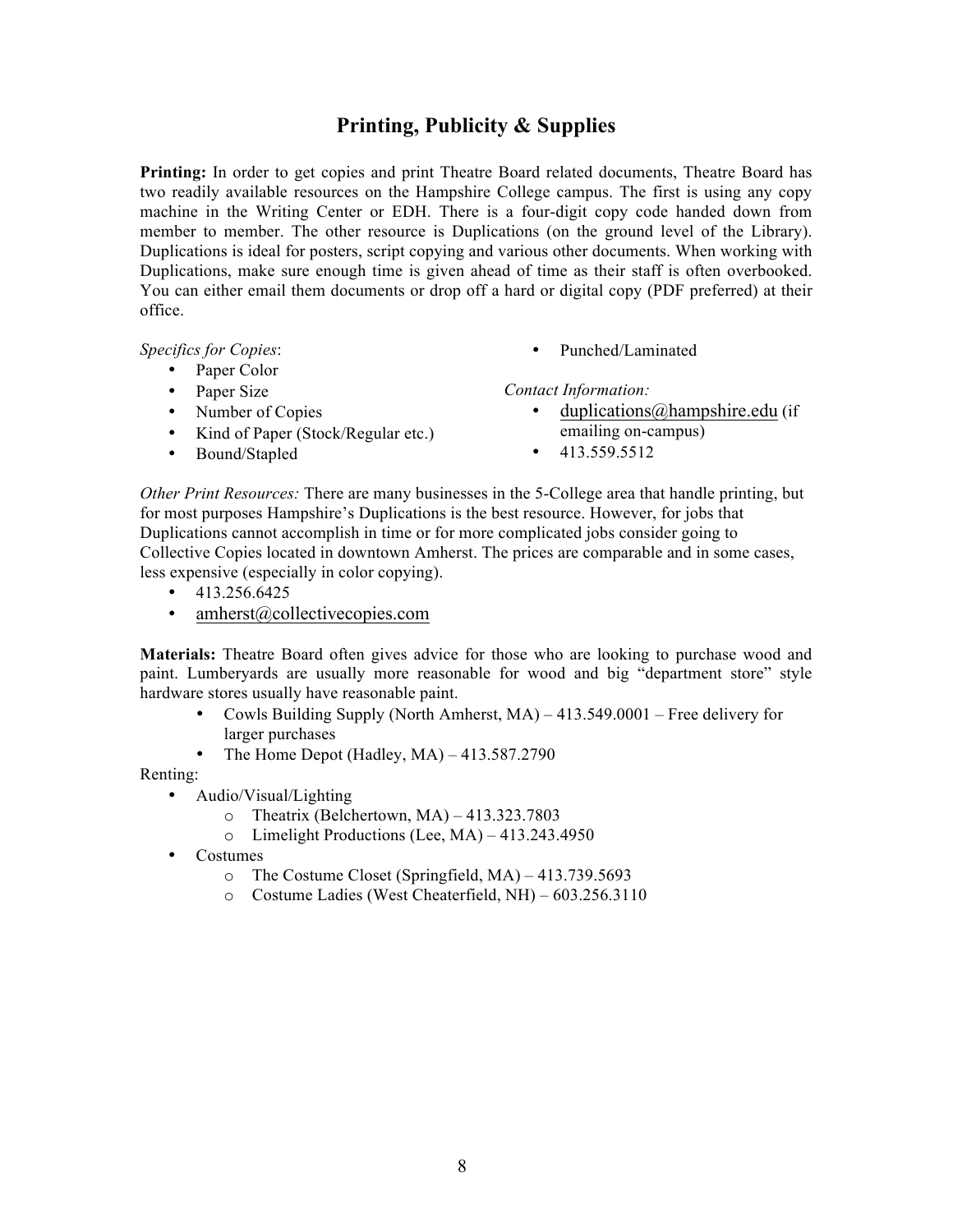### **Workshops**

**Workshops:** The purpose of workshops is to give students an opportunity to work within their field of concentration or interest as directors, performers, playwrights, producers and designers to present their work either in a finished form or as a work in progress. Workshops are designed as a way for a student to focus in on one area of interest theatrically with one other design element. It is not the intention for workshops in EDH to be fully mounted productions given limited space, time, and human resources. When proposing and designing a workshop it is key to consider ones background and interests and create a workshop that allows growth and exploration, but that can also be a constructed learning experience. For example, a student who is concentrating on directing would put their focus on the direction and acting element of the performance and then perhaps choose lighting design and collaborate with a student who focuses on that. Theatre Board's involvement with workshops is to advertise the availability of space, facilitate use in the spaces, and to function as a resource when possible.

Traditionally, workshops are given a maximum of three days in the space. Extra days not yet distributed should not be given out to a workshop until right before the workshop takes the space, this is at the discretion of the Space Monitor. This is done so everyone has a fair time in the space and space isn't taken away from someone who already reserved it.

**Slotted Division III Workshops:** Workshops for Division III theatre students are similar to the aforementioned workshops with several distinguishing qualities:

- A Division III workshop must have a liaison if using the space or Theatre Board's budget.
- There is more consideration given to a Division III applying for a more substantial (but still reasonable) budget and more time in the space (traditionally seven days).
- To be considered for a Division III workshop budget and space, students need to be concentrating in theatre in some capacity and it must be stated in their Division III contract. Accordingly, the student must be Division III or in the process of filing.
- If a student's divisional status changes or there are any unexpected differences than what was stated in their Division III Workshop Contract, they are obligated to inform Theatre Board.

*Signing Up For Space:* Anyone who uses the spaces must fill out a space contract. All students need to have read the Hampshire College *Theatre Handbook* if they wish to use any of the spaces. Space sign-ups are done through the Space Monitor at the beginning of the semester so all students have an opportunity to reserve space.

**Workshop Regulations:** Theatre Board enforces rules applied to slotted productions to all workshops. Equipment use needs to be monitored: if students wish to use light or sound equipment they must find someone who is willing to either show them how to run the equipment or can run it themselves if trained. In order to access either the sound or light booths, workshop students need to speak with the Staff Technical Director and once approved they need to be trained (if they are not already). Further, use of the shop or any of the other spaces within EDH needs to be clarified and approved by the Staff Technical Director and signed off by the Space Monitor. Each day, students may enter the space once classes are finished for the day (usually around 4pm) and strike each night in order to make space accessible for classes.

*Note: The Workshop Contract, Space Contract, and Division III Workshop Contract are in the appendix of this document.*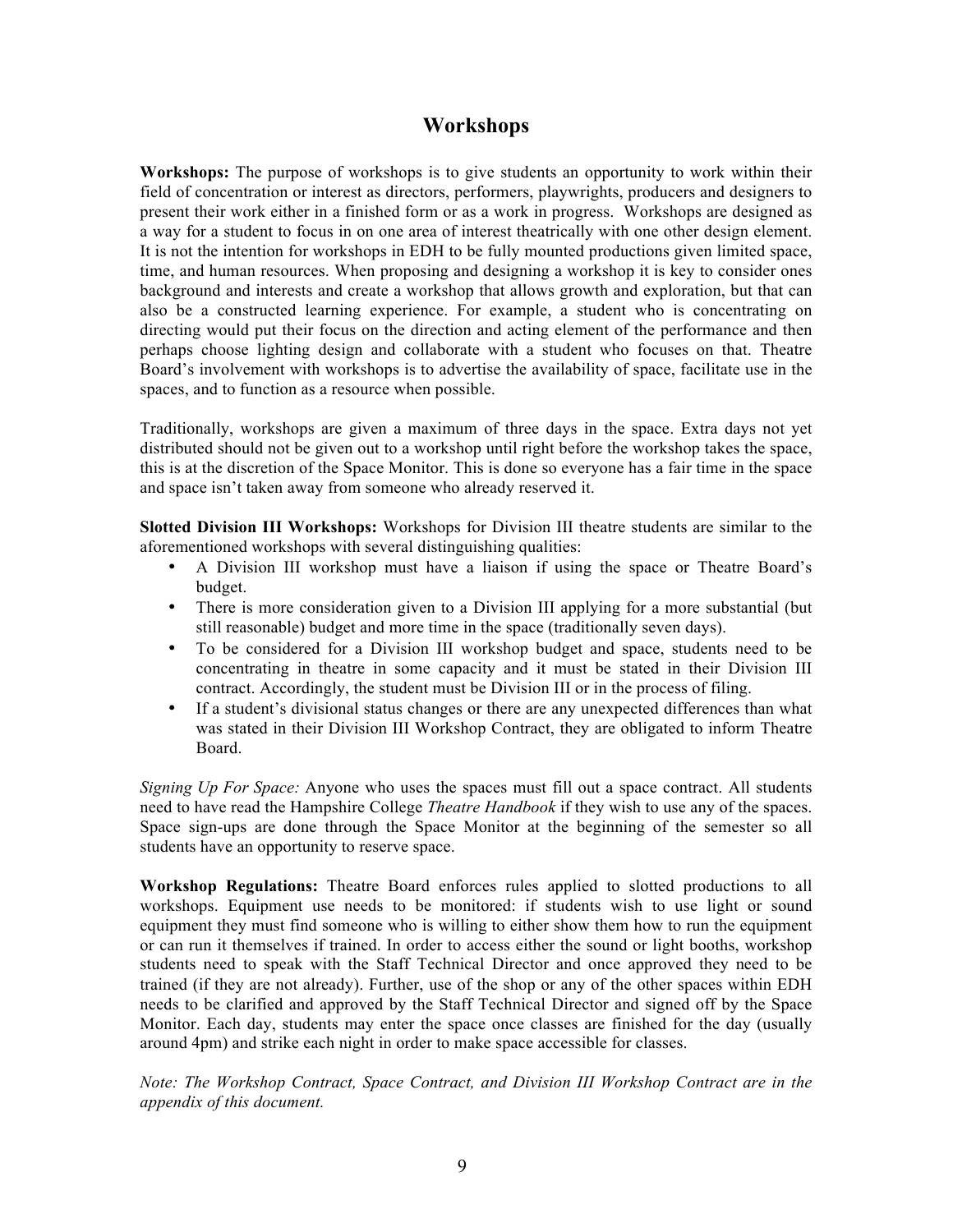### **Show Liaisons**

**Show Liaisons**: The Liaison is a Theatre Board member that is Theatre Board's representative in a slotted production or Division III workshop. If another workshop request a liaison, Theatre Board does everything in their power to provides them with one. A Liaison should be appointed by Theatre Board or volunteer for the position as early in the semester as possible. When Theatre Board assigns a liaison it is important that schedules are considered because Liaisons need to be able to attend postmortem, attend the show, be available to communicate with members of the team individually, and attend occasional production meetings and rehearsals. The Liaison cannot have any other position in the production. In the event that no member of Theatre Board meets these requirements, the Board may elect a member of the theatre community who has served on the Board in the past to act as a Liaison. Liaisons are responsible in ensuring that the Fac/Staff Liaison is informed of any potential issues so they may communicate that information to faculty and staff.

*Introductions:* At the beginning of any production, the Liaison formally introduces themselves to the production team and the cast. In the introduction, the Liaison needs to provide their contact information, describe what their job entails, and how they act as a resource. Additionally, at this time the Liaison should briefly explain to the cast and production team what the role of Theatre Board is and can be on productions so that everyone is at least familiar with the board before post-mortem. If possible, as many Theatre Board members should introduce themselves to the cast, explain their role on Theatre Board and how they might act as a resource to the production.

*Required Discussion:* The Liaison informs the entire cast and crew that if anyone is struggling with something related to the production and would like advice or facilitator for a conversation, they have the opportunity to contact the Liaison for help. The Liaison also provides the show administrators with contact information of Theatre Board's members in the event of the Liaison's unavailability.

*Liaison Questionnaire*: Within the appendix is a document that contains information and questions that Liaisons need to inform production casts and crew. It serves as a starting point in which to begin discussion. All Theatre Board members need to be familiar and have a clear understanding of this document before speaking with anyone involved in any production. Periodically Theatre Board should reevaluate and rewrite this document.

*Advising:* The Liaison should know enough about the Theatre Program to advise students in the production process, but should not assume a professorial role and instead should serve as an advisor than instructor. For questions that are difficult to answer, the Liaison can appropriately to refer the student to someone else and ensure contact is made.

*Mediating:* When problems occur within a shows production process, the Liaison can mediate any arguments or conversations if it is requested. If the Liaison isn't qualified or feels uncomfortable mediating specific issues, the Liaison refers students to a more appropriate mediator.

*Postmortem:* At the end of each slotted show's strike, a discussion is held in which the Liaison sets up a forum reflecting on the shows process. Food is distributed and paid for by Theatre Board. To keep the conversation productive, the discussion is kept to about how productions can improve in the future based on the process of the specific production being discussed. The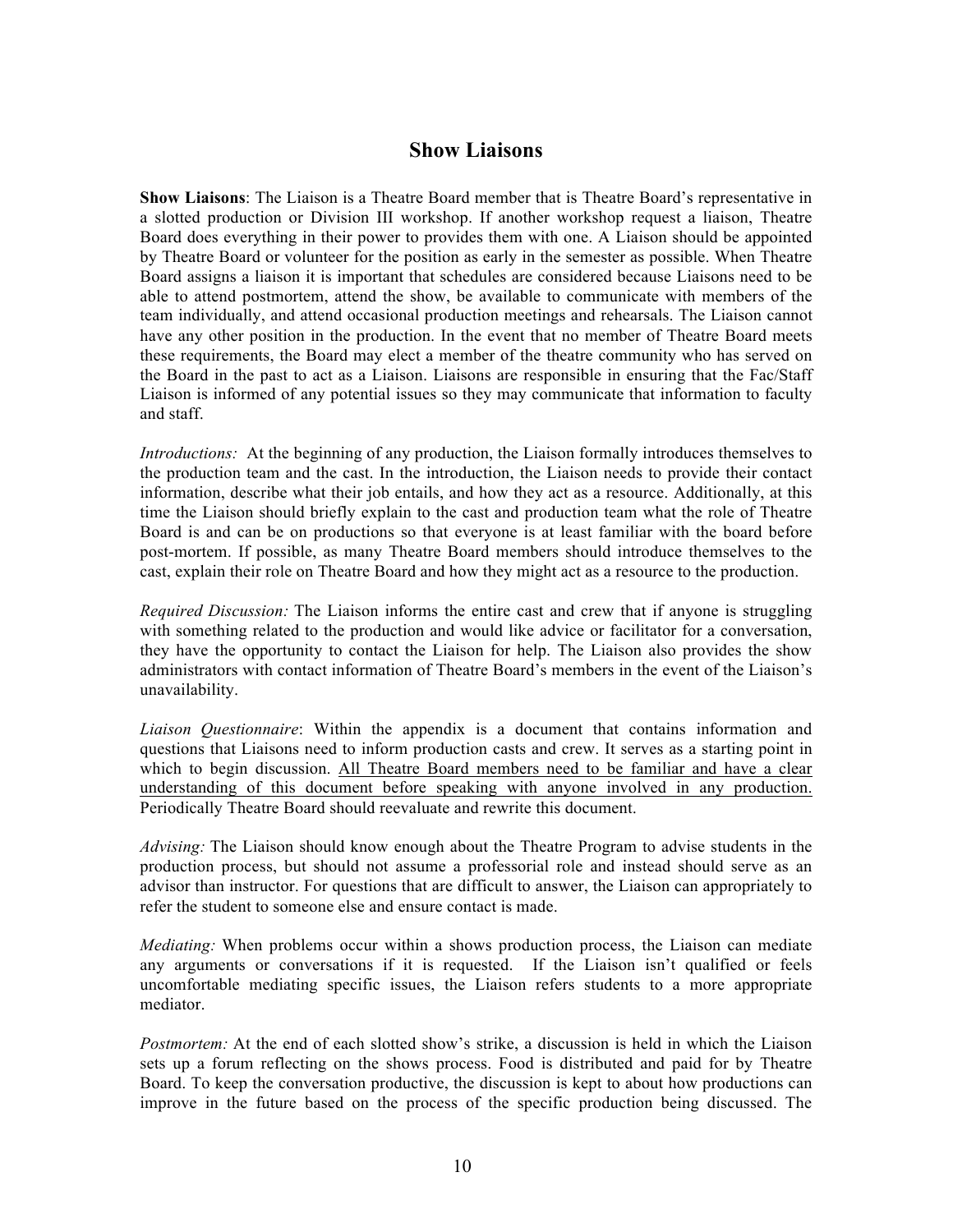discussion should address the following questions:

- Who are you? In what capacity did you work on the show?
- What did you like about the process?
- What was helpful for you?
- What didn't work for you?
- What did you learn?
- What would you do differently?
- What did this production discover that can be utilized for future productions?

*Postmortem Reports:* After the postmortem, the Liaison organizes notes and presents them to Theatre Board. A conversation should occur in the Theatre Board meeting following postmortem so Theatre Board can brainstorm solutions to problems. Relevant material (not show specific) is added to the common copy of *The Book of Common Knowledge.*

*Faculty and Staff:* If problems arise that Theatre Board feels should be addressed to faculty and staff, the Liaison's brings these issues up with Fac/Staff Liaison so they can communicate the information to faculty and staff. Additionally, the show Liaison invites all faculty and staff to each postmortem.

*Confidentiality:* The Liaison must inform all production teams/cast that all conversations regarding problems in the production are confidential unless the student wishes something to be addressed. In difficult situations, the Liaison can bring up problems in a closed Theatre Board meeting, but should keep information as anonymous as possible.

*Division III Workshops:* The level of investment of the Liaison is the same as with a slotted show, with a postmortem being the only substantial difference. Postmortems for Division III Workshops happen upon request. Unlike a slotted show postmortems, Theatre Board does not pay for food for a Division III Workshop postmortem.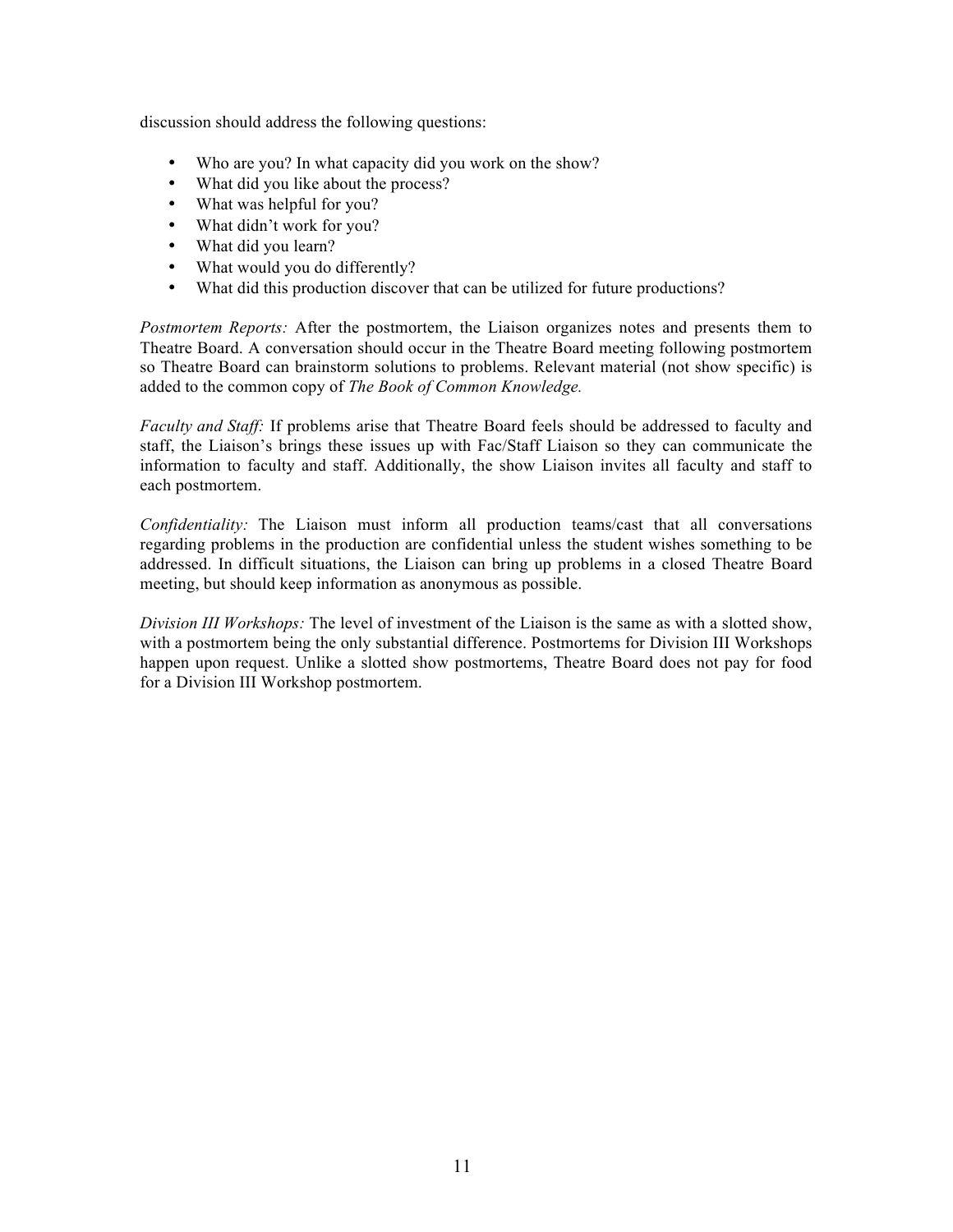### **Festivals**

**New Play Festival & One-Acts Festival:** These are two events that can happen once a year: one in the fall and one in the spring. There have been years that the festivals have not gone through, but space should be reserved for them either way. Additionally, the festivals can occur separately or as one condensed event to include both new plays and one-acts. The shows within the festival are produced by members of the community and overseen by Theatre Board. Both Festivals should have at least three days set aside in the space. The festivals occur in the Main stage for the most audience space because a significant portion of the Theatre Community usually attends. All pieces within the festivals are rehearsed outside of the space. Students involved in the festivals are allowed to use Hampshire College Theatre props, but they must follow the same rules as any other student. It is recommended that festival producers find a stage manager to help them with tech and organization. Students wishing to be Producers for New Play Festival or the One-Acts Festival must ask permission from Theatre Faculty and Theatre Board.

*The responsibilities of the Producer include, but are not limited to*:

- Advertising for submissions,
- Choosing from among the submissions
- Finding a production staff
- Organizing publicity
- Coordinating technical rehearsals
- Ensuring that safety guidelines and Amherst town fire codes are followed during performances

*One-Acts Festival:* Occurs about two-thirds of the way through first semester and highlights students' work in acting and directing. The texts can be previously written or original works. Acting and directing courses are often used as a vehicle to get students involved.

*New Play Festival:* Occurs towards the end of second semester and highlights students' new written works. Playwriting courses are often used as a vehicle to get students involved.

**Workshop Festival:** This is an event, occurs once a year that is organized and managed by Theatre Board. Members should be assigned/volunteer to head this project. The purpose of this workshop is to create an environment of students teaching other students. This is also a great way to build community and for students to explore teaching. If student teachers wish, they can further the project and teach more in depth workshops over several weeks. Arrangements can be made through Theatre Board and Theatre Board should advertise accordingly.

*Potential learning workshops*: Set Design, Light Design, Sound Design, Costume Design, Video Design, Master Electrician, Light Boards and Light Crew, QLab, Final Cut Pro, Photoshop, Technical Director and Build Crew, Directing, Acting, and Production & Stage Management

**Division III Festival:** This festival occurs once in the spring semester and is a way for Division III students working in theatre to experience working in a collaborative festival environment. The festival also offers an opportunity for Division III theatre students to have their work showcased to the larger community in a potentially more publicized venue. Additionally, given the limited space issues that Division III students sometimes face, the festival offers additional students the chance to use space in EDH. There is a reception after the festival to celebrate the work done by all participants. There is no limit on how many students may participate, but to be considerate of time and space restraints, workshops in the festival should go no longer than one hour and have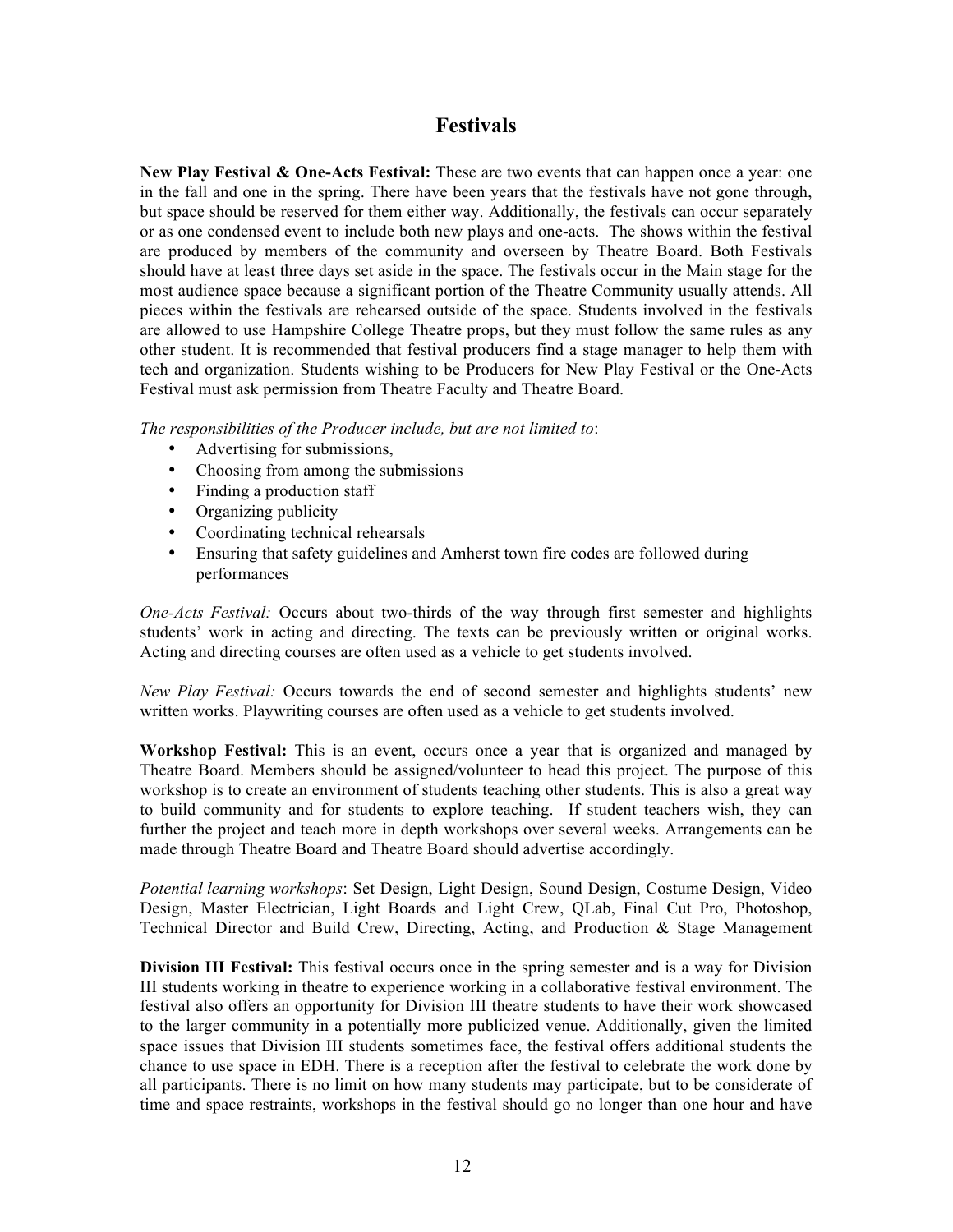focused performance and design elements that can be adjusted and taken down with ease from performance to performance. There is no formal selection process; the Theatre Program Intern facilitates conversations about participation, if there are a particularly large number of interested participants, Theatre Board, faculty, and staff should discuss collectively on how to welcome and manage all interested workshops. Generally, anywhere from two to three performances can occur in the four-day span of the festival. Ideally, the Theatre Program Intern will organize and facilitate the process with the assistance of one or two students who can serve in a way similar to liaisons and help with the organization of the reception and publicity.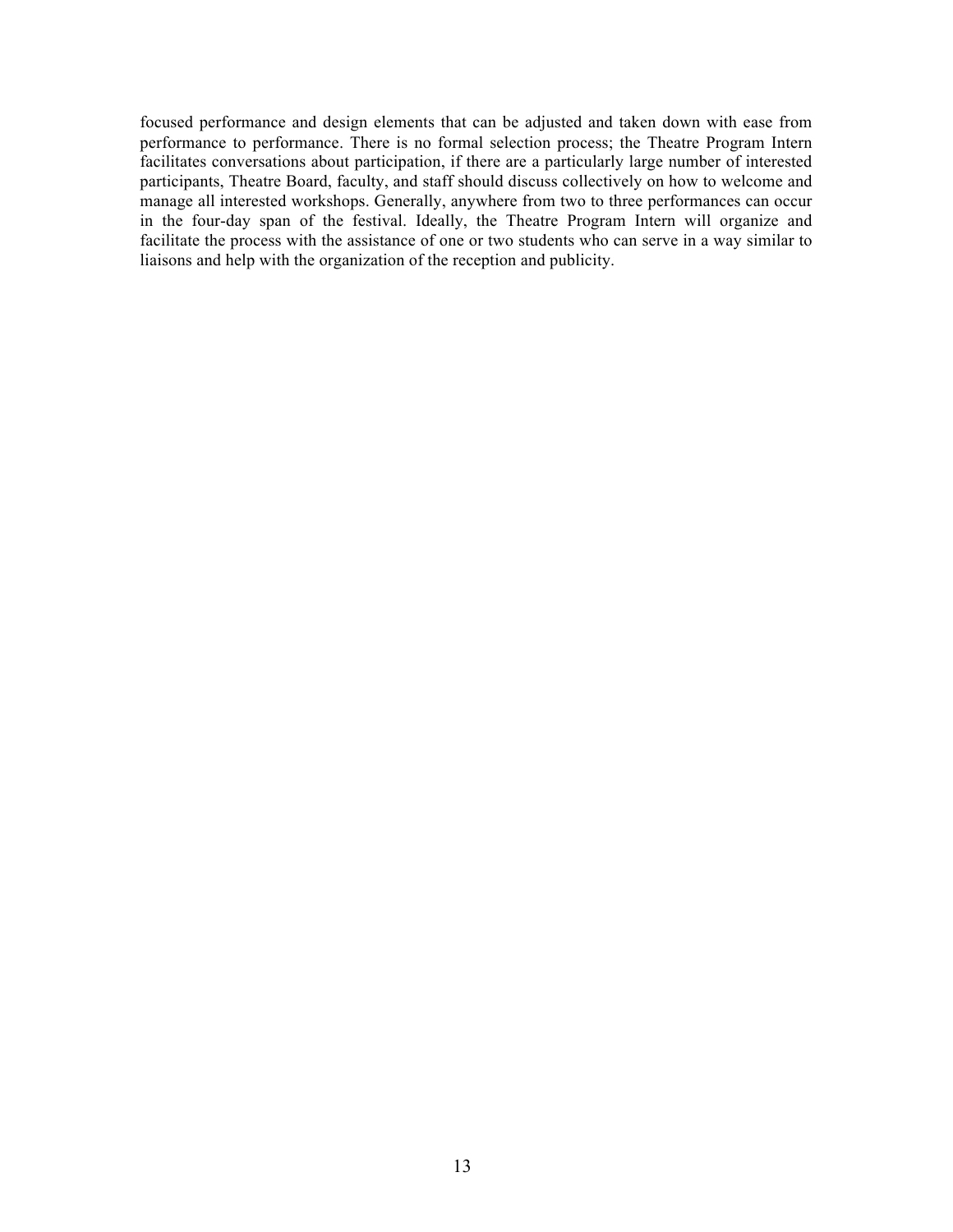### **Slotting**

**Slotting:** In the spring of each academic year, Theatre Board facilitates the process of organizing the upcoming Slotted Season. The Slotted Season is the five Main stage shows and two slotted workshops (that occur in the studio) that are considered Hampshire College's "Main stage Season," though they take place in both of our spaces. Each slotted show is given somewhere between 20-30 days in the space before opening night with two weekends of shows and seven performances with strike on the day following the final performance. Traditionally, the season is outlined in the following order:

- First Show Mainstage, going up in October and one weekend falls on Hampshire's friends and family weekend.
- Second Show Studio, going up at the end of first semester, in the beginning of December.
- Third Show Mainstage, going up at the end of Jan-Term, the week classes begin.
- Fourth Show Studio, going up at the beginning of March.
- Fifth Show Mainstage, going up in the middle of April.

#### *Slotted shows never overlap to avoid space conflicts with academic courses.*

Theatre Board is responsible for advertising slotting to students so they can apply. In order to fully explain Slotting and the considerations taken when slotting a show, the Slotting Committee holds a slotting workshop each spring several weeks before the slotting application's deadline. If students express interest in slotting their production, they must fill out a slotting application and in which they demonstrate they have met all slotting requirements and have read the *Theatre Handbook*.

Theatre Board is responsible for nominating and empowering the Slotting Committee. Theatre Board as an entity does not determine the upcoming season; this is the responsibility of Slotting Committee. Slotting Committee is chosen by faculty and staff in consultation with Theatre Board and is a group comprised of:

- Final semester Division III students.
- Students who have served on Theatre Board during their tenure at Hampshire College.
- Students who have successfully slotted a show or workshop.

Slotting Committee ideally consists of five students, one faculty member, and one staff member. If there are not enough students who have all three qualifications who are interested in serving on the committee, other students may be approached who have at least one of the last two qualifications.

#### *Slotting Committee's Responsibilities:*

- Organizing events (pitch, workshops, etc.) and setting the calendar for the slotting process.
- A committee chair should be selected taking into consideration amount of time spent serving on Theatre Board, positions filled on Theatre Board, status of the Division III process, and willingness to serve. This person is responsible for organizing the committee, and all meetings.
- The Slotting committee reads ALL the applications. An "expert" is assigned for each application. This person reads all of the play (if available) and is responsible for putting together 2 or 3 pertinent questions about the application.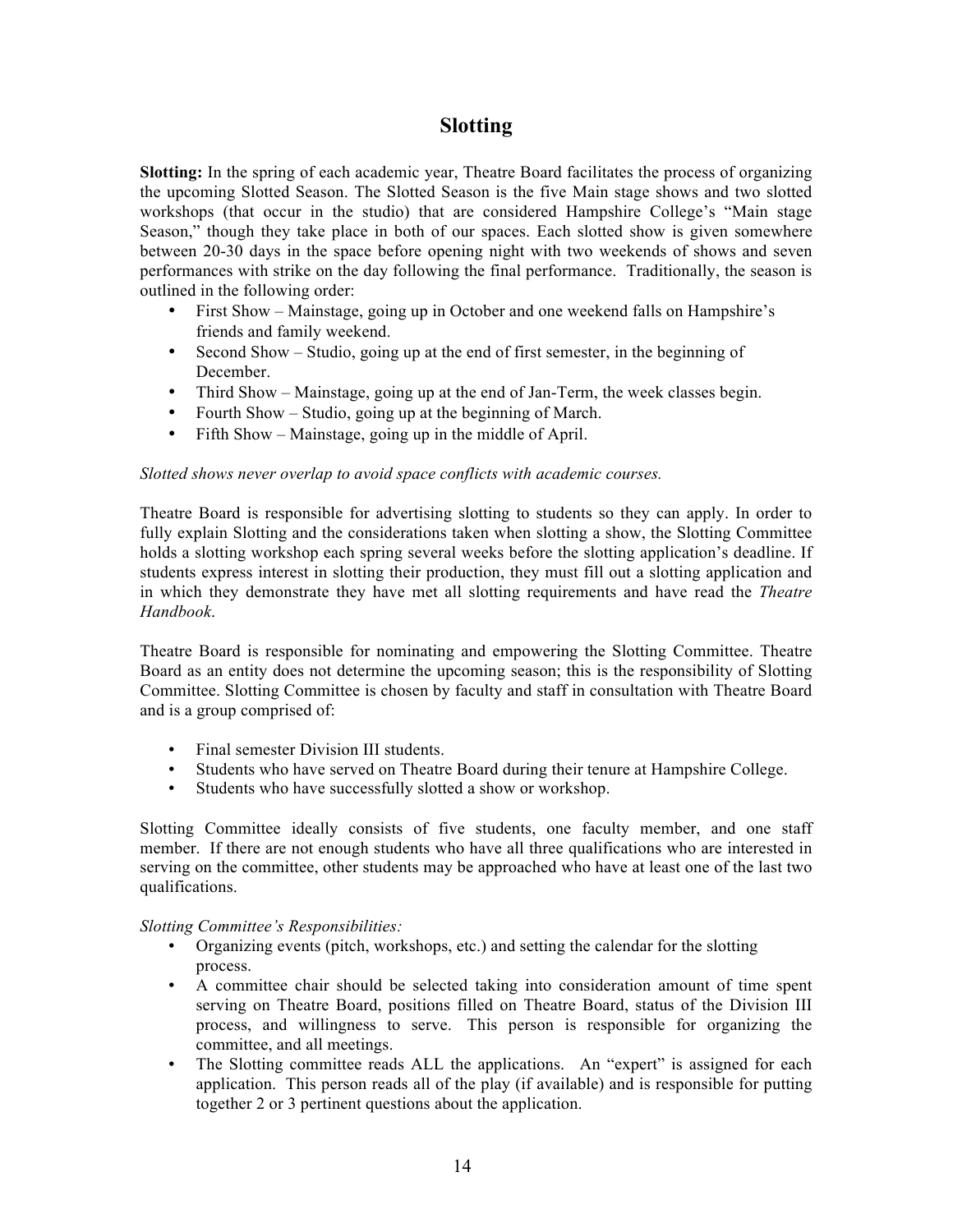- Hears the Slotting pitches.
- Attends all meetings pertaining to Slotting.
- Chooses the season.
- Composes the acceptance and rejection letters.
- Represents the slotting committee at Theatre Board in the event of an appeal.
- Reconvenes to discuss appeal if granted each appeal meeting is 30 minutes long.

*Slotting Pitch:* "Pitch" is the time when those students wishing to slot a show present their ideas to the committee. The slotting agents should be aware of the theatre's mission statement and be prepared to talk about how their proposal meets the mission statement. Slotting agents should bring a group of their team members with them to pitch. It is important that these team members be offered an opportunity to speak. Each team will be allowed five minutes to present with a ten minute Q and A . There will be a five-minute break between pitches. Slotting agents need to remember that the committee has already reviewed their application. The agent should be prepared to discuss the whole of the project– what excites them about the project. Slotting Pitch is an open meeting. Anyone can come and sit in on any of the pitches.

The process of Slotting:

- 1. Faculty and staff decide what student body makes up Slotting Committee and meet with Theatre Board to outline and discuss the process. In this meeting the following are covered:
	- Date selection for when pitch will take place (usually toward mid-April)
	- Date selection for Slotting Workshop(s) (usually several weeks before Slotting)
	- Deadline determined for finished Slotting applications, advertise and distribute (deadline usually in the beginning of April)
- 2. Slotting Committee holds workshop(s)
- 3. Applications come in by decided deadline
- 4. Slotting Committee reviews applications
- 5. Students applying for slotting pitch their projects
- 6. Slotting Committee deliberation
- 7. Results (posted in the EDH lobby to be signed by Slotting agents, acknowledging that their show has been slotted and that they have accepted the slot)

*Slotting History:* Slotting has been through many different iterations, including versions with additional slots and even half slots. More than five slots tend to complicate space use and interfere with classes while half-slots set up uncomfortable dynamics surrounding privilege. Halfslots were slotted shows with half the budget, half the time and rehearsals that overlapped with other slotted shows. The half-slots were created as a compromise between Division III Workshops and Slotted Shows and after experimenting with this were deemed to be ineffective. Since so much already occurs in the spaces, resources became exhausted quickly. While Theatre Board and the Theatre Program are open to improvements in regards to slotting, it is important to acknowledge the slotting history and use that information for a better slotting process in the future.

*Mounting a Non-Slotted Production:* Slotting can be difficult because of the kind of competition it creates, and the results can potentially create animosity between students. In order to create a more transparent process, here are some of the criteria the Slotting Committee uses when choosing which productions to slot.

- Divisional Status Div III students are considered over Div II students.
- Range of Opportunity– Number of positions available for concentrators (e.g. will there be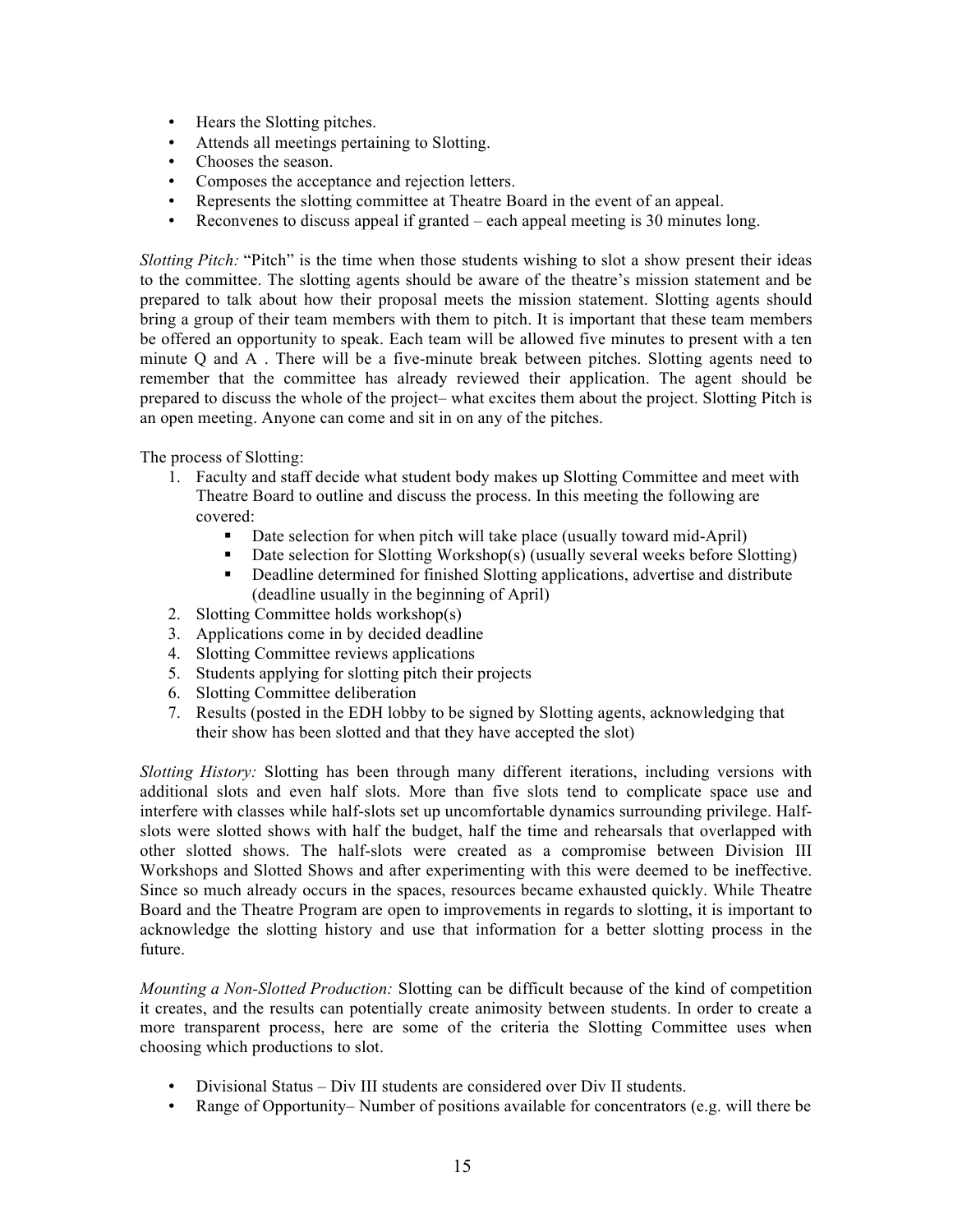a position for a Div II designer?).

- Range of Roles– Number of roles available for a diverse community. Total number of roles.
- Significance to the Program and the Community– This is not about censorship but about the perception of value of a particular production to the Program and the Community. This might include: relevance of themes, explorations of new types of scripts, or new genres of historical periods. Each of these expands the range of the season's offering and the impact on the curriculum and the community.
- Multi-Cultural Significance– Would this production contribute to and enhance the multicultural awareness of the campus?
- Definition of Diversity- Differences in those dimensions of identity that on a collective level seem to correlate with disparities of social experience, including inequalities of privilege, opportunity and access to resources; namely race, ethnicity, class, gender, sexual orientation, religion, physical ability, geography/nationality and age and learning styles. "Diversity" also refers to a perspective that encourages difference while striving to rectify inequities.

Having met all the above criteria, a range of applicants may still be near-equally qualified. *It is important to note that not all applicants will be guaranteed a slot.* Saying "no" is not easy. Theatre Board can help produce non-slotted shows in several ways:

- Students who are Division III and are concentrating in theatre have the highest priority for space when the Space Monitor holds scheduling meetings at the beginning of each semester.
- There is money reserved in the budget for non-slotted productions. It is awarded on a first come first serve basis. You must turn in a budget proposal to receive funding. Nothing will be retroactively funded. There is no funding for food unless used as a prop.
- Division III projects will be advertised in the same way as any slotted show.
- Talk to the staff TD or your advisors about alternative spaces or funding available on campus.
- Equipment and shop use depends on workshop to workshop and from student to student, but a student with prior knowledge of the system, the tools, and the equipment will be more likely to be approved to use it than a student without that history. Training is available for students who do not have prior knowledge of the equipment.

*Note: The most up to date slotting application can be found on the Hampshire College Theatre website under the subheading "Forms, Policies, and Applications". http://www.hampshire.edu/academics/24275.htm*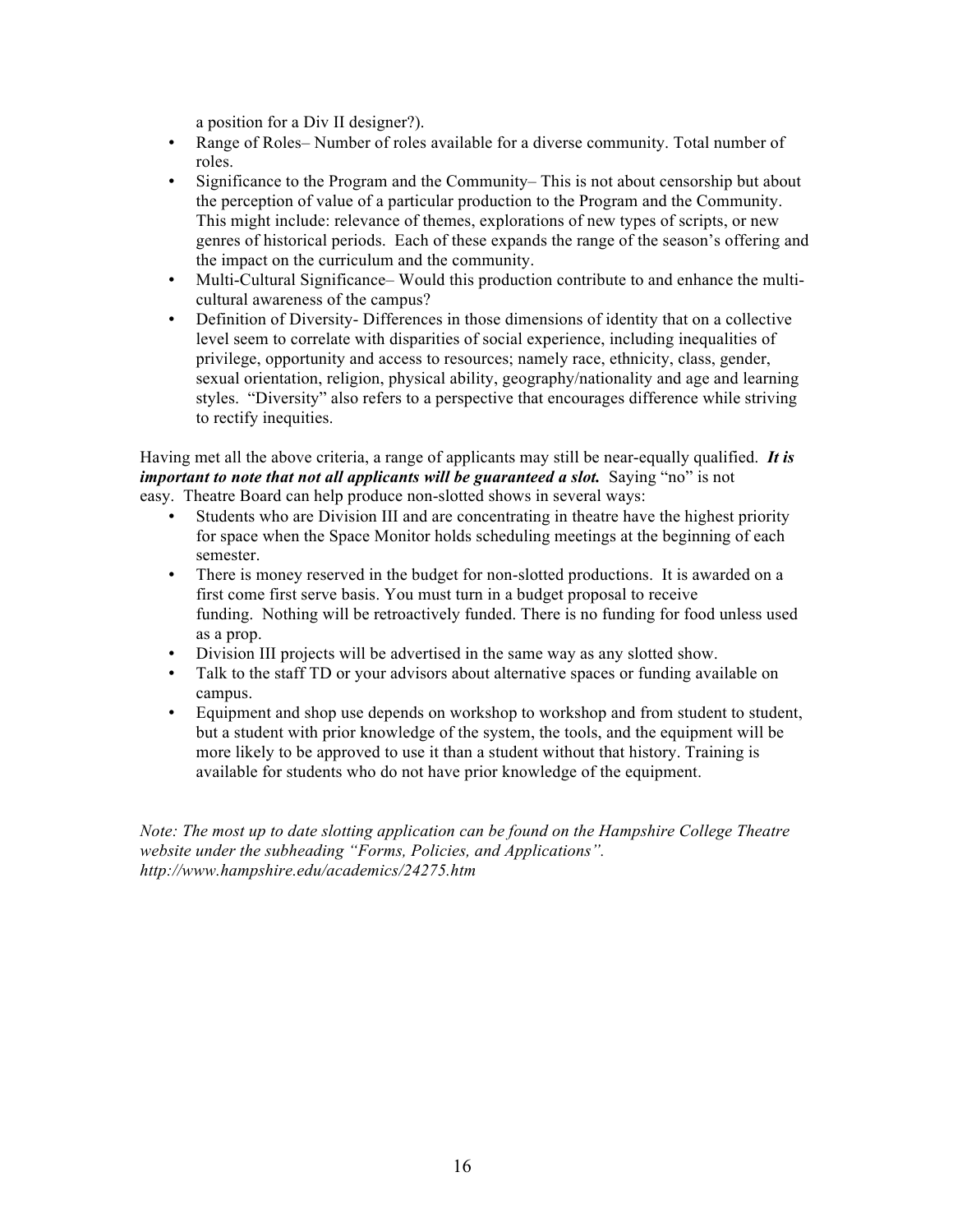### **Guest Artists**

**Guest Artists:** Each semester, several Guest Artists come to Hampshire to perform or hold workshops for and with students. Usually, they either contact Theatre Board or a student expresses interest in bringing in a Guest Artist. When made aware of potential visiting artists, Theatre Board begins negotiating a budget and a timeline. More often than not, Guest Artists come to Hampshire to work with and teach students and they might perform their own work or work collaboratively with students to perform a piece.

Some examples of Guest Artists at Hampshire:

- CAFAMI Forum Theater Troupe
- Jerzy Grotowski director and author of *Towards a Poor Theatre* and other influential books on direction
- Eugene Lee Broadway designer
- Ming Cho Lee Broadway designer
- Stuart Sherman off off-Broadway performance artist
- Mako Asian-American film actor
- Peggy Shaw of Split Britches (discussion on development of personal work/ writing, acting and directing workshops)
- Charles Busch "actor, playwright, novelist, screenwriter, director, and drag legend" (screening of biographical film/ talkback)
- Jared Mazzacchi Multimedia Performance Artist (technology workshop/ culminated performance & installation)
- Missoula Oblongata (movement workshop/ touring production)
- Dan Safer (movement workshop)

When bringing in a Guest Artist, here are some things to consider:

- 1. How does their work benefit the Theatre Community?
- 2. What kind of work can be taught the Guest Artist?
- 3. Does their work pertain to current students' work? Might the Guest Artist address questions/problems that have arisen in post mortem?
- 4. What might the community interest be in this Guest Artist?
- 5. Is the budget realistic?
- 6. When's a good time for them to come during the season?
- 7. Is a similar artist already coming in?
- 8. How might the Guest Artist benefit from the experience?

Usually, when working with a Guest Artist or company, they are given the following:

- Technical Specifications of the space(s)
- Our program description and mission statement
- Potential dates

In return, Theatre Board should receive:

- A resume
- A written proposal, outlining budget, goals and a preliminary schedule

*Approvals:* After Theatre Board has thoroughly discussed a Guest Artist, the visit is either approved or denied through a regular voting process. If approved, Guest Artists are given a reasonable budget that they negotiate with Theatre Board. If denied, Guest Artists are always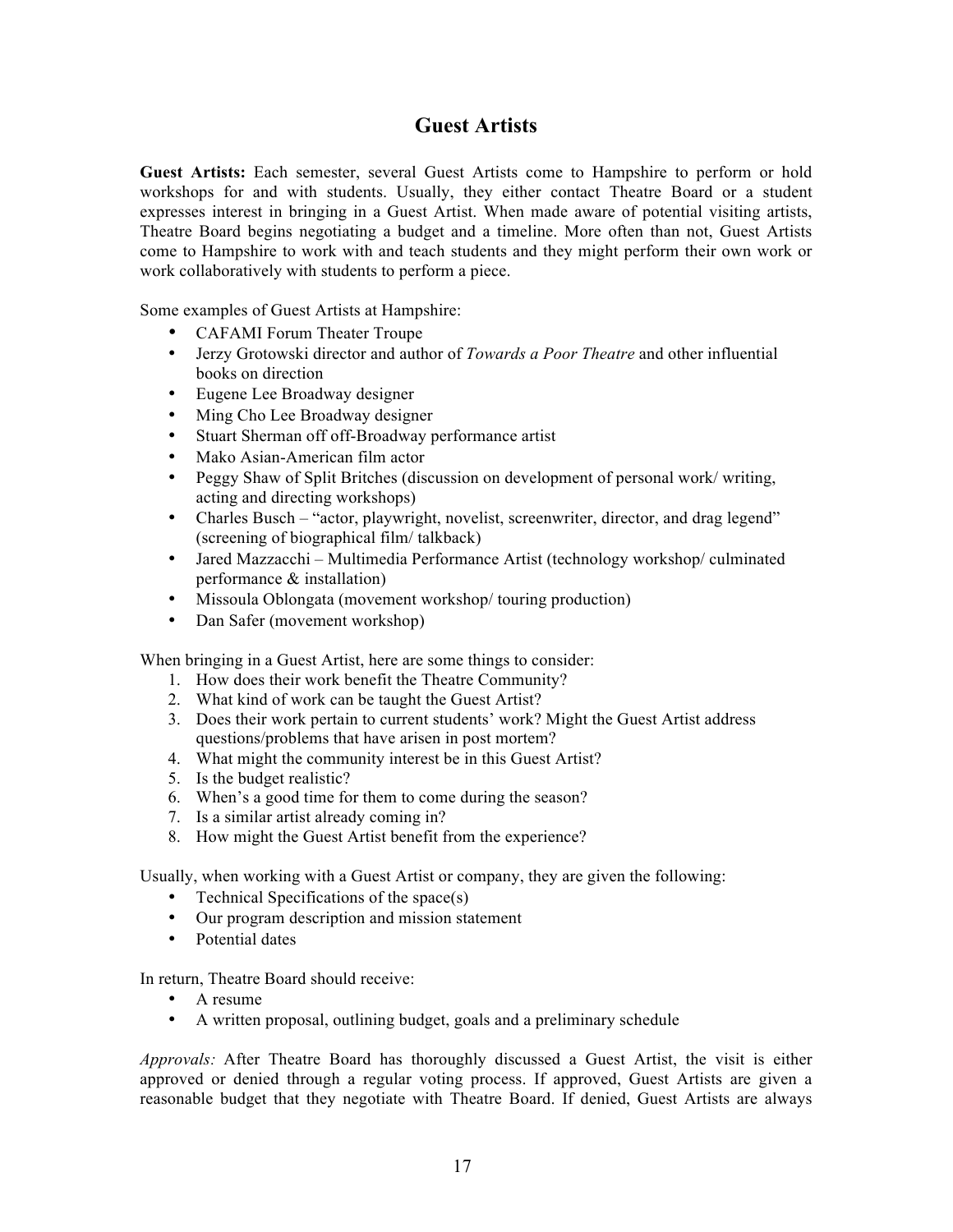given the option to make a proposal in the following semesters. Traditionally, the Facilitator acts as the contact person and the liaison between Guest Artists and Theatre Board. The Budget Coordinator is in charge of organizing payment and contractual paperwork through the school of Interdisciplinary Arts and the Staff Technical Director.

*Accommodations:* It should be noted that Theatre Board often does not pay for travel or living expenses for Guest Artists in addition to a fee; it is assumed that the fee includes travel and room and board. However the Guest Artist wishes to use their money is to their discretion and must be included in their proposal. That being said, Theatre Board will often help organize travel and living accommodations.

*Funding Guest's Work:* Theatre Board and the Theatre Program does not fund a Guest Artists production or projects to be performed in other locations or worked on elsewhere (i.e. props, costumes, build supplies, actors, equipment).

*Faculty, Staff and Guest Artists:* The faculty and staff also sponsors Guest Artists; Theatre Board often assists in their funding as does the Faculty and Staff in funding Theatre Board's Guest Artists.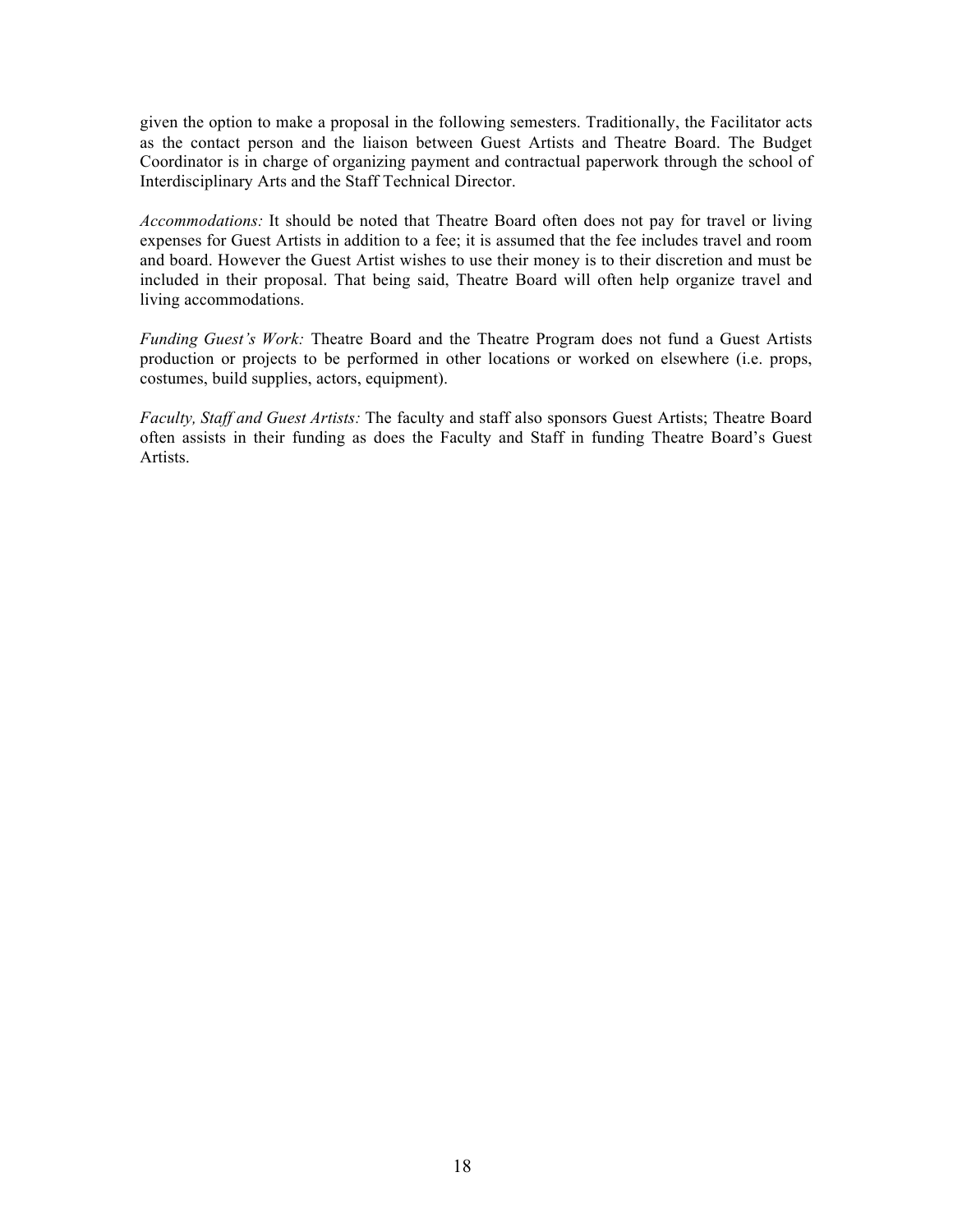### **Theatre Board Responsibilities**

#### **Responsibilities of All Members of Theatre Board**:

- Attend all meetings and Theatre Board sponsored events, if unable to attend or if late the board member should communicate this to the Facilitator. More than three unexcused absences shall be considered grounds for dismissal. Excused absences include illness and scheduled conflicts previously discussed with the Facilitator at Board (if appropriate).
- Theatre Board represents the Theatre Community in all discussions of theatre policy and practice. If Theatre Board policies are broken, Board members are required to discuss such issues and make decisions about further action.
- All Theatre Board members must attend all strikes and post mortems for slotted shows.
- Theatre Board informs the Hampshire Community about theatre activities and policies such as performances, workshops, events, festivals and guest artist workshops, including select performances and activities not managed by Theatre Board.
- Theatre Board has the authority to grant or deny use of theatre space for non-classroom work, pending approval from the space monitor.
- Theatre Board has the authority to grant use of equipment for non-classroom work, pending approval from the staff TD.
- Theatre Board has the authority to grant use of costumes and props for non-classroom work, pending approval from the props monitor.
- Theatre Board organizes and runs the Theatre Board Open House each semester.
- Theatre Board sets the theatre season each spring for the following academic year, based heavily on decisions from the Slotting Committee.
- Theatre Board is responsible for discussing health and safety policies with production administrators.
- Theatre Board must intervene immediately in all matters concerning health and safety violations.
- Theatre Board members must attend one performance of all slotted shows.
- At least two members of Theatre Board must attend one meeting of every Theatre Board produced event (performances, activities, workshops, Guest Artists etc.)
- Theatre Board members must keep record of all transitional paperwork, position specific documents and other relevant materials in an easily accessible place (such as Google docs or the Theatre Board hard drive).
- Theatre Board members must keep a copy of the *Hampshire College Theatre Handbook* as reference material.
- Theater Board members are responsible for keeping all Theatre Board members up-todate on Theatre Board activities in case of illness or absence.
- **Failure to fulfill these responsibilities is grounds for dismissal.**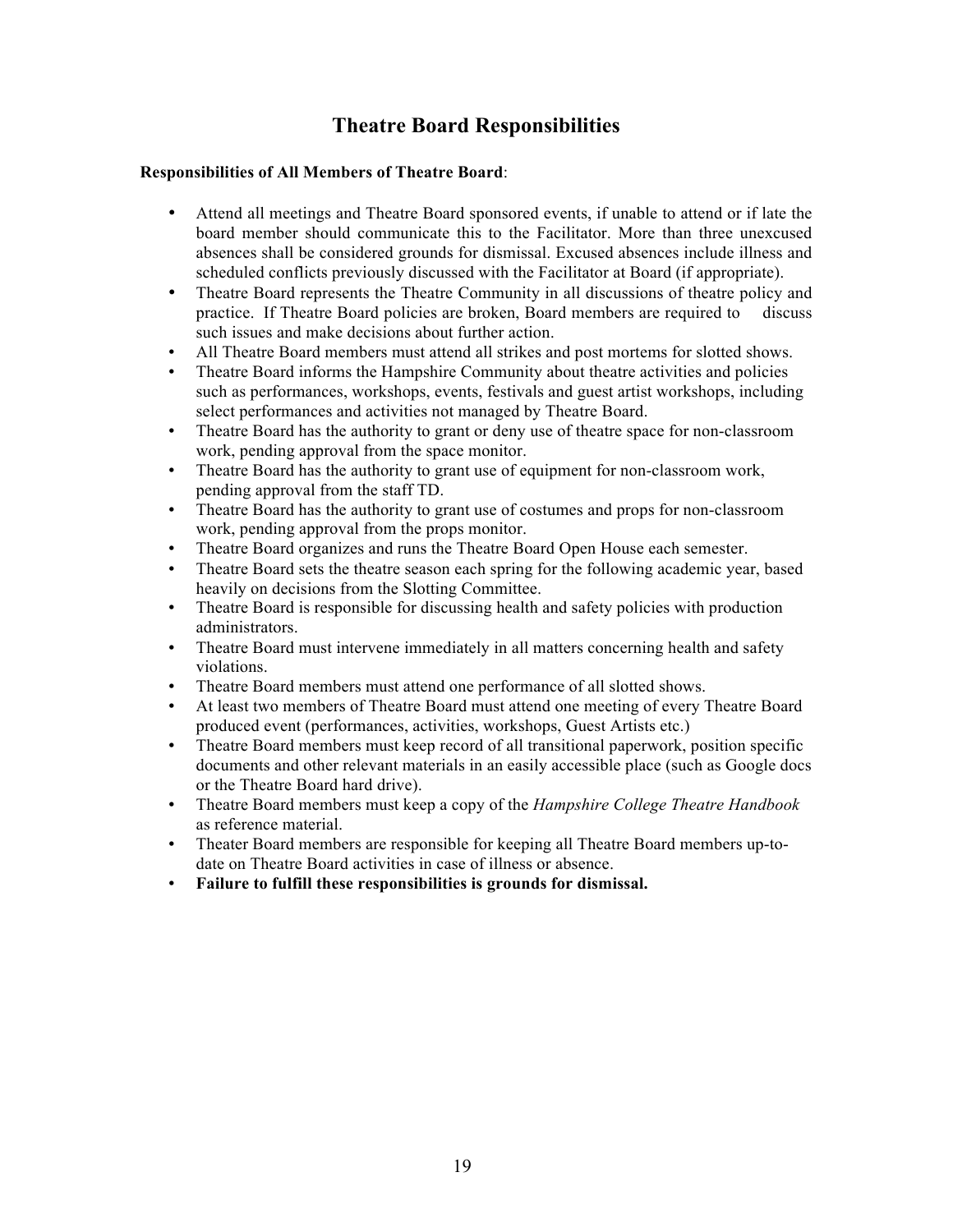### **Facilitator:**

The Facilitator holds the position for a two-semester term. They are responsible for presenting an agenda each week and running the meetings according to the agenda. The Facilitator acts as a representative of Theatre Board to the larger community particularly when working with the administration, outside community members, and Guest Artists. The Facilitator also collects submissions and requests for the weekly agenda from the community and other Theatre Board members. During the meetings the facilitator is responsible for remaining conscious of time and staying on the agenda while also keeping stack and including as many voices in the conversation as possible. Additionally, the facilitator remains informed about goals within the theatre community and works throughout their tenure to bring positive change in the program.

The agenda should include at least the following:

- Personal Check-Ins
- Guests and budget request proposals
- Show updates with representatives from slotted shows
- Faculty Staff update
- One specific goal for the board to work on relating to policy, recurring community issue, or special event (i.e. diversity in the program, Open House, Theatre Board and community relationship, etc.). This goal should be announced to the community in advance through the E-Blast
- Closed meeting for voting

The Facilitator ensures the following is addressed each semester:

- Open Houses
- Theatre Community Meetings as needed
- Assignment of Liaisons
- Budget for the following academic year
- Transitions between slotted shows
- Assistance to Faculty sponsored events
- Slotting meeting (spring only)
- Faculty/Theatre Board Retreat and Theatre Board "Only" Retreat (at least once a semester)
- New Play Festival and One-Act Festival
- Facilitating election and position change process

*Finances and Administration:* The Facilitator shall be listed as the Theatre Board contact to the Administration and shall be Theatre Board's representative along with the Budget Coordinator in all financial matters. When meeting with the administration it is recommended that a smaller group comprised of the Fac/Staff Liaison, Facilitator, Budget Coordinator and Secretary represents Theatre Board as to minimize confusion. Before all meetings with the administration, the Facilitator must make sure all of Theatre Board is in agreement on matters to be discussed.

*Working with Theatre Board Members:* The Facilitator works closely with all members of Theatre Board to make sure everyone's questions have been addressed when decisions are made and to check in to see progress of specific jobs and projects. The Facilitator is responsible for the progress of the Board by setting goals throughout their tenure and ensuring everyone is included the change process.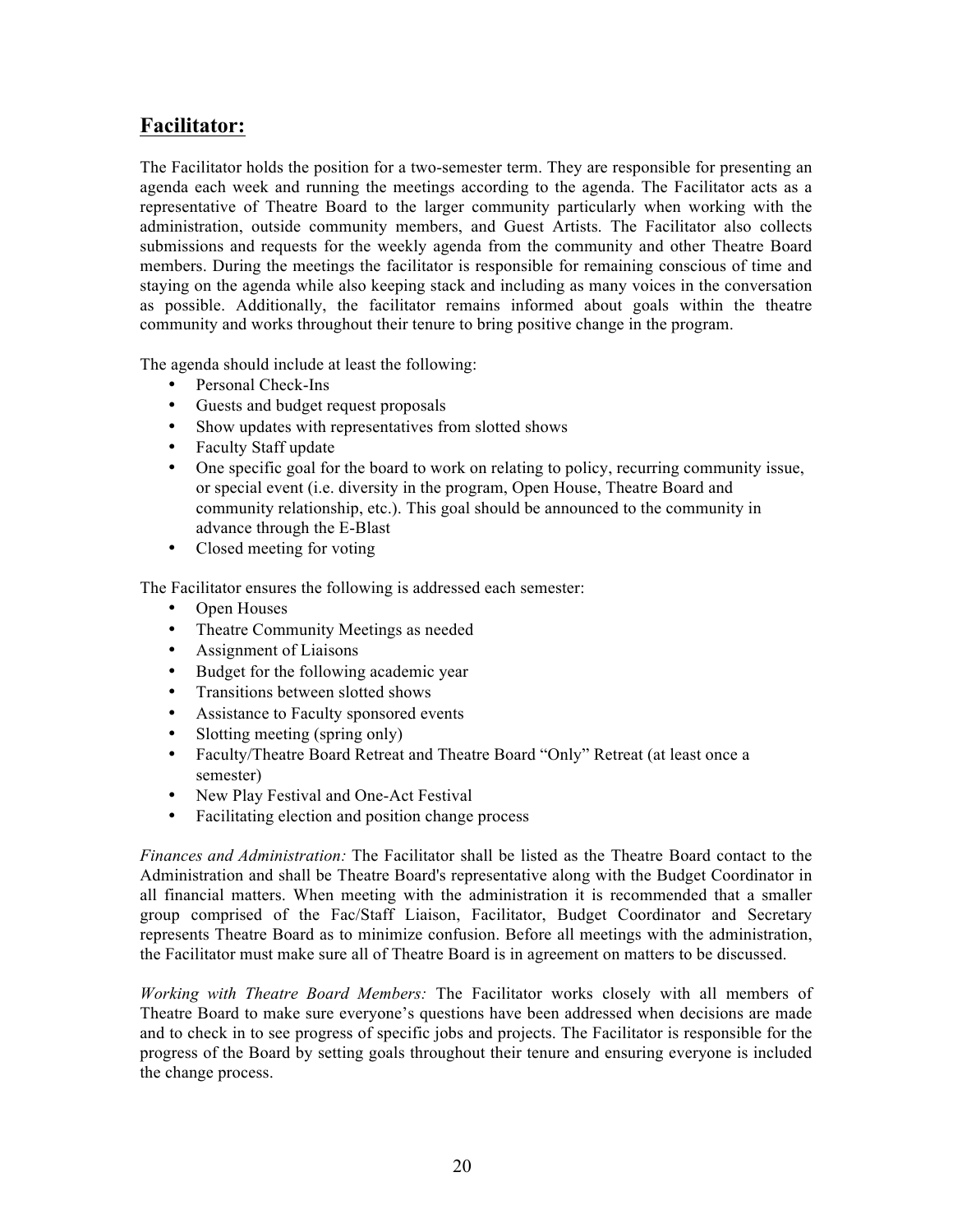*Budget Proposals:* The facilitator conducts the voting process in the closed portion of theatre board meeting. They work with the Budget Coordinator and the rest of theatre board on budget policy.

*Theatre Board Contact:* The Facilitator is listed as the contact to Theatre Board; they are responsible for keeping in contact with members of the community. Often, the Facilitator is sent material from outside theatres and Guest Artists, that information should be communicated to the rest of the Board. Additionally, the Facilitator has access to a Google account for purposes of keeping a contact email address other than the personal "hampshire.edu" address in order to have contact with other members of Theatre Board and the larger theatre community. The address is HCTfacilitator@gmail.com.

*Transitions:* The Facilitator is also responsible for making the transition from one Theatre Board to the next as smooth as possible. It is recommended that an apprentice be elected in the Spring semester who works with the present Facilitator before fully stepping into the position in the Fall semester. It is the intention that both the current Facilitator and their apprentice would work together throughout the Spring semester so that a smooth transition can take place, but also so that the new Facilitator may set their own goals and agenda moving into the next school year.

*Handbook:* All Theatre Board members need to have a strong knowledge of what's contained within this handbook, but they are not responsible for other member's jobs and checking in. However, the Facilitator needs to be aware of all member responsibilities and have a thorough understanding of what each job entails; that means that they need to be extremely familiar with this handbook.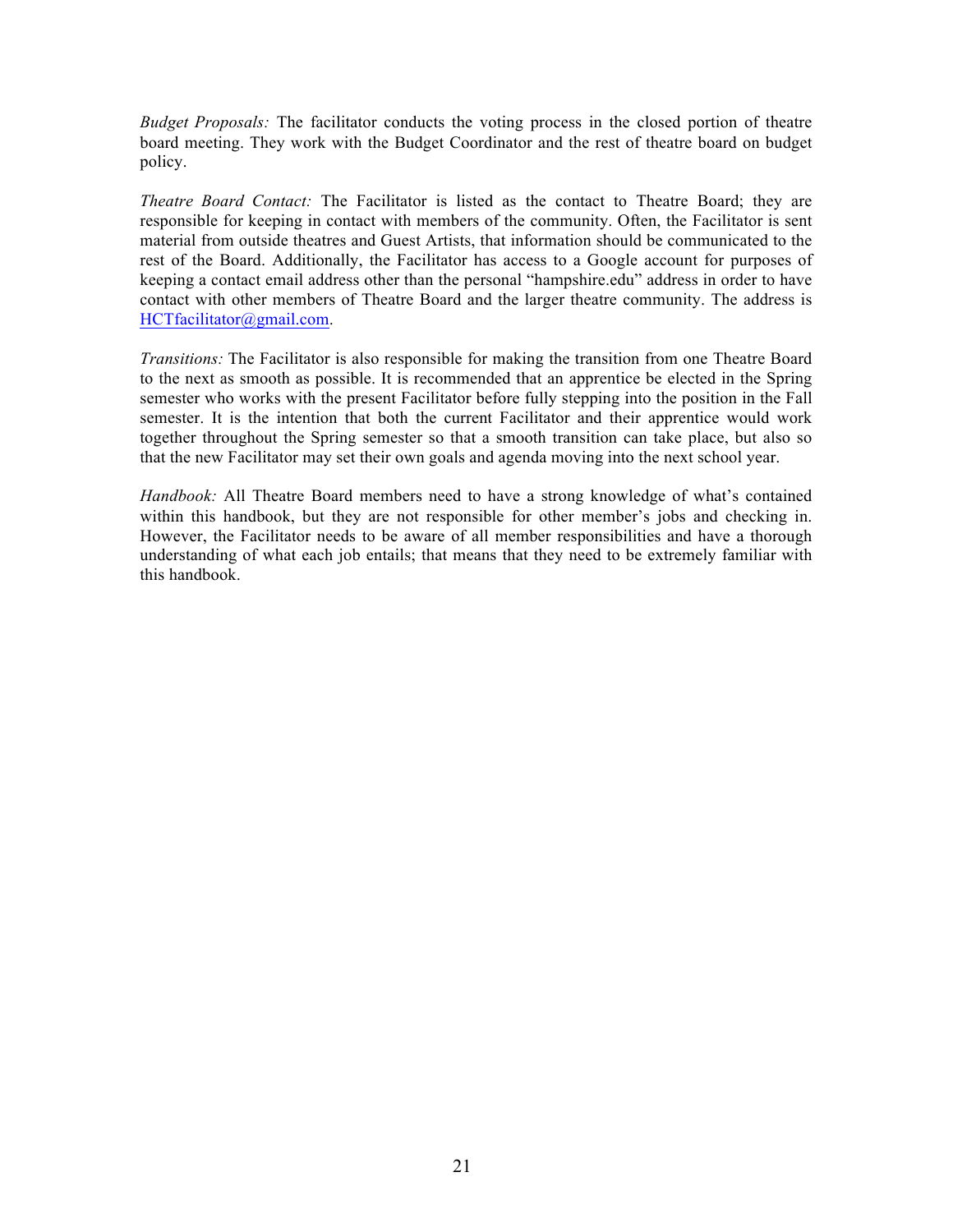### **Budget Coordinator**:

The Budget Coordinator holds the position for a two-semester term. The Budget Coordinator is responsible for keeping the financial records of Theatre Board. The Budget Coordinator shall be the liaison to any people or groups seeking financial arrangements with Theatre Board, this includes students and faculty. The Budget Coordinator must update the books on Theatre Board's account as new information regarding its finances comes in. Expenditures of all sorts will be coming in to Theatre Board so it is the Budget Coordinator's duty to manage and facilitate their processing. By the end of each production, the production manager of each show must present a reconciled budget of the show to the budget coordinator. Additionally, any items purchased using Theatre Board money must be inventoried at the close of the show and returned to Theatre Board. After each show, and at the end of the semester, the budget coordinator will reconcile the budget with the staff technical director. At the beginning of each year, the Budget Coordinator must do an overall budget breakdown. Here is a sample budget that was used in the 2012/2013 academic year:

Lab Supplies: \$13,600 (Three Mainstage shows, two Studio shows, and two slotted workshops; additionally, all non-slotted workshops) Guest Artists / Professional Services: \$5,000 Computers: \$300 Small Equipment: \$500 Equipment Maintenance: \$500 Office Supplies: \$100 Duplications: \$800 Publications: \$300 Discretionary: \$524 Royalties: \$1,000 Department Fund Wages: \$1,000

Total Budget: \$23,624

It is important to keep in mind that the budget is flexible and fluctuates through the academic year. Main stage slotted shows require a \$2,600 budget while studio slotted shows require an \$1,800 budget. However, in some cases, Slotting Committee has the authority to change slotted show budgets given circumstances including, but not limited to, Slotting Agent requirements and technical necessities for shows. Additionally, these numbers must fluctuate with the cost of supplies and materials. If the cost of materials and supplies goes up, it is also necessary to reevaluate the full budget and propose a higher budget to the administration.

*RFPs and Production Budgets***:** With anyone who uses (after approval) the Theatre Board budget line, the Budget Coordinator shows them how to fill out a request for payment form and distributes paperwork on budget guidelines. The Budget Coordinator works with any student who uses Theatre Board funds by collecting RFPs (request for payments) when all purchases are made. They ensure that anyone submitting RFPs creates a written budget breakdown including all receipts to turn in when all purchases are made or after strike of a production. Throughout each production process, receipts need to continually come to the Budget Coordinator as to pay back students as quickly as possible. The Budget Coordinator makes sure that shows' producers are keeping accurate books and receives a final budget breakdown from the Show's Producer when a show closes.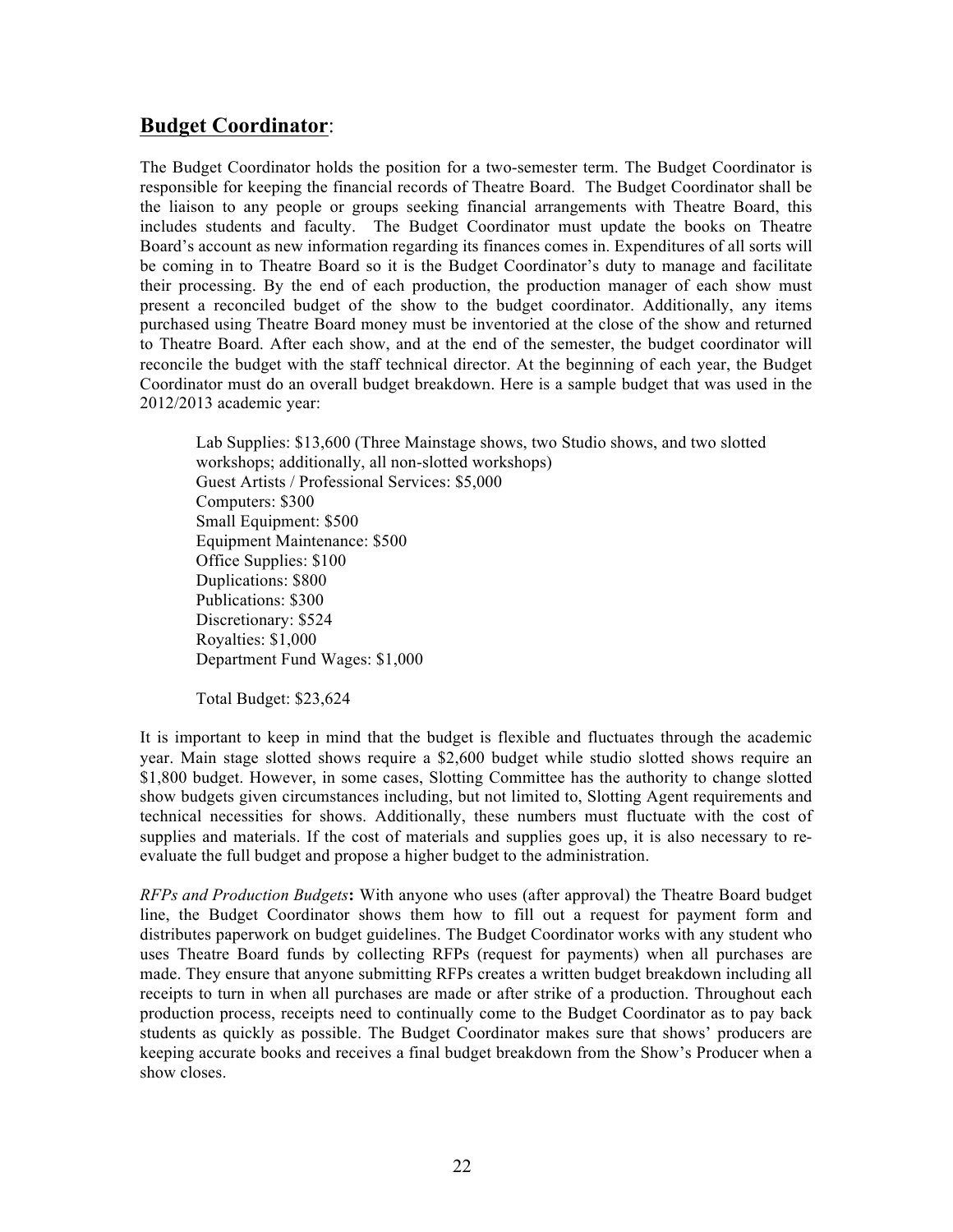*Working with the Staff Technical Director:* The Budget Coordinator makes sure all information is filled out and forwards completed RFP forms and receipts to the Staff Technical Director. Though the Staff Technical Director isn't in control of how Theatre Board spends or organizes the budget, the Staff Technical Director does organize reimbursements and prints out budget "actuals" weekly and gives them to the Budget Coordinator. The budget coordinator meets with the staff technical director on a weekly basis.

*Guest Artists:* When a Guest Artist has been approved to come to Hampshire, the Budget Coordinator is in charge of setting up payment. This entails sending a contract to the Guest Artist and facilitating the process of payment through the school of Interdisciplinary Arts.

*Budget Guidelines Contract:* In order to make the students accountable for their budgets and ensure that the Budget Coordinator isn't constantly checking to make sure students are spending their money correctly and following policy, the Budget Guidelines are handed out to any student (Workshop or Slotted Show) who is overseeing the budget for a project. This paperwork is signed and turned back into the Budget Coordinator as a way for Theatre Board to enforce accountability.

*Box Office:* During the strike of each slotted show, the Budget Coordinator totals the ticket sales profit and puts it into the Box Office Safe. Of that money, \$200 goes towards petty cash for the Costume Shop Supervisor and \$100 goes towards petty cash for the Staff Technical Director. The remainder is used at Theatre Board's discretion and is either kept in the safe or deposited into the Theatre Board account (a process facilitated by the Staff Technical Director). That money is often used to pay for Theatre Board events or permanent equipment.

*Note: RFPs and the paperwork for budget guidelines is contained within the appendix of this document. The Budget Coordinator is responsible for any updates.*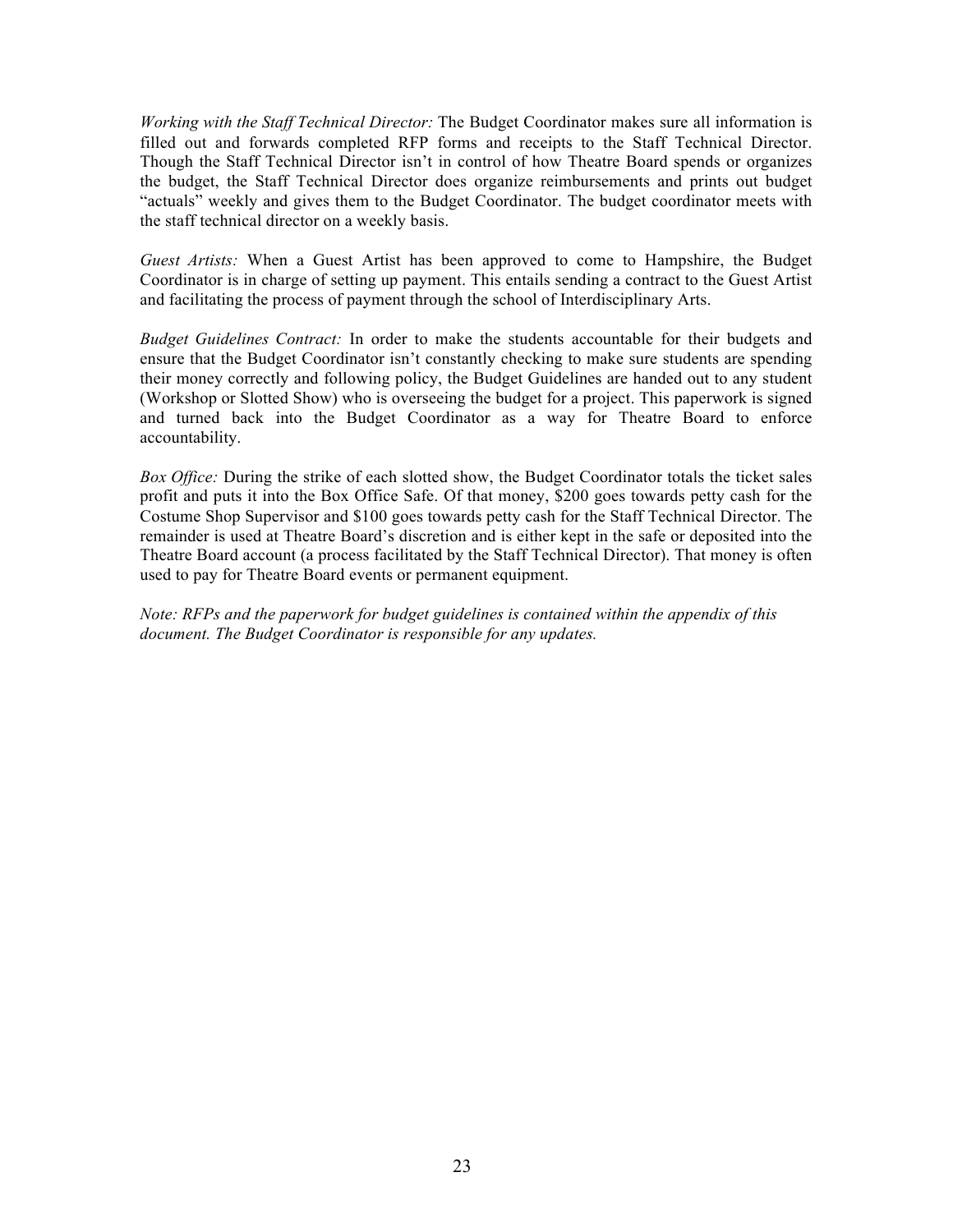### **Secretary**:

The Secretary holds the position for a two-semester term. The secretary is responsible for taking notes during all theatre board meetings and some special events, including retreats. The secretary should record notes from meetings in the form of minutes and distribute them to the Theatre Community, both through the Theatre Community listserv and by posting them on the Theatre Board Bulletin Board. The secretary should be familiar with all the proceedings from previous meetings based upon the official minutes. If the Secretary is unable to attend a meeting for any reason, an alternate (member) should be designated for taking notes and writing up the meeting's minutes. At the end of the semester, the Secretary should collect and organize the minutes and put them into the official Theatre Board archives.

*Documents:* The secretary is responsible for sending all changes made to the *Theatre Handbook* and *The Book of Common Knowledge* to the Staff Technical Director so the online version of the *Theatre Handbook* can be updated as regularly as possible. Theatre Board members handle job specific changes and documents. Post-mortem notes are added to the official archives and important notes should be added in revisions to *The Book of Common Knowledge*. The secretary keeps a digital archive of the entirety of all written records in the form of a USB storage device. This device should include all copies of the minutes, all editions of the *Theatre Handbook* and *The Book of Common Knowledge*, as well as any other official documents, but should also include a record of notes from closed sessions. *TBOCK* exits in two different forms:

- Binder Copy Includes the whole document and all Postmortem notes.
- Common Copy Includes everything except specific Postmortem notes.

*Confidentiality***:** Notes from closed meetings must not be released to the community unless deemed appropriate by the Board through voting. During sessions where Theatre Board is closed to the community, the secretary should continue to record notes for later reference, but these should not be distributed in the minutes.

*History:* The names and contact information of each Theatre Board from semester to semester is held by the secretary and handed down between elections. This serves as a way to see who has served on Theatre Board in previous years and if anything in their time is particularly relevant to the current Board.

*Printing:* Each semester the *Theatre Handbook* needs to be reprinted and distributed to account for new students, lost copies and any edits that have been made. Each academic year, copies are printed twice, once in January (allowing time so they can be distributed at the spring Open House) and once in May (for the following year's first Open House). Each edition is dated and numbered, so it's clear to distinguish between old and revised copies. It should be noted that Theatre Board documents should be available in hard copy in their respective mailboxes (outside of the Scene Shop). To get an idea of how many copies need to be made, consider how many students have worked on all of the slotted shows of the semester and then add a few dozen.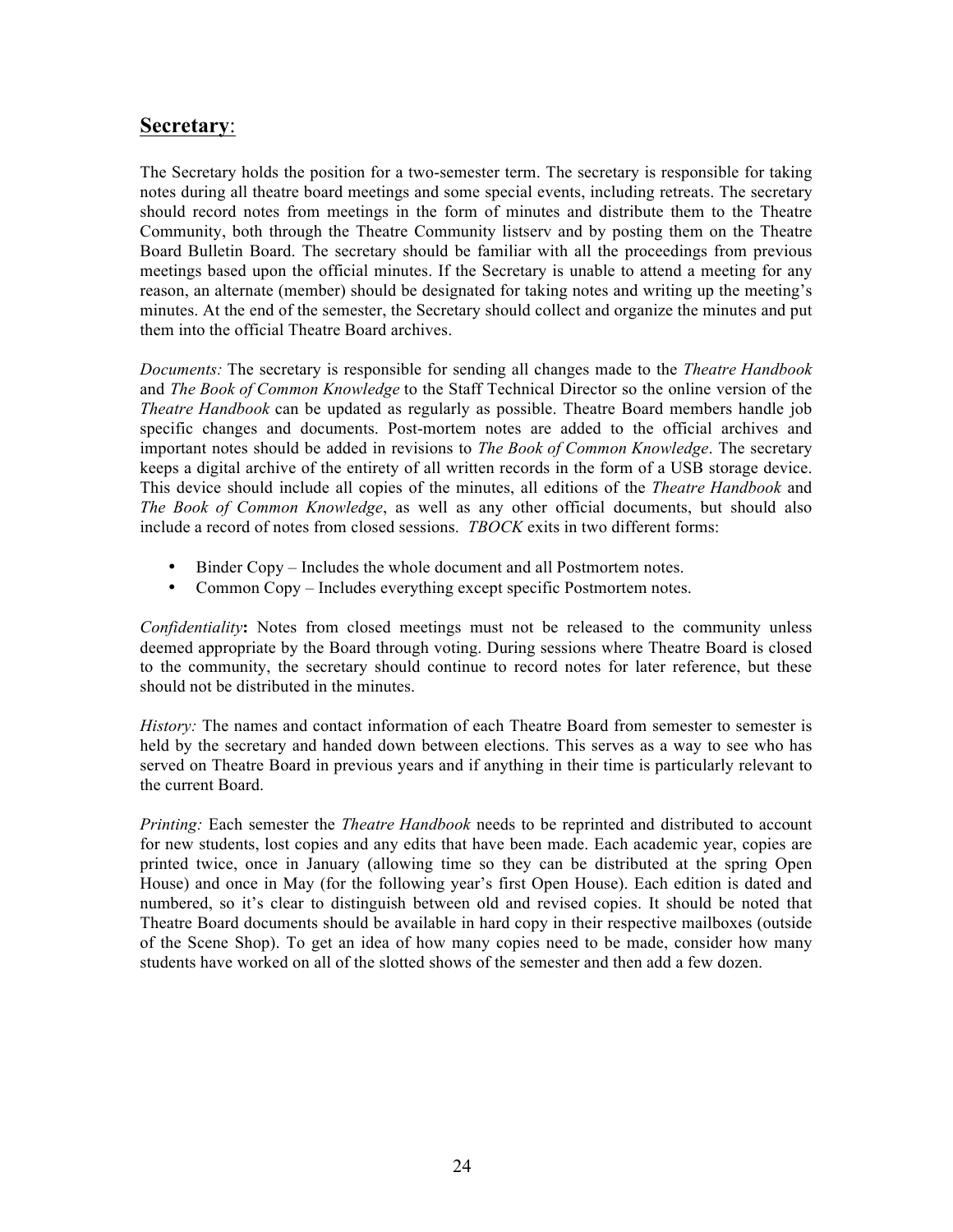### **Space Monitor/Workshop Coordinator:**

The Space Monitor/Workshop Coordinator holds the position for a two-semester term. In the past, Theatre Board has split up this position but it seems to be more practical if held by one person. The Space Monitor has students fill out space contracts if they wish to use the space. The Space Monitor holds keys to the theatre spaces and makes periodic checks to ensure that productions are using spaces properly. They are also responsible for informing Theatre Board and the Staff Technical Director of safety issues and accidents. After every event in the theatre spaces, they go through every space that was used and file a Housekeeping Report to make sure the spaces are in the same condition or better than they were before the workshop. The monitor submits the Housekeeping Report to Theatre Board that is filed in the Theatre Board archives and can be referred to during Slotting. The Space Monitor communicates all responsibilities and space logistics to show producers.

*Keys & Locking:* The Space Monitor is not required to unlock the space for students at the last minute and must be given 24 hours notice before unlocking a space. Traditionally, the Space Monitor opens the space, locks it, and props it open for the Workshop students so at the end of the evening, the monitor doesn't need to return to lock the space. It is recommended that the Space Monitor goes through the building each day, after classes, and makes sure everything is locked. Workshop students are rarely given keys to specific rooms, but Slotted Show production team's are; keys distributed to students are at the discretion of the Staff Technical Director.

Div III students may pick-up keys to the space from the staff technical director for overnight use. The keys may be picked up after noon, and MUST be returned by noon on the following day.

*Key-List for Space Monitor:*

- Studio Theatre
- Studio Booth
- Dressing Rooms
- Mainstage Theatre
- Light Booth
- Sound Booth
- Scene Shop

*Alternative Spaces:* Although the Space Monitor isn't responsible for maintaining or facilitating the use of any alternative spaces students wish to use, the Space Monitor should make all students looking for space aware of alternatives in the event that both theatres are booked. Most alternative spaces are reserved through either Special Programs or the Greenwich/Enfield House Office. *Locations:* Kiva, Centrum Gallery, Red Barn, Franklin Patterson Hall, SAGA, and the Music and Dance Building

*Phone Numbers:* Public Safety: 413.559.5424 Special Programs: 413.559.5610

Greenwich/Enfield House Office: 413.559.5383

*Slotting and Space Use:* Though slotted shows do not follow the exact same regulations as workshops (i.e. budget limit, dark time, class conflicts, keys, time in the space etc), they are held to the same safety, clean-up upon strike, and budget guidelines. For that purpose, in the time leading up to a Slotted Show, the show producer and Slotting agent must fill out and sign a Slotting Contract and turn it in to the Space Monitor.

*Calendar:* The Space Monitor is responsible for making and maintaining a calendar for the EDH spaces on which students may request time. At the beginning of each semester, the Space Monitor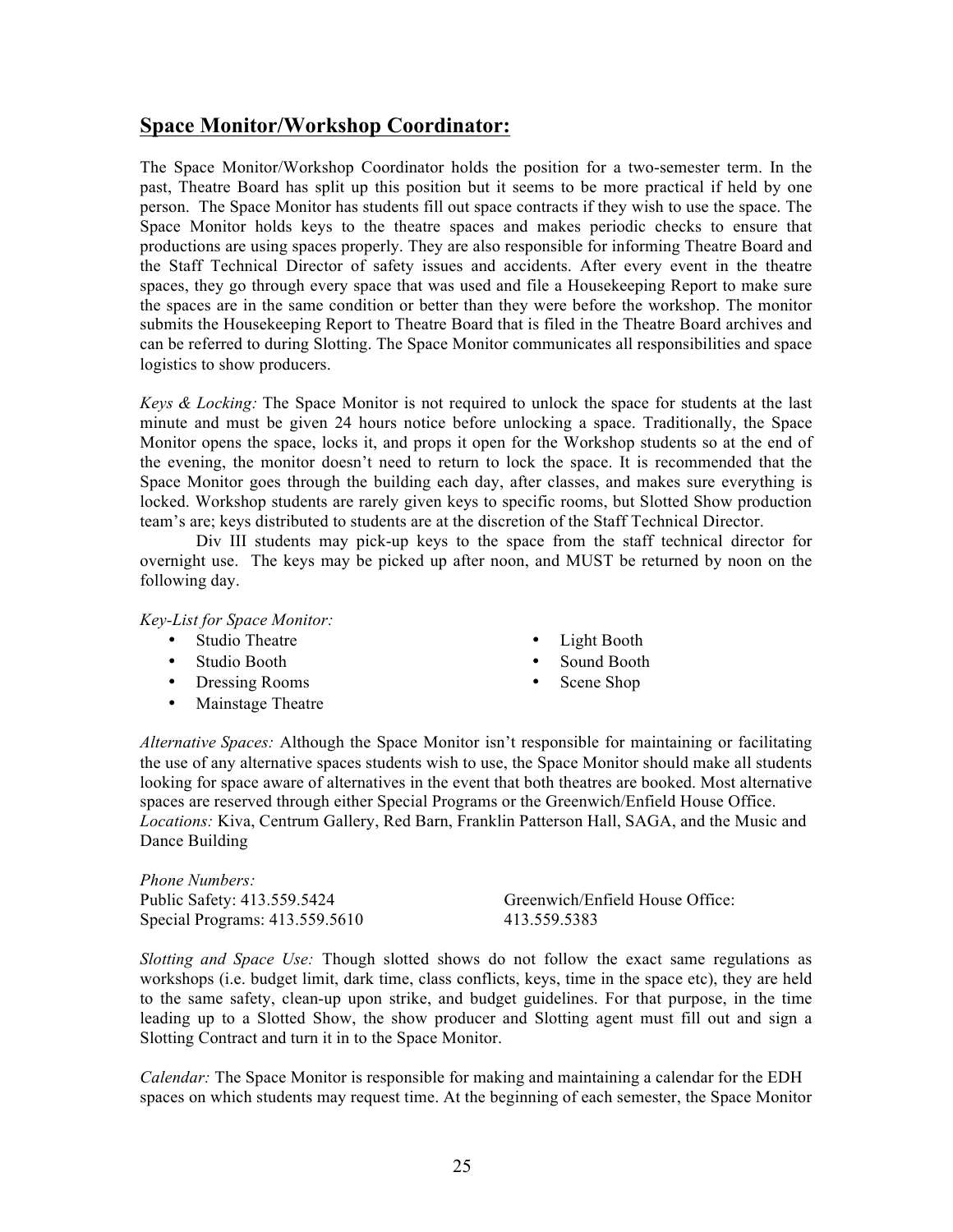meets with Faculty to get their class times, presentations and locations to add to the calendar. This calendar is posted online as well as on the Theatre Board bulletin board. This is advertised and made easily accessible to the Theatre Community. If theatre events are brought to the attention of Theatre Board through anyone in the community, the Space Monitor adds them to the calendar. Before space is given out to students, with the exception of slotted shows, the festivals are placed in the calendar.

*Equipment:* If students wish to use equipment in the spaces, they must have the knowledge to use it. The Space Monitor doesn't finalize space use until the Staff Technical Director signs off on the student's use of the equipment/ space to safeguard the use of difficult equipment.

*Accident Reports:* In the event of an accident in the spaces, the Space Monitor informs Theatre Board and holds copies of the reports.

*Note on Contracts:* Students cannot be given space until their contracts are filled out. There are no exceptions.

*Note: The Space Contract, Workshop Contract, Division III Workshop Contract, Slotting Contract and Housekeeping Report are in the appendix of this document. The Space Monitor/Workshop Coordinator is responsible for any updates.*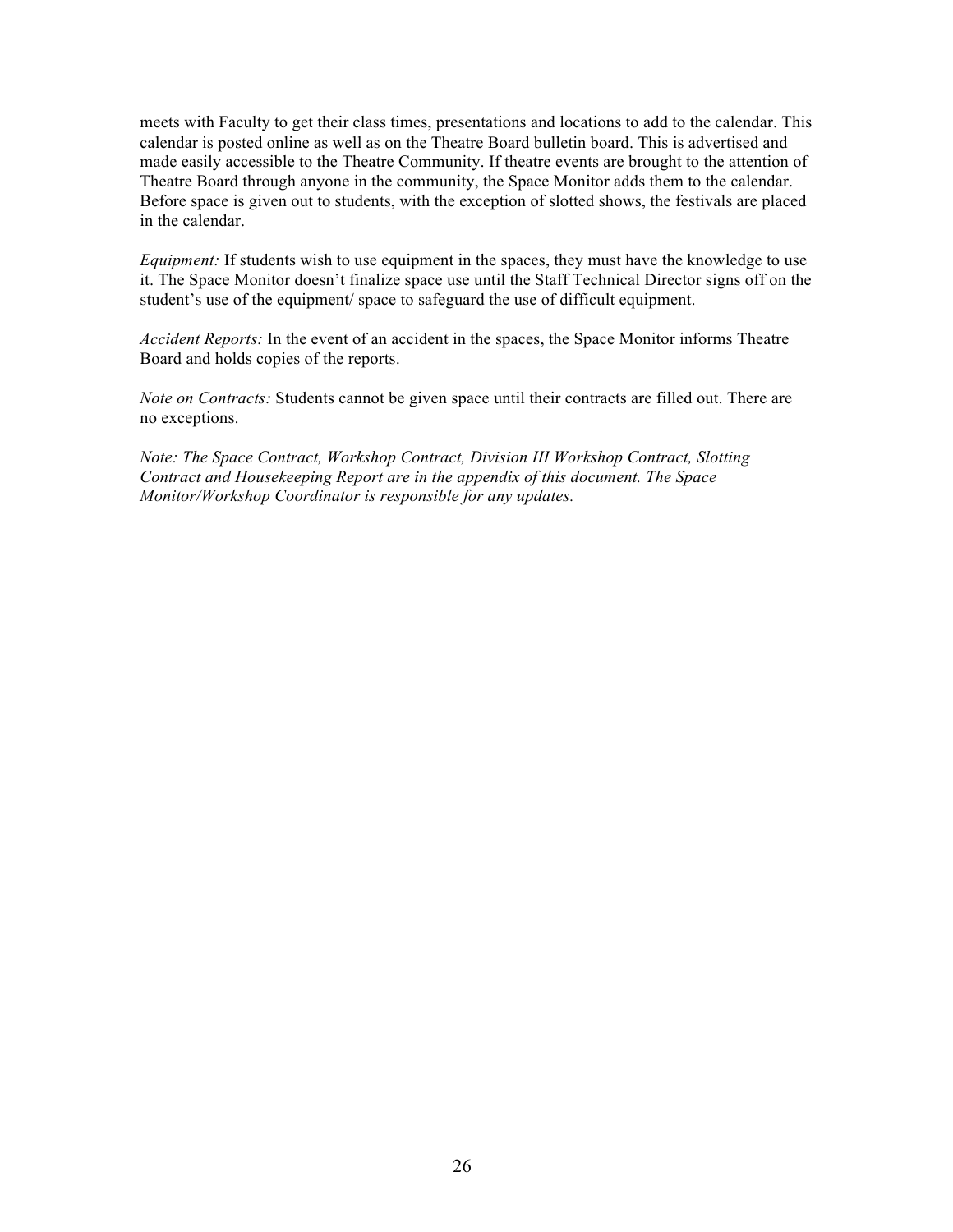### **Community Contact:**

The Community Contact holds the position for a two-semester term. The Community Contact disperses Theatre Board and Theatre Program information to the community through all available modes of communication. They are responsible for keeping track of other non-Theatre Board performances occurring on the Hampshire Campus and bringing these events to the attention of Theatre Board. The Community Contact advertises the slotted season, non-slotted shows, workshops, auditions and other events that might be of interest to the community through the weekly Theatre Community E-Blast.

*Communication Standards Maintained by the Community Contact:*

- Hampshire College Theatre E-Blast
	- o Instead of emails sent as the Community Contact receives them, they organize the emails into one newsletter that comes out at least once a week.
- Working with Delegates to poster and flyer
- Theatre Board Bulletin Board (Includes show season, announcements, meeting information, and contact information for Theatre Board members)

*Upcoming Show Publicity:* Each semester there are numerous events that are not part of the Slotted Season. The Community Contact collects the information from faculty, staff, and students and advertises these events in E-Blasts and on the Hampshire College Theatre Board Bulletin Board. This information is also given to Delegates so they can make flyers and inserts.

*Database:* At every Open House, the Community Contact passes around a notepad and asks for people's names, contact information and interests. Then they add it to the Theatre Community Database. This database serves as a way for production teams to come to Theatre Board and ask for recommendations of possible interested people to work on their shows. For privacy concerns this is internal to Theatre Board, but contact information can be made available upon request.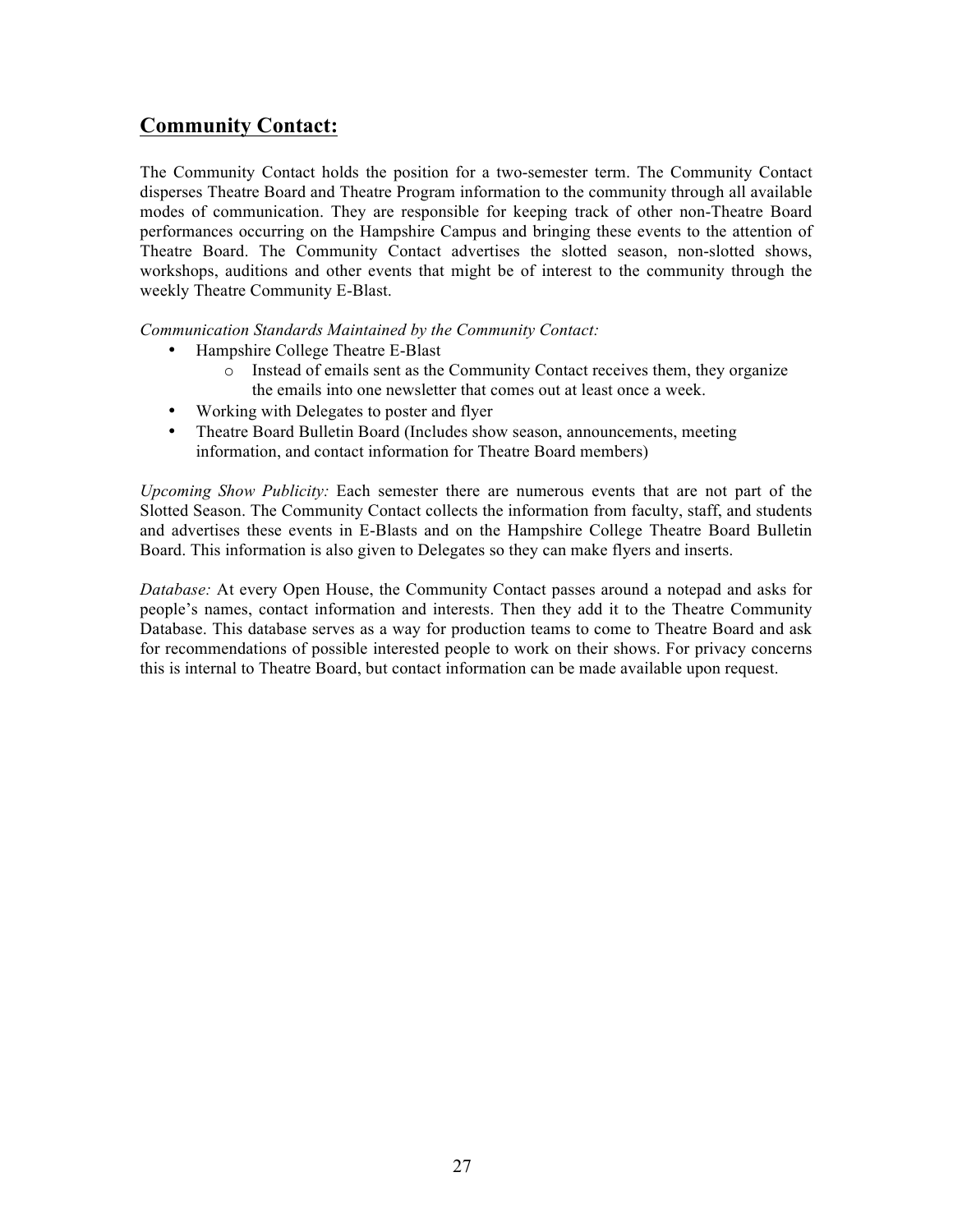### **Faculty and Staff Liaison:**

The Faculty/Staff Liaison holds the position for a two-semester term. This position serves as the key communication between the faculty, staff and Theatre Board. The Liaison attends weekly faculty/staff meetings, takes relevant notes, and reports back to Theatre Board. The Liaison is also responsible for ensuring that the faculty and staff are aware of production progress and Theatre Board events and questions; they invite faculty and staff to all these events. The Liaison should keep confidential anything that comes up in faculty/staff meetings related to individual students academic concerns and other confidential material. If at any point the Liaison is unsure if information is appropriate to share with Theatre Board they should ask faculty and staff. It is important to remember that while the job of the Liaison is to be the communication between faculty/staff and Theatre Board, the liaison is also a member of the Theatre Community, and should participate actively in discussions, as well as encourage the faculty or staff member present at Theatre Board meetings to help share the faculty and staff point of view in discussions.

*Space Use:* The liaison works with the Space Monitor and show liaisons to get specific contact information for production team administrators and the show technical director. This information is then forwarded to the Faculty and Staff so compromises can be made easily when there is a lack of usable space for classes.

*Announcements:* When there are auditions, crew positions open, shows going up, or community events the liaison must ask the Faculty and Staff if it is appropriate for representatives to make these announcements in these classes. If the class has a teaching assistant, it is recommended that liaison communicate with them about all announcements, though the liaison should check in during Faculty/Staff meetings to make sure announcements are being made.

*Class Visits:* At the beginning of each semester, the liaison also organizes Theatre Board's class visits. Before visiting the Liaison asks the faculty when to stop by. The structure of the visit is as follows:

- Introduce Theatre Board and its role in the program.
- Announce when and where Theatre Board meets.
- Collect emails for the Theatre Community Listserv and additional theatre interests for the Theatre Community Database.
- Distribute audition and open crew position information.
- If relevant, provide crew requirement information.

*Crew Requirements:* In most 100-level theatre courses, there is a crew requirement for students. The liaison assists the faculty/staff in finding possible opportunities for students to fill their requirements. The liaison provides contact information and appropriate information for requirements opportunities. There are two sheets the liaison should forward to Faculty/Staff to hand out in their classes, they should also make sure these forms are available to students in EDH and online.

- 1. Initial contract for students, which includes contact for information for the semester's slotted shows producers. This form is looked over and accepted by the professor when it is turned in. The Faculty/Staff liaison updates the form each semester so it is accurate to the season.
- 2. An evaluation sheet to be filled out by the show's administrator upon completion of the requirement.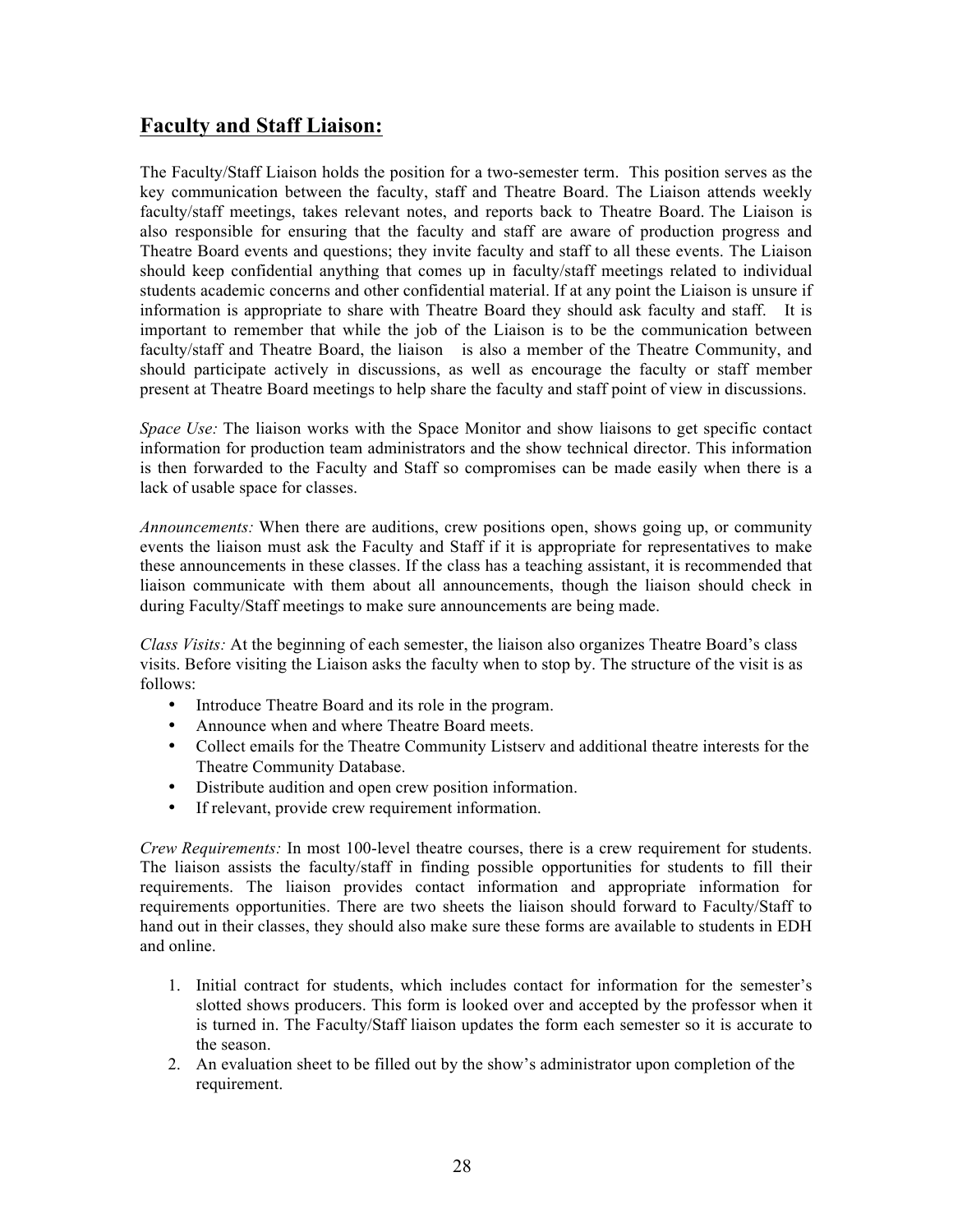*Accident Reports:* Since Accident Reports are turned into the Staff Technical Director, the Faculty/Staff liaison is responsible for obtaining a copy and turning it in to the Space Monitor.

*Note: The Crew Requirement paperwork is in the appendix of this document. The Faculty/Staff Liaison is responsible for any updates.*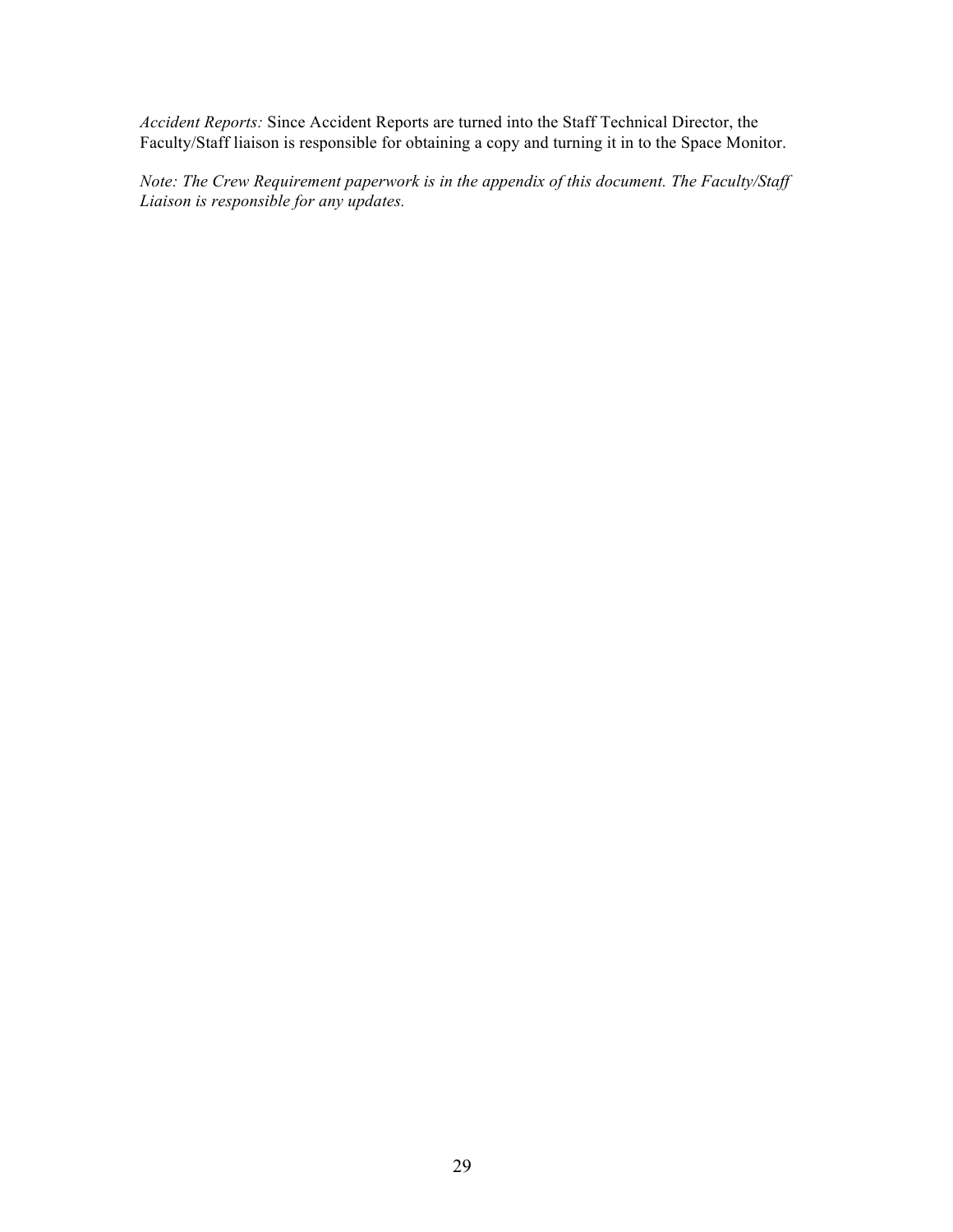### **Property Monitor:**

The Property Monitor holds the position for a two-semester term. The Property Monitor takes responsibility for all lending of props, costumes, set pieces, and other theatre equipment. Tools and any electrical equipment (light, sound, or video) are lent out at the discretion of the Staff Technical Director.

*Borrowing:* The Property Monitor can lend properties to on or off campus productions, workshops, or other activities. The Property Monitor must ensure that the borrowing of any items does not conflict with the current slotted show or current needs of classes. The Property Monitor provides Borrowing Contracts to be signed by the Staff Technical Director or Staff Costume Supervisor (as appropriate), the Property Monitor, and the borrower. The Property Monitor is then responsible for the borrower's adherence to said contract, especially concerning maintenance and return of all items.

*Reports:* Additionally, the Property Monitor is responsible for providing reports about all Borrowing Contracts to Theatre Board. Furthermore, relationships are to be formed with the Staff Technical Director as well as with the Staff Costume Supervisor in order to make borrowing more efficient.

*Lofts:* The Props Loft and Costume Loft are to be maintained and organized by the Property Monitor along with help from the community, work study students and through the discretion of the Staff Technical Director and Staff Costume Supervisor.

*Advertising:* It is the Property Monitor's responsibility to stress and advertise to the community that they can borrow items from the theatre. Signs should be posted at least on the shop door, the costume shop door and the Theatre Board bulletin board. This sign should contain contact information for the Property Monitor and basic guidelines for borrowing.

*Regulations:* The Property Monitor must be given at least 24 hours notice, through email, before any borrowing takes place. This must be advertised in any official posters. Additionally, the Property Monitor cannot allow the borrowing of power tools, this is at the Staff Technical Director's discretion.

*Equipment*: At the end of each academic year, the Property Monitor is responsible for updating any equipment lists. If they have no prior knowledge of equipment, they can set up a meeting with the Staff Technical Director or delegate the task to another student and confirm with Theatre Board when it is completed. The Audio/Video work study students are a good resource for gathering this information.

*Audio, Video and Light Equipment:* Though the Property Monitor is not responsible for the borrowing of this equipment, they need to make students aware of how to borrow it. This type of equipment is not lent out on the same regular basis as other property, but it is a possibility. The Staff Technical Director is responsible for this equipment, but the Property Monitor can explain to students how that process works.

*Equipment Rentals:* If Theatre Board or the Theatre Program cannot lend out specific equipment or they don't have it in the inventory, there are rental companies with costume, lighting, video, and sound equipment. The Property Monitor is not responsible for this equipment, but rather informs the Theatre Community of additional resources.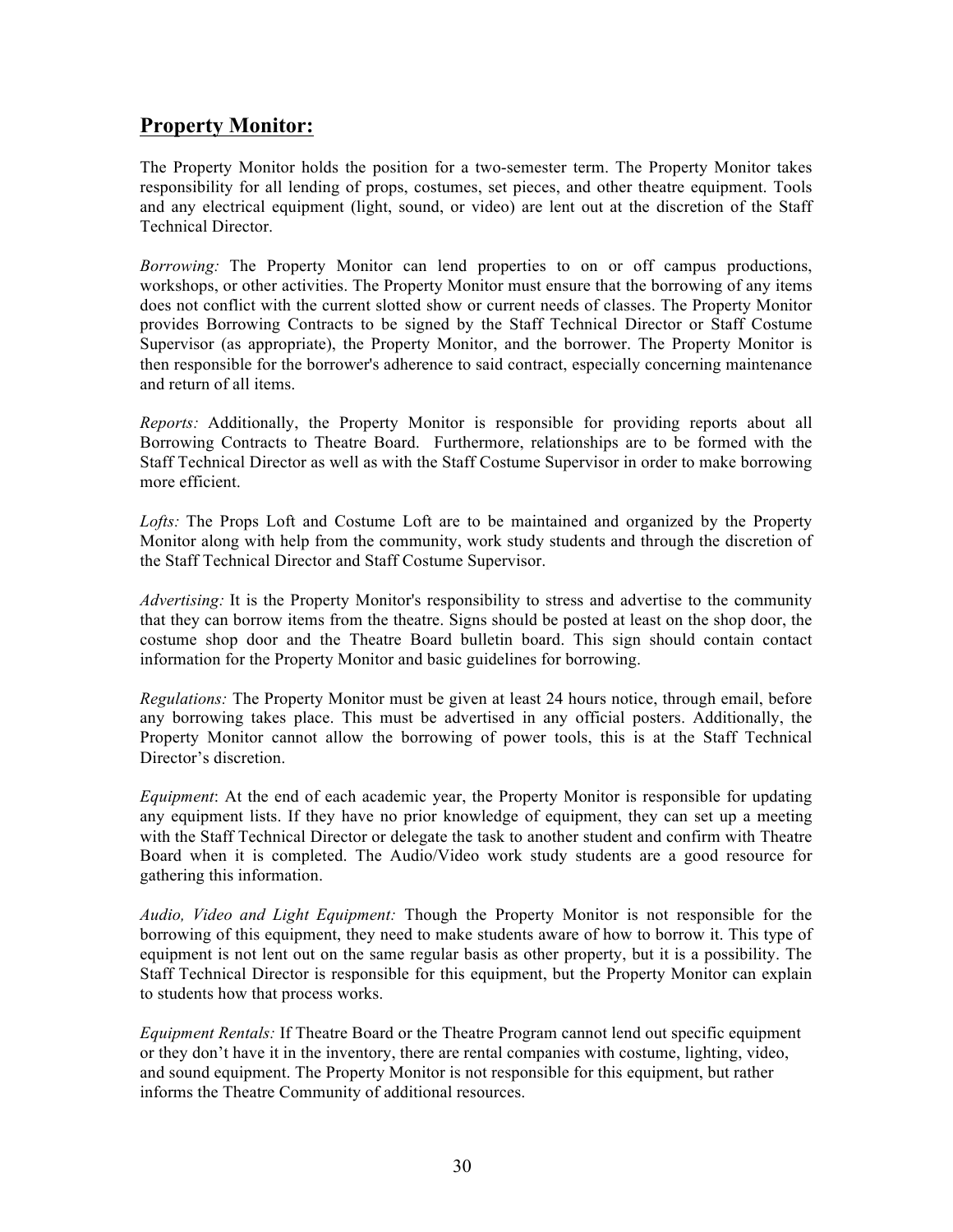*Key-List for Property Monitor:*

- Green Room
- Studio Theatre
- Props Loft
	- Costume Loft

• Scene Shop

*Note: The Borrowing Contract is in the appendix of this document. The Property Monitor is responsible for any updates.*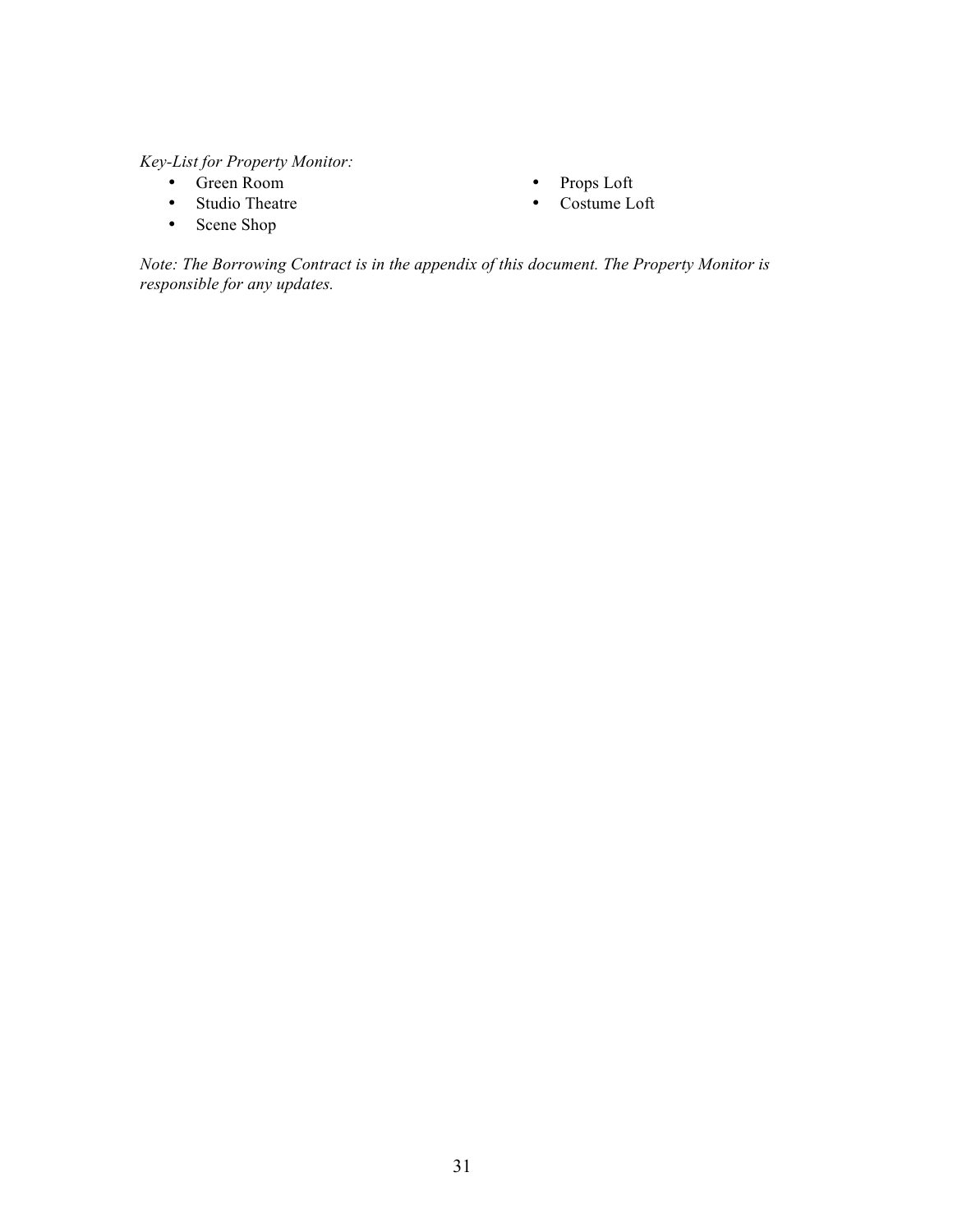### **Delegates:**

Delegates hold the position for a one-semester term and there are two Delegates on Theatre Board each semester.

Delegates are asked to take on a series of responsibilities that vary according to what is occurring in Theatre Board and the Hampshire Theatre Community at any particular moment. Delegates usually assist anyone on Theatre Board who is in need of help, either because of workload for their particular position or because they have a specific project that does not necessarily fit under their job description. Often, Delegates take on a series of projects throughout the semester to assist in improving the program and Theatre Board's efficiency. At Theatre Board meetings the Delegates take notes for the Box Office and communicate that information to the Box Office Manager.

#### *Examples of Delegate Responsibilities:*

- Writing letters to the College Administration
- Organizing Theatre Community Events
- Taking over Positions for members who step down
- Facilitating the Process of Cleaning the Spaces
- Creating a Division III wall in EDH
- Assisting the Community Contact in publicizing Theatre Board events
- Assisting any Theatre Board member

*Upcoming Shows/Events:* Delegates are responsible for creating, printing and distributing Hampshire College Theatre upcoming show flyers and program inserts. The flyer includes the current semester's class performances, auditions, Slotted Show and Workshop performances and includes dates and times. The Community Contact already has all of this information, the Delegates just need to organize and distribute the information.

If anyone is missing from a Theatre Board meeting, one of the Delegates will assume their responsibilities and serve as an alternate for that meeting. The Delegate must take job specific notes and brief the absent member before and after the meeting.

*Delegate History:* The purpose of Delegates and their responsibilities has changed significantly over the years. They were originally low-commitment, non-voting "alternates" who were only required to show up when another member wasn't present, but it was clear that a position like this could be used more efficiently and it wasn't very practical for a student to fill in for another student if they had little knowledge about current issues. In the spring of 2006, the "alternates" became full "Members;" they were required at all meetings and had the ability to vote. At that point they were called "Members," but that was confusing, for obvious reasons, and their title was changed to "Delegate" in the fall of 2008.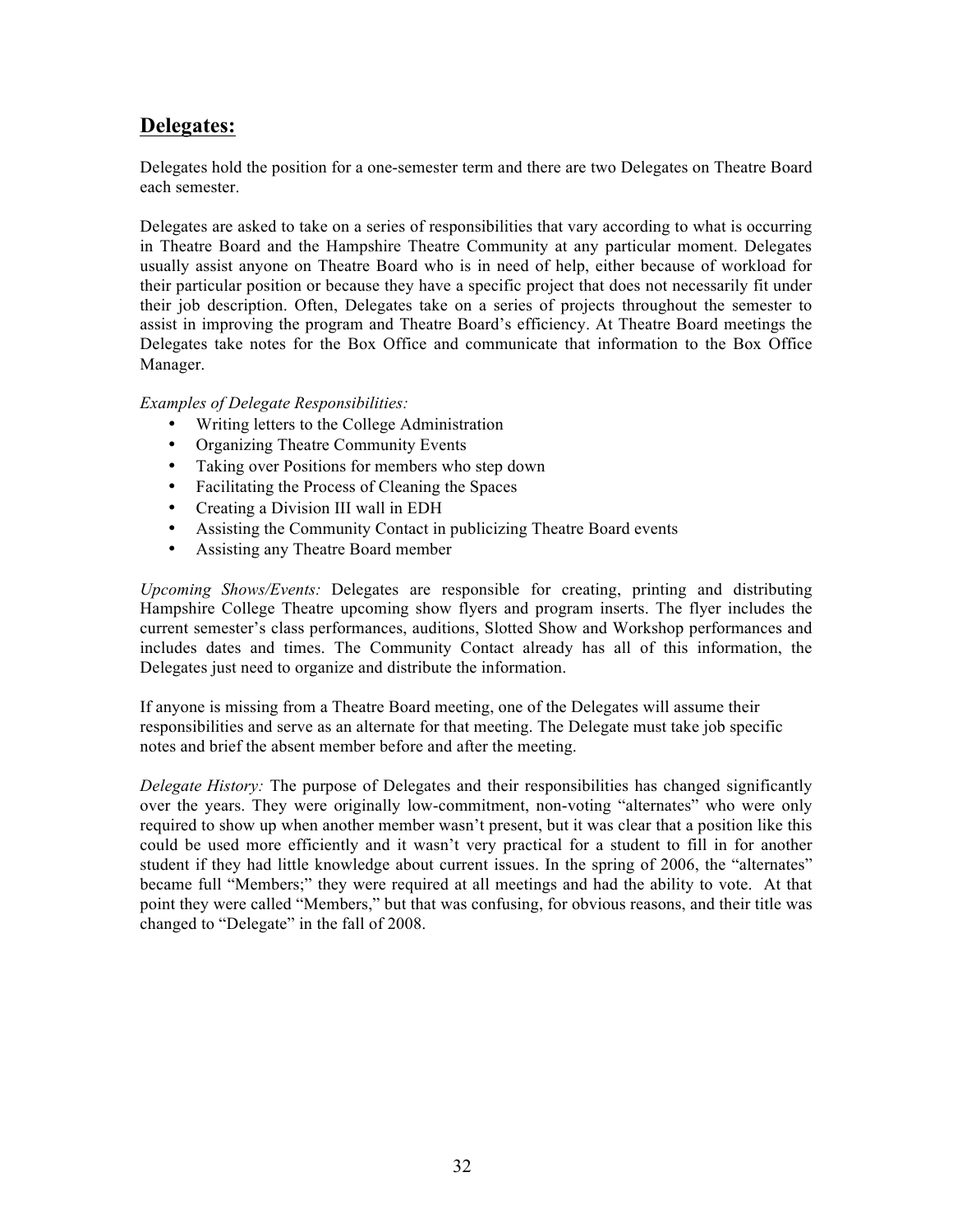### **Theater Board Archivist:**

The Theater Board Archivist organizes old Theater Board notes to be useful for future Board members to reference. They also collect and organize information regarding past slotted shows for theater community members to use as reference for future shows. This position is still being created and will be updated as more job duties occur. The archivist is not a voting member of Theatre Board.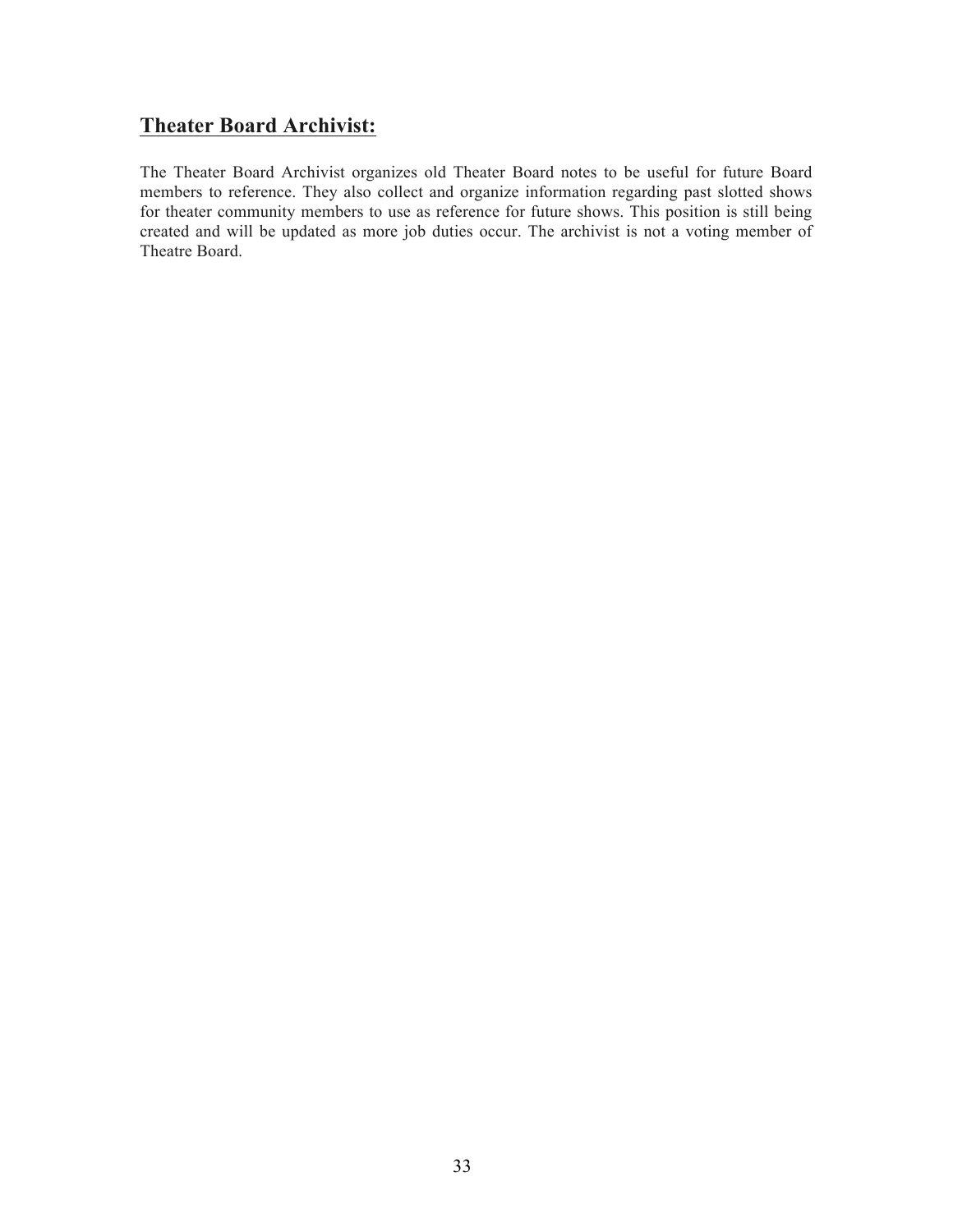### **Theatre Board History**

#### **Hampshire College Theatre History and Notes on Policy**

*Budget Line:* For many years, Theatre Board was funded by FiCom through Community Council, where in 2005/2006, they had a \$16,500 budget. With FiCom's budget, Theatre Board did not have the same budget each year, and they had to make sure the program would stay alive from year to year. In the spring of 2006, Community Council made the decision to cut funding to any student group that funds Divisional work. Though Hampshire Theatre facilitates the use of the theatre to many non-theatre concentrators and productions are often composed of many nontheatre concentrators, it still funded Divisional work. Community Council agreed to fund Theatre Board for one more academic year (2006/2007), but heavily reduced the budget line to \$12,500.

There was the question of where the money would come from, but at the same time, there was a guarantee in funding because if Hampshire College stopped funding Theatre Board, the Theatre Program would be reduced to courses and a lack of practical work and productions. At the end of the 2007 spring semester, Theatre Board secured a stronger and larger budget from the Dean of Faculty's office in the amount of \$25,000. It was upsetting to the Theatre Community that they were dropped from Community Council's funding, but the change in budget lines made more sense and the system became easier and the budget increased.

*Budget Caps:* Theatre Board has capped budgets for workshops; in the transitional year between being funded by FiCom and the Dean of Faculty's office, the workshop cap (for Division III students) was \$500. With an increased budget, Theatre Board increased the cap to \$800. However, the number is never advertised because it is encouraged that students budget their project from the ground up. This has helped because students ask for the money they need rather than what they can have. That being said, caps fluctuate with the size of the Theatre Board budgets as well as how many students have the need to be funded. In years where there are many Division III students looking to put together a production, the cap is lowered in order to make sure all students are funded.

*Division III's and Space Use:* The time allocated for Division III students has also fluctuated over the years. There have been week maximums, two week maximums and seven days maximums. Unlike budget caps, this doesn't fluctuate from year to year. Theatre Board always enforces accessibility and by giving away a lot of time, many students are left without space. It's a way Theatre Board has ensured being careful with their space as well as the needs of students. The seven day model has proved to work best because it allows an easy roll over from workshop to workshop and it's enough time for the load in of a set, a couple of dress rehearsals and several performances. With the model of load-ins and changeovers, it is an ideal and fair system, as well as a good example for time management for realistic space use in the professional world.

At one time, it was considered acceptable for Division III students to sign up for space back to back and have the space for one project over two weeks. It was quickly learned that this allowed for a monopolized space and it was difficult to set up regulations. It also set up the dangerous precedent where, if this model were used, many students would be left without space regardless of how many students would be Division III that specific semester. The general rule that Theatre Board has developed is that even if there are multiple Division III students working on one project, it's still one project and therefore gets the maximum of seven days and is held to the same rules as any other Division III project.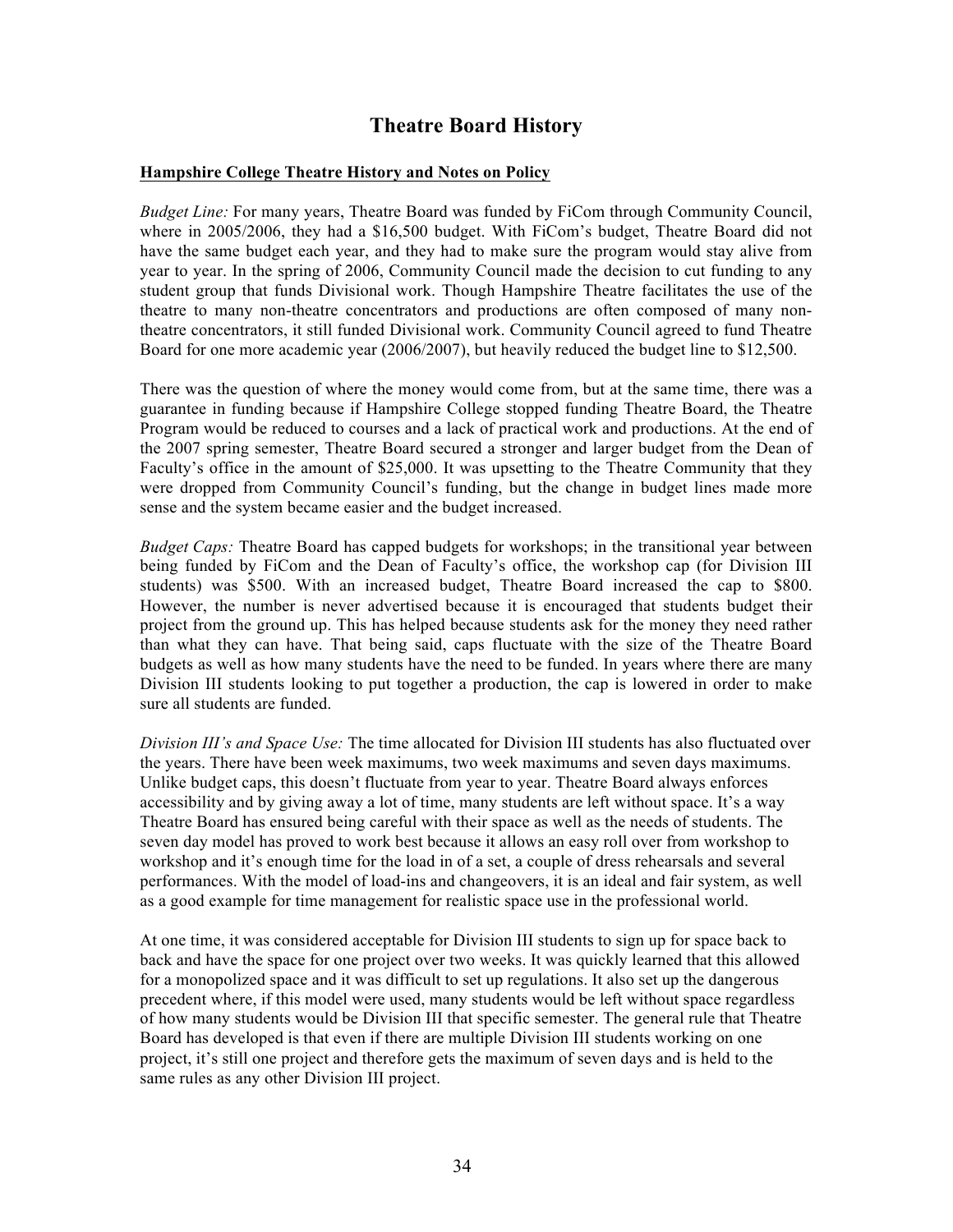*Theatre Board and Faculty:* There have been many different models for Theatre Board's relationship to Faculty and Staff. Early on, Theatre Board and Faculty/Staff all met at the same time, but it was acknowledged that the two groups have different responsibilities in which both groups need to be aware of decisions that are made, but they don't need to be there for the discussion and decision making process. With that system, there's the potential for groups to make decisions without a system of checks and balances, but that's why the Faculty/Staff Liaison attends Fac/Staff meetings and a Fac/Staff representative attends Theatre Board meetings. When there's a lot at stake in either meeting, often more of each group attends the others' meetings.

Theatre Board and the Fac/Staff's relationship fluctuates from year to year. When a Theatre Board is elected that doesn't have a good grasp of things, Fac/Staff often plays a larger role in advising, but in a year where Theatre Board is doing an excellent job managing, Fac/Staff take a step back and Theatre Board's responsibility increases. Though Theatre Board interacts consistently with the Fac/Staff, it is important to set up relationships so that problems and issues can be discussed between each group confidentially; meaning that a Theatre Board member can go to a Faculty member (and vice-versa) to speak on issues and problem solve privately. Setting up these relationships has improved each groups accountability to each other as well as dynamics between groups.

*Search Committee:* When the Theatre Program is looking to hire new Staff or Faculty, a search committee is created that consists of current Faculty, Staff and students. Faculty and Staff candidates attend Theatre Board meetings, but that is the only responsibility Theatre Board has (as an entity) in searches. Whether or not Theatre Board members serve on the committee is to the discretion of the Faculty and Staff. Theatre Board, of course, should assist and support the committee, but the responsibility of managing candidate visits does not fall on Theatre Board.

*Crew Requirements:* Up until the fall of 2007, there was no universal system for crew requirements, which left students with incompletes, slotted productions un-staffed and a head ache for show producers and Faculty. It was agreed that a universal system would be adapted so that shows would be staffed with minimal work by Faculty, Staff and Theatre Board. The rules and regulations are within the crew requirements paperwork in the appendix. Faculty/Staff decides which courses have these requirements, and the purpose of requirement for their class but the system from class to class for how they are completed is universal. Crew requirements are primarily for slotted shows because that is the priority of Theatre Board and our Theatre Program.

*Current Goals for Theatre Board* (added by Facilitator Nicole Daniels, Spring 2012 – Fall 2013): In this current term of Theatre Board there is an emphasis on bringing in more students of color, international students, and women into the program. The current Theatre Board is actively doing outreach to communities on campus that have not been explicitly welcomed into the Theatre Program in hopes that the program can be more inclusive and better reflect the larger world. Additionally, the current Theatre Board is focusing on improving how Theatre Board is seen in the community and devising ways to better facilitate the liaison process and Theatre Board's relationship with shows (slotted shows in particular). Also there has been significant work put into creating better ways for meetings to be facilitated by incorporating goals, visual tools, and group work so all types of learners can be part of meetings and board members can feel positively about work accomplished.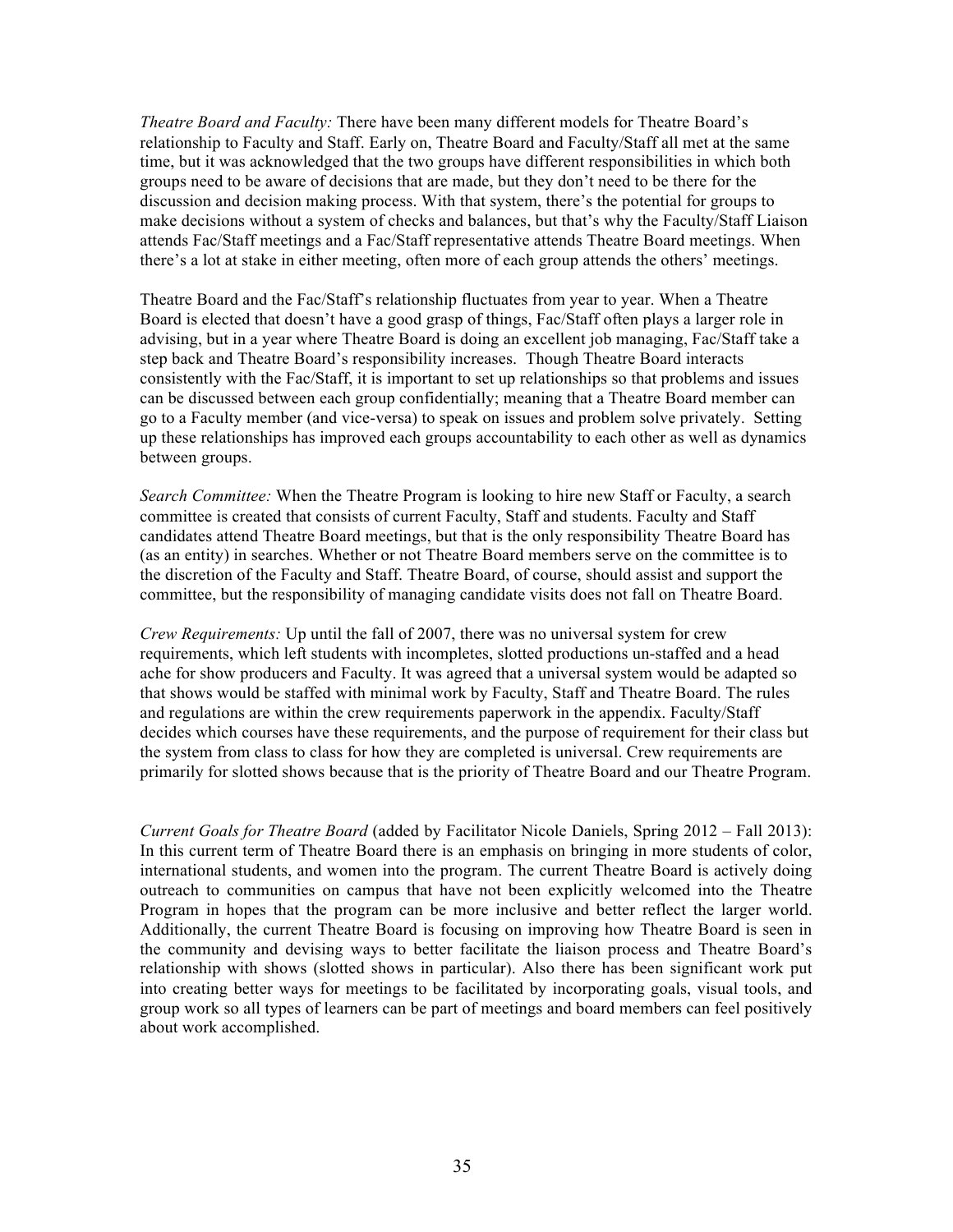### **Technical Specifications**

- Studio Theatre
	- o Dimensions 22'x35'x20'
	- o Fire Code- Maximum Capacity 75 people including cast and crew
	- o Permanent Grid
	- o ETC Express 24/48
	- o 30 Dimmers
	- o 1-1 Ratio
	- o Lighting Instruments
		- § Parnells
		- § Parcans
		- § Frenells
		- § Baby Zooms
	- o Analog Sound Board
	- o 4 Audio Patches
	- o Support for 4 Speakers (1 Amp)
	- o 2 Channels of Control
	- o 2 Emergency Exits
	- o 2 Dressing Rooms
	- o Sound/Light Booth
	- o iMac- QLab
- Mainstage Theatre
	- o Dimensions 40'x50'x15'
	- o Fire Code- Maximum 100 people including cast and crew
	- o Movable Grid
	- o Catwalk
	- o ETC Express 24/48
	- o 30 Dimmers
	- o Spaghetti Board
		- 110 Light Patches/ Two Plugs per Patch
	- o Lighting Instruments
		- § Parnells
		- § Parcans
		- § Frenells
	- o Digital Sound Board (YAMAHA 01Vv2)
	- o 8 Audio Patches
	- o Support for 8 Speakers (4 Amps)
	- o 8 Channels of Control
	- o Audio Interface (8 Channels)
	- o iMac
		- Processor
		- § Ram
		- § Hard Drive
		- § QLab
		- $\blacksquare$  1/8" in/out
- Floating Equipment
	- o MacPro
		- Intel Xeon Quad-Core 2.8GHz
- § Baby Zooms
	- § Source 4 Ellipsoidal
- Ellipsoidals
- § Jr. Source 4 Ellipsoidals
- Source 4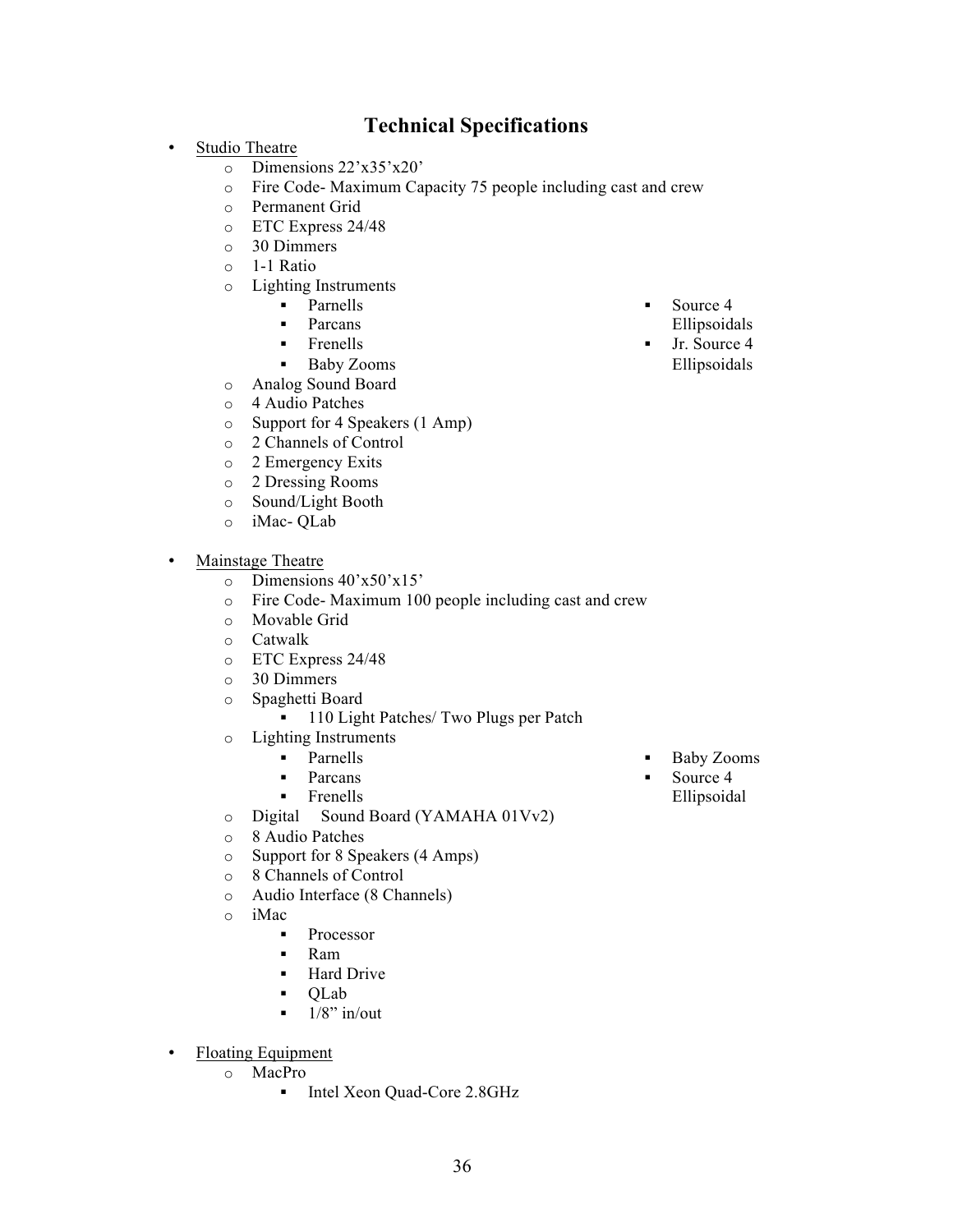- § 6 GBs RAM
- § 500 GB
- § 160 GB HD
- § 6 DVI Video Outs
- § QLab, FinalCut Pro, CS3, MSOffice
- $\blacksquare$  1/8" in/out
- o Powerbook G4
	- § 1.33 GHz PowerPC G4
	- § 768 MBs RAM
	- § 1 Mini-DVI Out
	- $\blacksquare$  1/8" in/out
	- QLab, CS1, MSOffice
- o Toshiba TLP-X10 Projector
	- 2000 Lumens
	- 400:1 Contrast Ratio
- o (3) Optima EP761 Projectors
	- § 3200 Lumens
	- 2200:1 Contrast Ratio
- $O(3) 50' VGA$
- o 6'x8' Rear Projection Screen
- o (4) 15' LCD Monitors
- o 2 Roboscans
- o LED Light

Fire Codes:

- Mainstage Maximum Capacity-100, including cast and crew.
- Studio Maximum Capacity- 75, including cast and crew.
- You may not have ANYTHING blocking the exits.
- No audience seat can be within three (3) feet of scenery and all paths must be clear and three (3) feet wide.
- No audience member must cross more than seven seats to reach an aisle.
- You must not block a fire extinguisher.
- You must always have at least two fire exits available. The signs must be illuminated and visible at all times. The exit may not be across the set.
- Any audience member step of more than eight inches must have a step unit or a railing.
- No lighting instrument may come in contact with fabric.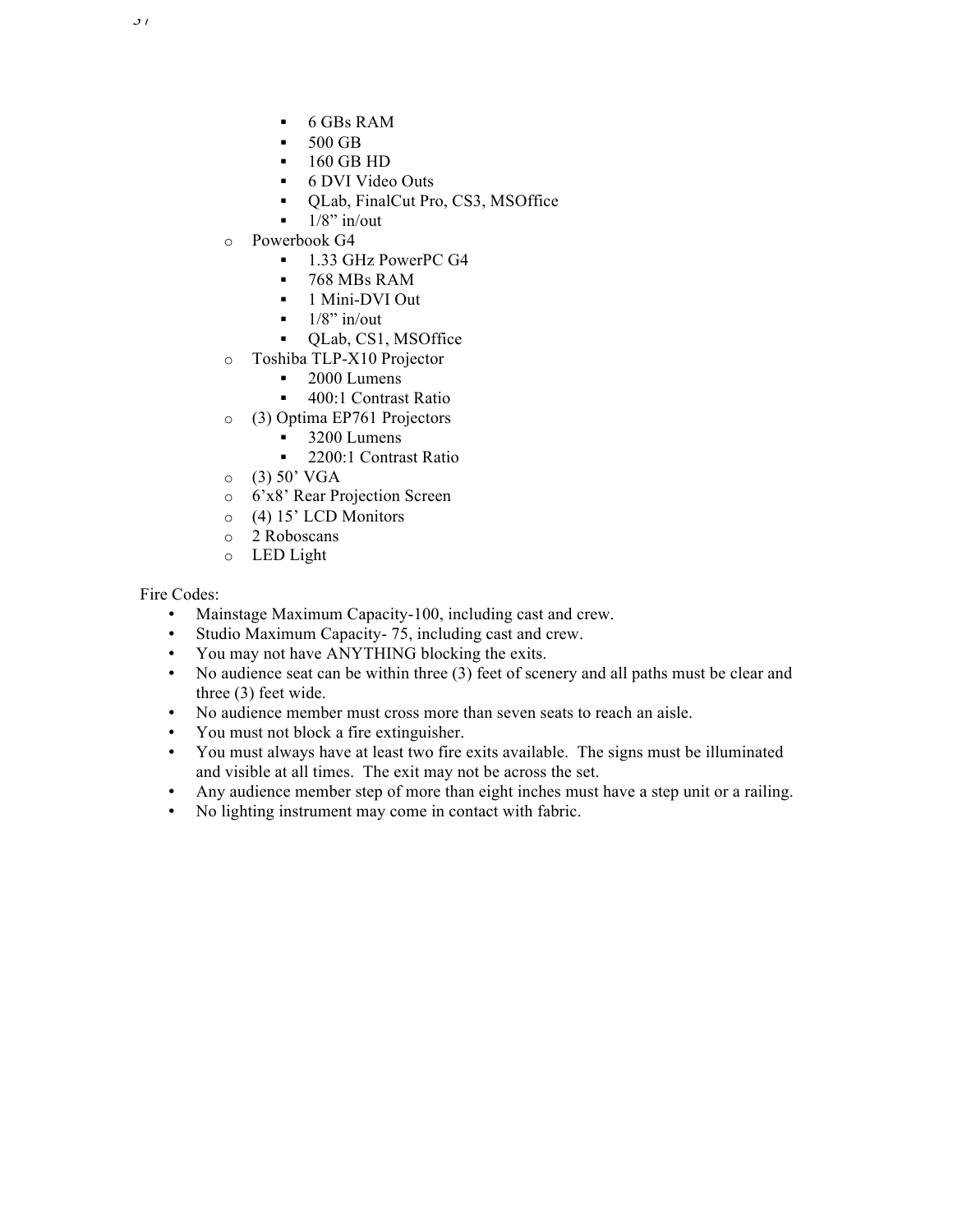### **APPENDIX**

#### *LIAISON QUESTIONAIRE*

*Theatre Board Show Liaison*: The following questions serve as a starting point for having a dialogue with people within a production team or acting within a show. These questions are addressed in order to lessen potential problems through the production process without taking away the responsibility of a show. Questions are relative to specific positions and some relate to everyone involved, let them know that you will check in periodically and give them your contact information immediately.

#### **Liaisons**:

- SERVE AS MEDIATORS AND COMMUNICATORS.
- ARE PREDOMINATELY A RESOURCE FOR PRODUCTION TEAMS AND casts.
- COMMUNICATE BETWEEN SHOWS AND THEATRE BOARD.
- CHECK IN WITH THE SHOW ADMINISTRATORS REGULARLY.
- Have a conversation addressing specific questions with as many people as possible in the production team and cast.

#### • **Everyone:**

- o **Do you understand how space use works?**
- o Are you comfortable?
- o Is there anything you need?
- o How is the show doing?
- o Have you read the *Theatre Handbook*?
- o Have you read *TBOCK*?
- o Are you new to this position or are not completely comfortable or competent in this position?
	- Have you talked to someone who has filled this position before and is highly knowledgeable?
- o Are you aware of the schedule for cue to cue and tech-week?
- o Are you aware that you must be present at strike and post-mortem?
- o Are you committed to the show?
- o Are you aware that you can't work in the space alone if you using tools or ladders?
- o Do you know about Accident Reports?
- o Are you worried about anything?
	- What can I do to help you?

### • **Division III Workshop Agents:**

- o Have you talked to the Space Monitor about when the space should be locked and opened?
- o Are you aware of space capacity?
- o Have you spoken with Staff Technical Director/ concurrent slotted show producer about shop use and equipment use?
- Would you like a postmortem?
- **Administrators**: Are all of the positions on the production team filled?
	- o Do you need help finding people?
		- Have you tried advertising in classes?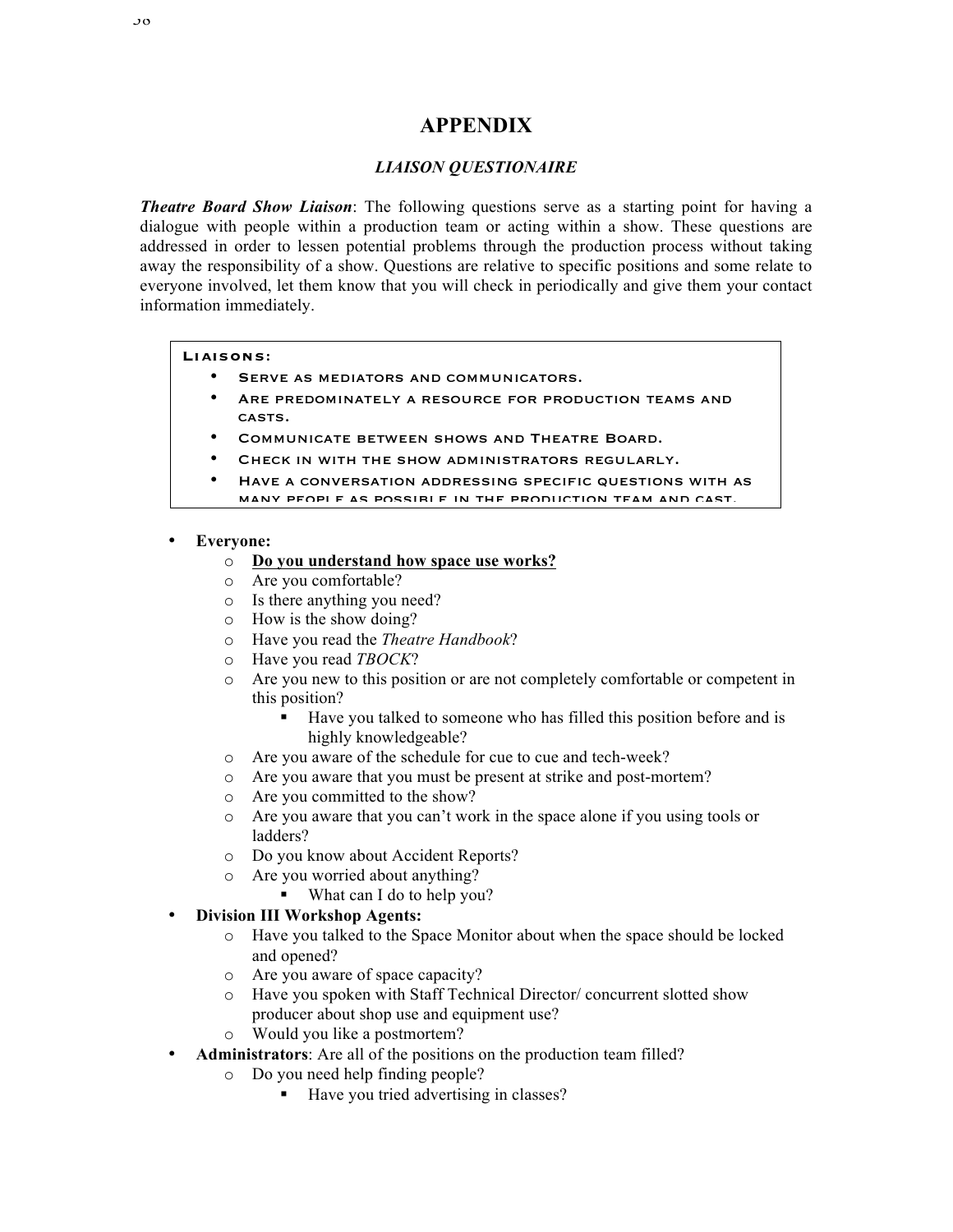- Have you postered?
- § Have you posted to Theatre Community listserv?
- Did you try the Magic Board?
- o Do you have your front-of-house staff?
	- Do they know how to communicate with the Box Office Staff?
- o Have you talked about hierarchy within the production team?
	- Does anyone have veto power?
- o Have you talked about any potentially sensitive themes within the show?
- o Have you made the production calendar clear to all people involved in the production?
	- Is the calendar accessible?
	- § Is build time in the space specified?
	- Are due dates specified?
	- § How often do you announce dates?
- o Have you talked to the Staff Technical Director about the key system? Do it.
- **Producer:** Do you have your budget outlined?
	- o Have you spoken with the Budget Coordinator on Theatre Board to discuss your responsibilities?
	- o Are there royalties to be paid?
	- o If you've been loaned programs for a script company, do you know how and when to return them?
- **Production Team**: Have you talked about expectations?
	- o Have you talked about collaboration among the designers and directors?
		- Do you think that you are all on the same page?
	- o Do you have an assistant? Would you like one?
- **Director**: Have you talked about expectations of the actors?
- **Actors**: Do you know about the expectations given to you by the director?
	- o Are you comfortable with your director and the other actors?
		- o When is the script supposed to be memorized?
			- § How's that going?
- **Stage-Manager**: Do you need a run crew and ASM?
	- o Do you have a run crew and ASM?
		- Have you talked to them about expectations?
- **Master Electrician/ Stage-Manager/ Technical Director/ Costume Designer**: Have you talked to the staff TD/costume shop supervisor?
	- o Do they know what you might need from them (in help and materials)?
	- o Do they have a copy of the script?
- **Set Designer/Technical Director**: Are you aware of fire regulations in the spaces?
- **Set Designer**: Do you have a reliable paint crew?
	- o Have you talked to them about expectations?
	- o Are you communicating with the TD?
- **Technical Director**: Are you making a safely constructed set?
	- o Do you have a reliable build crew?
		- Have you talked to them about expectations?
	- o Do you know where to find everything?
	- **Light Designer**: Do you know what instruments you have access to?
		- o Do you know about the limitations of the spaces?
		- o Are you communicating with the ME?
		- o Do you have a light operator?
- **Master Electrician**: Do you know how the light board/dimmers (wattage)/practicals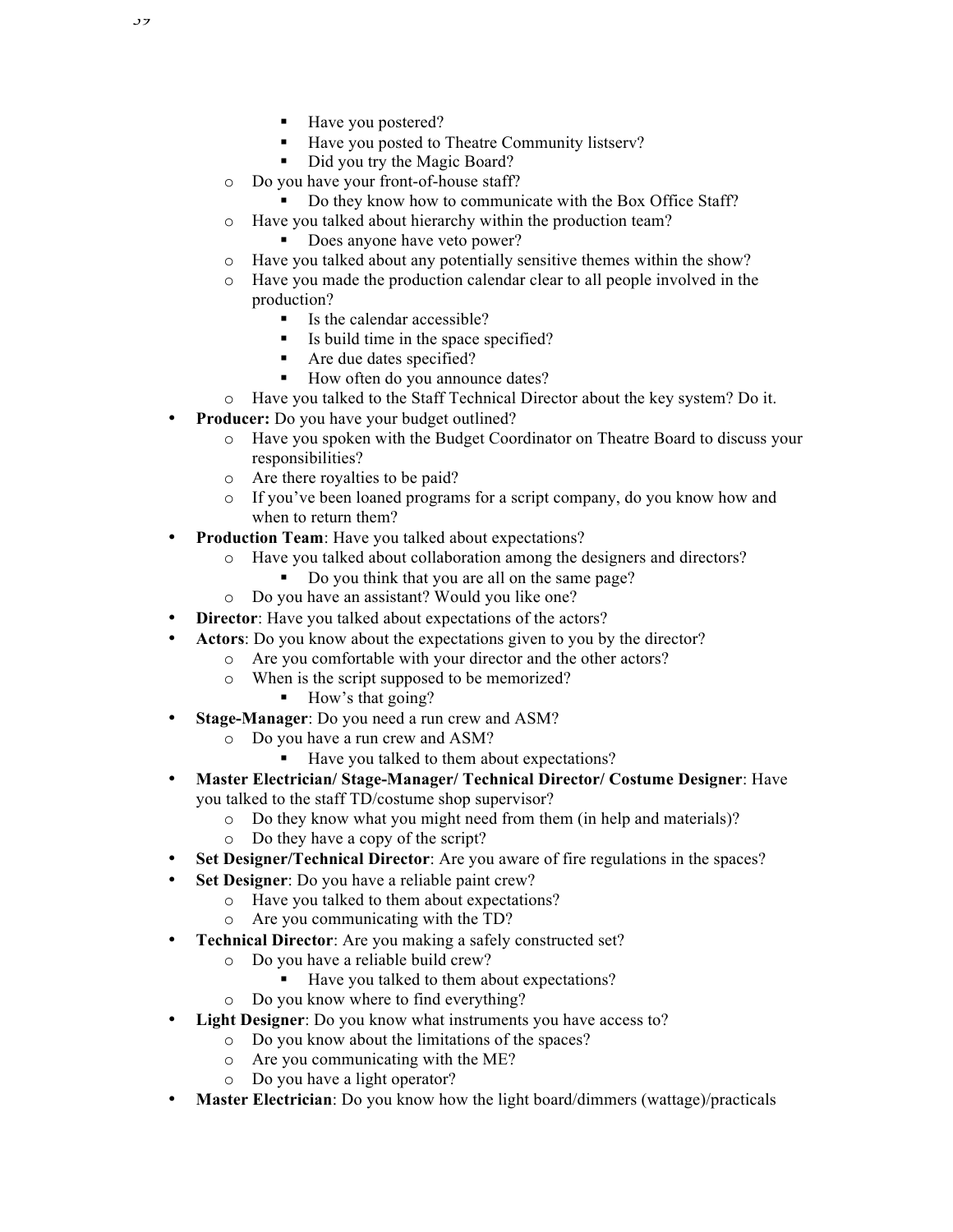work?

- o Do you have a crew for hang & focus?
	- Have you talked to them about expectations?
- o Are you communicating with the light designer?
- **Costume Designer**: Have you done fittings for all of your actors?
	- o Do you have a reliable build crew?
	- o Have you talked to them about expectations?
- **Sound Designer**: Do you know how to run the sound system?
	- o Do you need sound effects?
		- Have you talked to the Staff Technical Director about our sound effects library?
	- o Do you have a sound operator?
- **Graphic Designer/Publicist**: Do you know when you'll have all the information for programs?
	- o Do you know that you have to double check with faculty on all publicity (especially posters)?
	- o Are you aware of all of the outlets to help publicize a show?
	- o Do you know about the *Publicist Handbook*?
	- o Have you found people to help you poster?
	- o Have you talked to newspapers/ radio stations?
	- o Have you spoken with five-college faculty?
	- o Do you know about the Magic Board?
	- o Have you used the internet for advertising?
	- o Did you consider getting a table at SAGA or getting "table tents?"
	- o Did you know that if you are paying royalties for the show, there are specific requirements for publicity?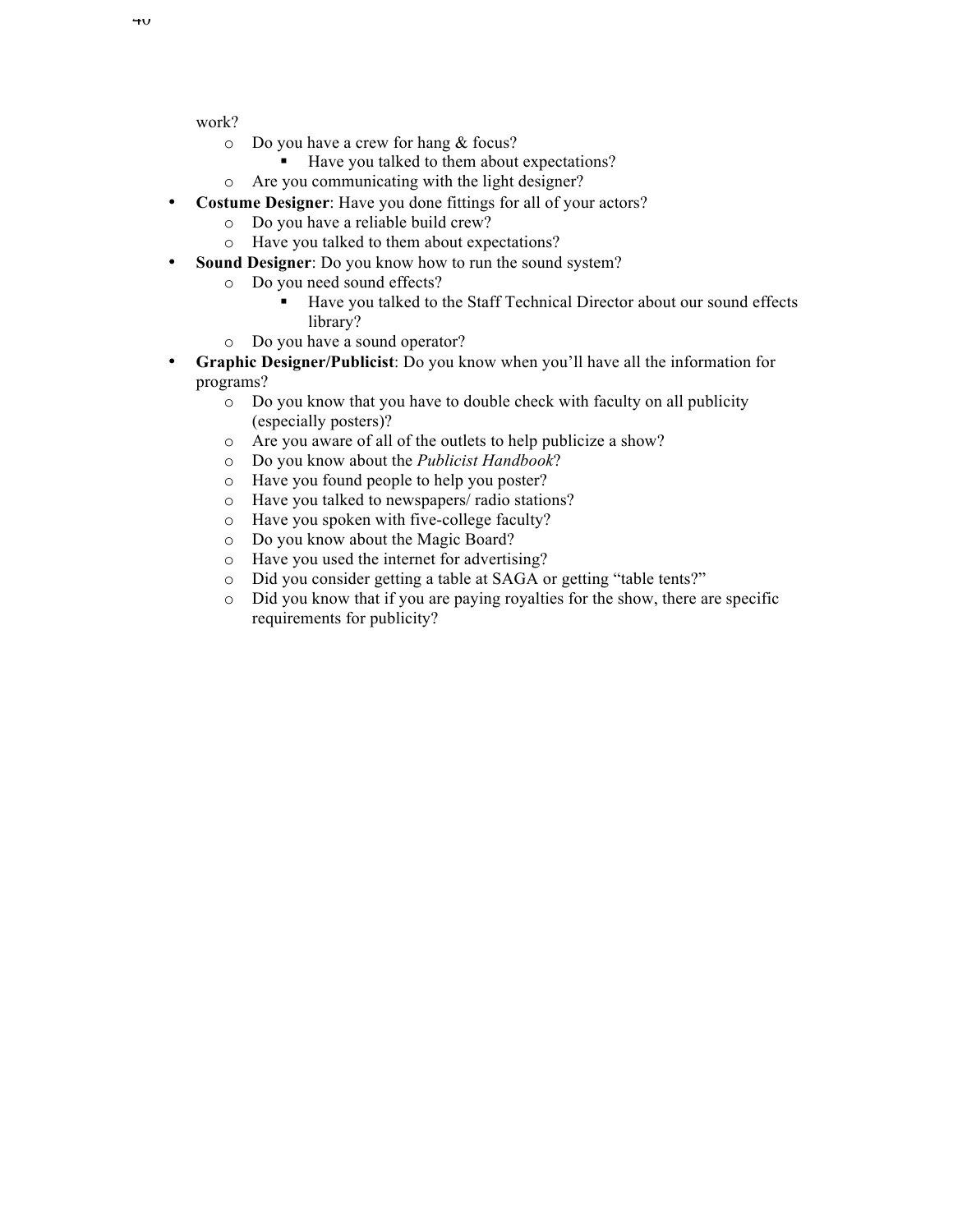#### **Hampshire College Theatre** Space Contract

This contract must be completed and signed by you (the space use contact), the staff technical director (Amy Putnam <apia@hampshire.edu>), and the Theatre Board Space Monitor (Harry Grillo <hetspacemonitor@gmail.com>), in that order, before using the Hampshire College Theatre spaces. Please complete all sections applicable to your use of the spaces. Anyone using the spaces must also have read the Theatre Handbook (available in the box office in EDH).

If you have any questions, please contact the Space Monitor.

**Section 1** Basic Information

|                                               | Your Name (Contact Name) Group (If Applicable)                                                   |
|-----------------------------------------------|--------------------------------------------------------------------------------------------------|
| $\bigcup$ $\qquad$ - $\qquad$<br>Phone Number | Email Address                                                                                    |
|                                               |                                                                                                  |
| Title of Event                                | Name of Faculty Advisor                                                                          |
|                                               | Will this event involve public performances in the theatre space? Yes No                         |
| Short description of event:                   |                                                                                                  |
|                                               |                                                                                                  |
|                                               |                                                                                                  |
| Dates of space use:                           |                                                                                                  |
|                                               |                                                                                                  |
|                                               |                                                                                                  |
|                                               |                                                                                                  |
|                                               | Space(s) Requested (Check all that apply):<br>_Mainstage Theatre _ Scene Shop _ Dressing Room(s) |
|                                               | _ Studio Theatre _ Costume Shop _ Green Room                                                     |
| Section 2                                     |                                                                                                  |
| Other Requests                                |                                                                                                  |

Confirmed use of theatre space(s) DOES NOT imply access to any equipment, props, tools, costumes, or technical assistance, nor access to funding from Theatre Board. For information regarding access to any of the above, please contact the appropriate member of theatre board or theatre staff.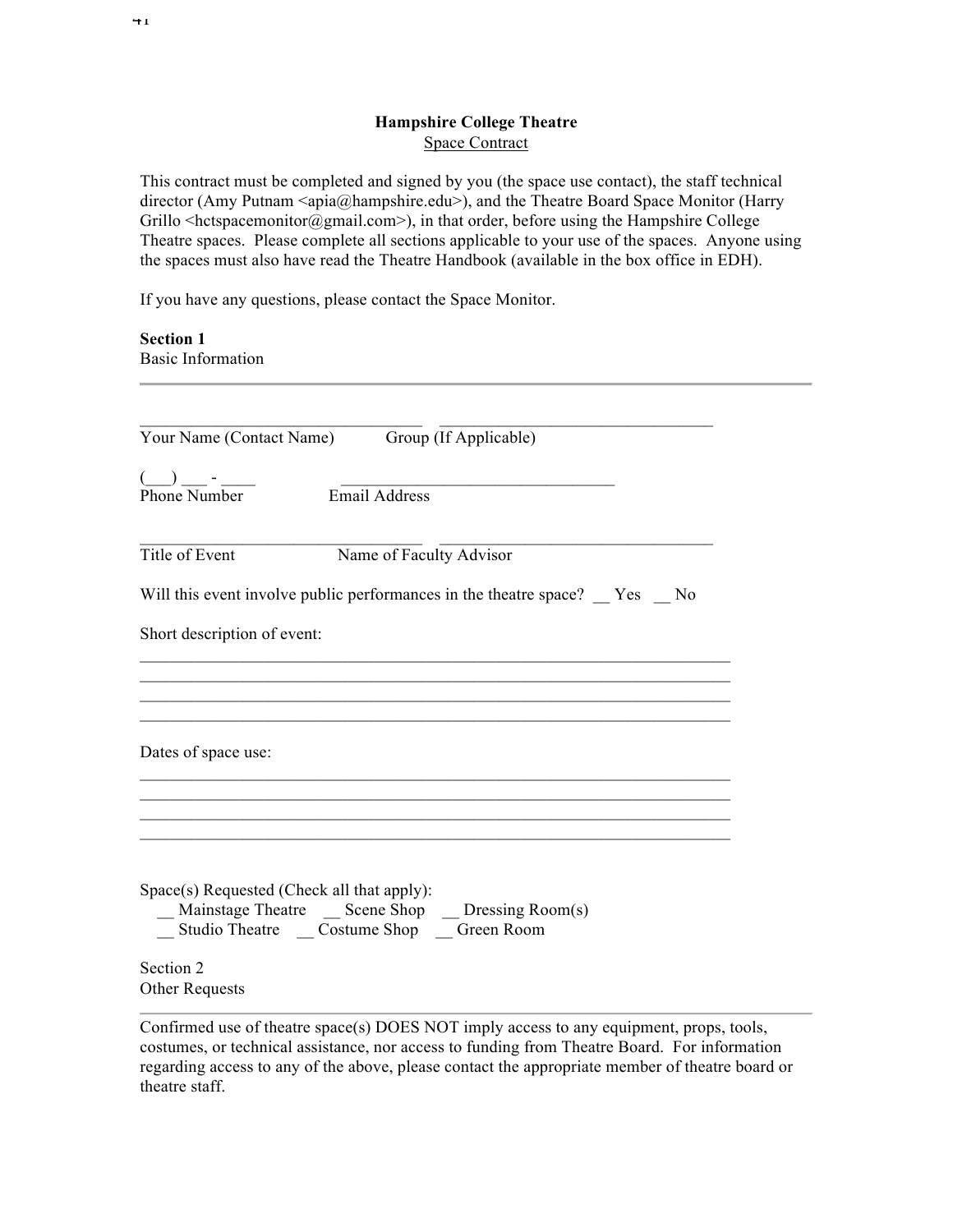• Props and Costumes: Phi Anh, Theatre Board Properties Monitor  $\leq$ hctpropsmonitor@gmail.com $>$ 

• Equipment/technical assistance (Lighting, Sound, Video, etc) and Tools: Amy Putnam, Staff Technical Director  $\langle$ apia@hampshire.edu>

• Funding from Theatre Board: David Chang, Theatre Board Budget Coordinator  $\langle \text{hctbudeet}(\hat{\omega})$ gmail.com $\rangle$ 

**Section 3** Space Policies and Rules

#### EDH THEATER SPACE USE POLICY

Slotted Shows will always have first priority on the theatre space during their production time. If the slotted show is not using the alternate space, it may be reserved by other shows. The slotted show can evict reserved users at any time, if they need the space.

Classes that use the theatre space have first priority on the alternate theatre space during their class time.

#### AT OTHER TIMES:

Any member of the community can reserve the theatre space from the Theatre Board space monitor with at least one week's notice.

Their name will then appear on the sign-up schedule posted on the theatre door for the time that they requested.

If you happen to notice that the theatre space is empty and no-one has signed up for that time, you may add your name and use the space, knowing that a slotted show or reserved user may evict you at any time.

You may only use the space in this way for up to two hours. If you need the space for longer than two hours you should contact the Theatre Board Space monitor a week in advance.

The theatre spaces will be locked each evening. If you want to be in the space after hours, you must reserve through the Theatre Board Space monitor a week in advance.

There are 2 keys for the theatre space available for the use of Theatre Div III students. These keys may be picked up from Amy Putnam's office between 1pm and 4:30pm and must be returned by noon the following day. If there is any abuse of this policy, it will be immediately cancelled.

A list of the Theatre Div III students will be given to public safety, so that they will not be evicted from the space after hours.

Slotted Show Technical Directors should turn in a space request calendar to the Theatre Board space monitor by the second production meeting.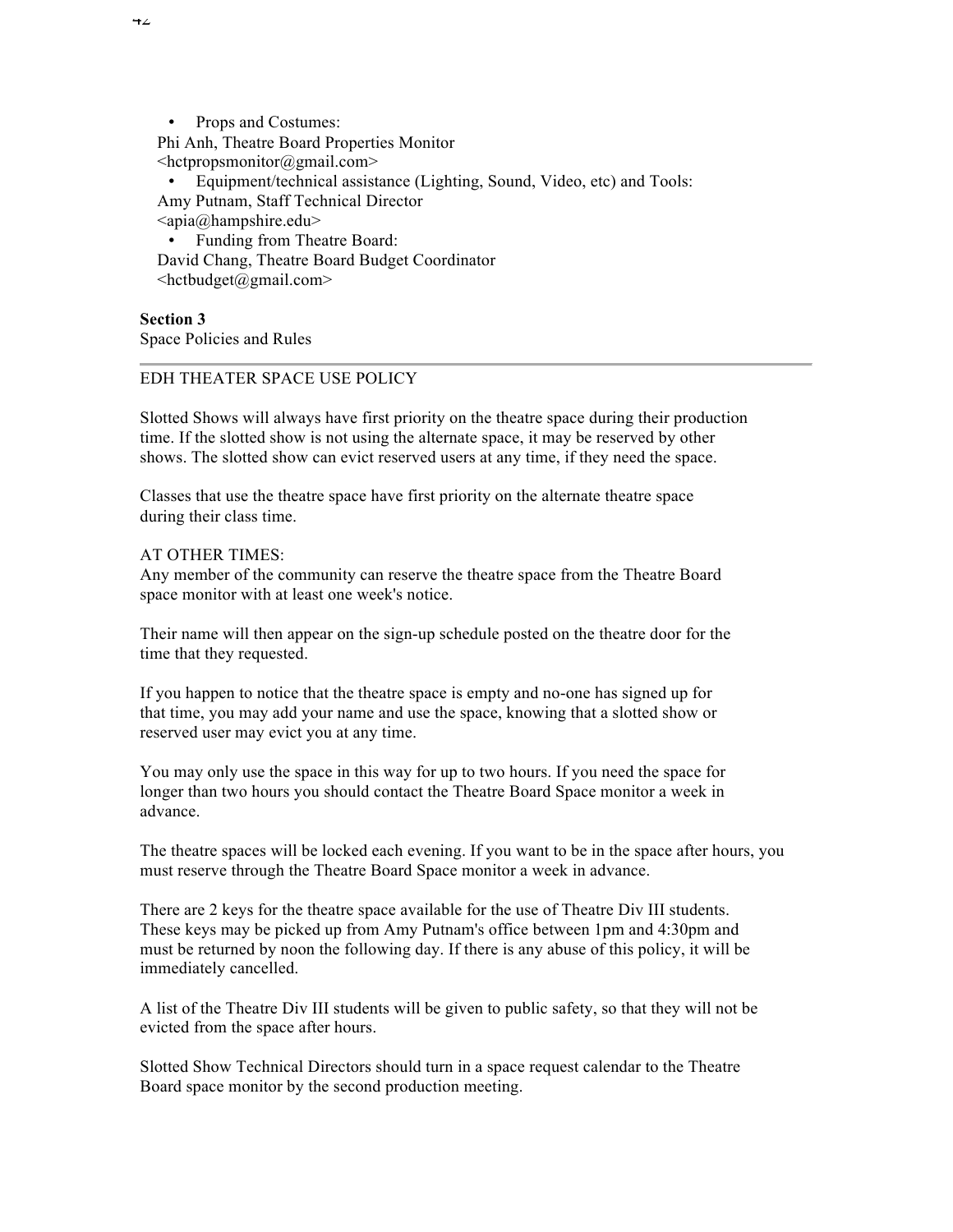Both Theatre spaces will be dark (unused) 1/2 hour before all show calls. The alternate space may not be used during a show call.

Use of the scene shop must be reserved through Amy Putnam (Staff Technical Director) (Section 3, continued) RULES OF THE SPACE

You may NOT use the lobby furniture.

You must leave the space as clean if not cleaner than when you found  $it - this$  means returning chairs to the storage racks.

You must remove all of your garbage. There is no one here to clean up after you. Please respect the others using the space.

The lights are located to the right of the main entrance in the Main Stage.

The lights are located to the right and left of the main entrance in the Studio.

Unless you have reserved the space through the space monitor, and signed a Space Use Contract you may NOT:

- use any of the rolling platforms
- use any of the lighting equipment
- use any of the sound equipment
- move the grid
- hang any curtains

You may use the cubes provided in the rehearsal space, but you must return them to their storage locations when you are finished.

Please do not stand on the chairs – It causes them to break.

You must vacate the space immediately if someone who has reserved the space asks to use it.

The current slotted show may ask you to leave the space if they need to use it.

You may not use the space for  $\frac{1}{2}$  hr before or after a class.

You may not use the scene shop or anything that is in the scene shop without permission of the staff technical director.

Please remember to turn out the lights when you leave. Except the one marked "ghost light". In the scene shop, please leave the light outside the TDs office on.

You may not use the dressing rooms, or anything stored in them, unless you have reserved them with the Space Monitor.

Everyone MUST wear SOLED SHOES in the space at all times.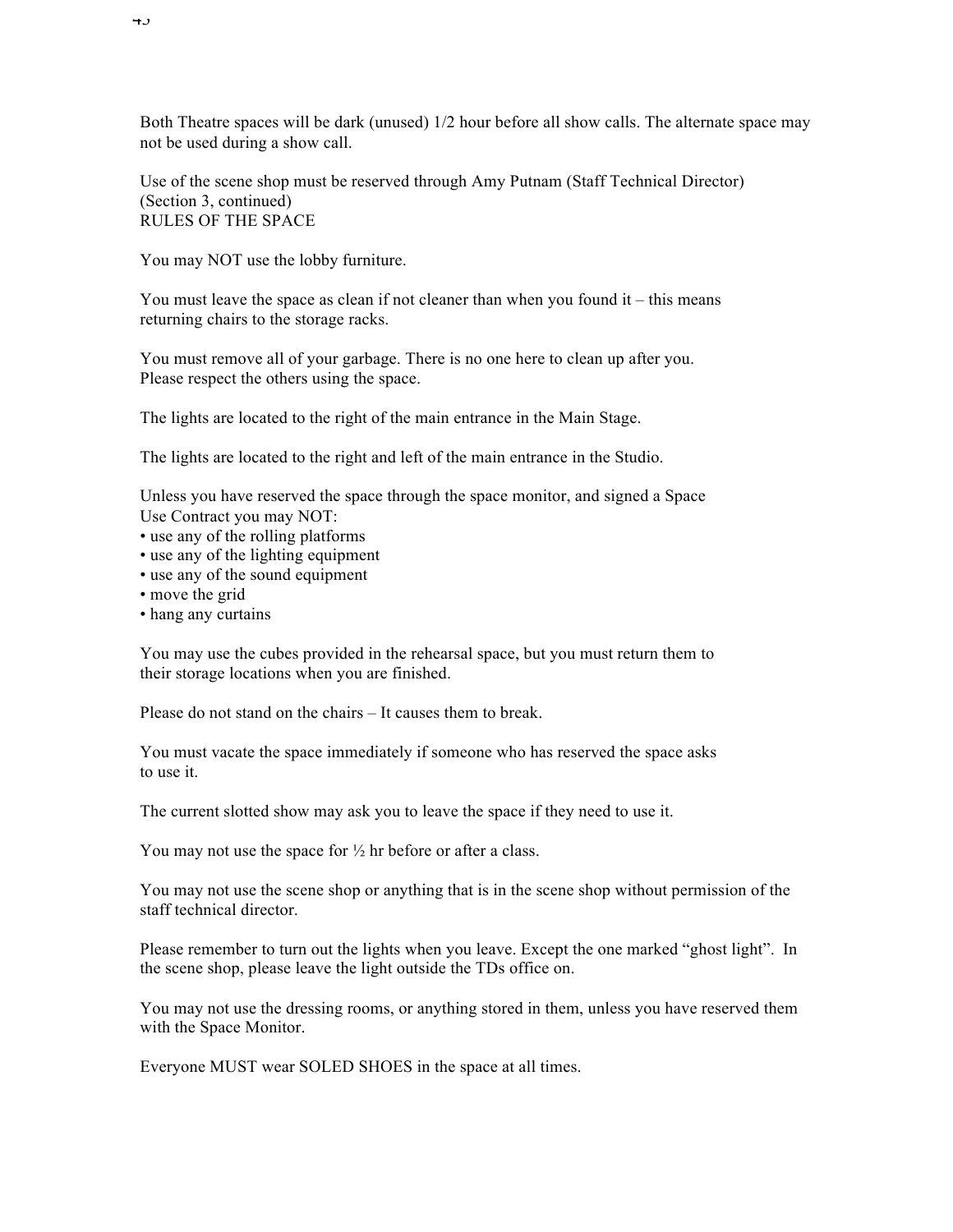**Section 4** Signatures

I, the undersigned, have read the Theatre Handbook with regards to Space Use as well as the information on this contract and understand the rules and regulations. I agree to adhere to these rules and to inform Theatre Board of any complications or abnormalities.

A. I understand that I must make the space available for others each day in order to ensure space for Theatre faculty and classes.

B. I understand that I cannot use equipment in the shop or lighting and sound equipment unless I speak with the Staff Technical Director.

C. The space and other Theatre facilities will be locked after each time I use them and I will call the space-monitor at least 24-hours ahead of time to make sure the spaces I use are open when I need them to be.

D. I will leave the space and equipment in the same condition or better condition than before I used them and I will strike and clean the space on the last day I have access to it.

E. I agree to follow fire code laws and regulations that are within the *Hampshire College Theatre Handbook* and I will not break the capacity regulations.

F. I understand that if I fail to follow these regulations my committee or advisor will be contacted and my space use can be taken away.

| Contact Signature | l Iafe |  |
|-------------------|--------|--|

I, the undersigned, have reviewed the contact's proposal and have found it suitable for EDH space use. I recommend that the application be approved.

Staff Technical Director Signature Date

 $\frac{1}{2}$   $\frac{1}{2}$   $\frac{1}{2}$   $\frac{1}{2}$   $\frac{1}{2}$   $\frac{1}{2}$   $\frac{1}{2}$   $\frac{1}{2}$   $\frac{1}{2}$   $\frac{1}{2}$   $\frac{1}{2}$   $\frac{1}{2}$   $\frac{1}{2}$   $\frac{1}{2}$   $\frac{1}{2}$   $\frac{1}{2}$   $\frac{1}{2}$   $\frac{1}{2}$   $\frac{1}{2}$   $\frac{1}{2}$   $\frac{1}{2}$   $\frac{1}{2}$ 

I, the undersigned, have spoken to the contact about this event, and reviewed with the contact the rules and regulations for EDH space use. I agree, on behalf of Theatre Board, to grant the contact the use of the spaces indicated above, as explained in the Hampshire College Theatre Handbook.

Theatre Board Space Monitor Signature Date Space Use Contract Approval

 $\frac{1}{1-\frac{1}{2}}$   $\frac{1}{1-\frac{1}{2}}$ 

The Hampshire College Theatre Board has approved the use of the following theatre space(s) for this event, at the time requested above.

| Requested | Approved              |  |
|-----------|-----------------------|--|
|           | Mainstage Theatre     |  |
|           | <b>Studio Theatre</b> |  |
|           | Scene Shop            |  |
|           | Costume Shop          |  |
|           | Dressing Room(s)      |  |
|           | Green Room            |  |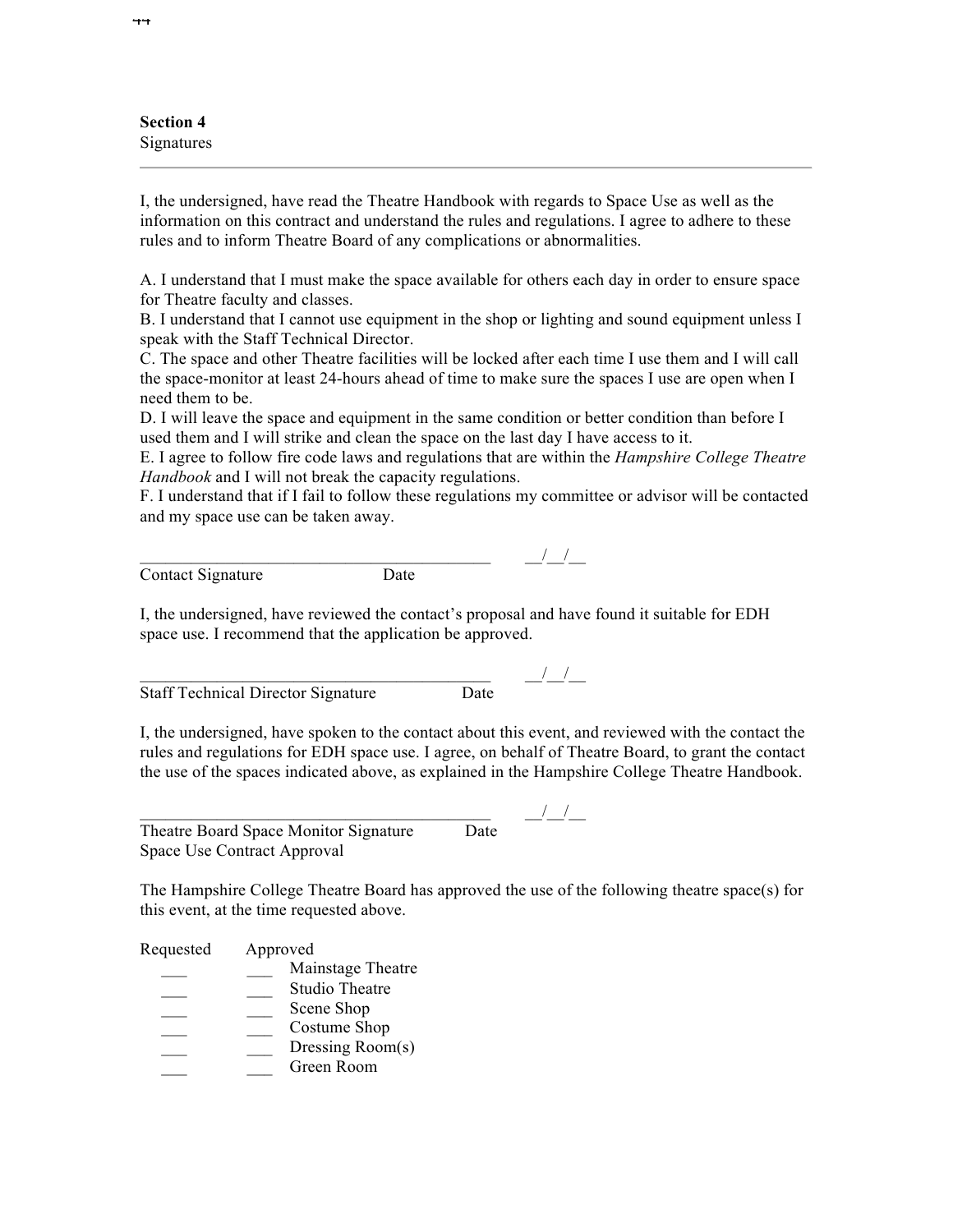# **HAMPSHIRE COLLEGE THEATRE HOUSEKEEPING REPORT**

To be filled out by the Space Monitor once the contracted party is finished using it and attached to the contract.

Contracted Student\_\_\_\_\_\_\_\_\_\_\_\_\_\_\_\_\_\_\_\_\_ Dates of Space Use\_\_\_\_\_\_\_\_\_\_\_\_\_\_\_\_\_

|                     | <b>Check</b> | <b>Check if</b> |                                |
|---------------------|--------------|-----------------|--------------------------------|
| <b>Space</b>        | if           | Okay            | <b>Description (if needed)</b> |
|                     | <b>Used</b>  |                 |                                |
| Mainstage           |              |                 |                                |
| Floors              |              |                 |                                |
| Walls               |              |                 |                                |
| Catwalks            |              |                 |                                |
| Grid                |              |                 |                                |
| Doors               |              |                 |                                |
| Cleaned             |              |                 |                                |
| Mainstage Booths    |              |                 |                                |
| <b>Boards</b>       |              |                 |                                |
| Computers           |              |                 |                                |
| Other equipment     |              |                 |                                |
| Cleaned             |              |                 |                                |
| <b>Studio</b>       |              |                 |                                |
| Floors              |              |                 |                                |
| Walls               |              |                 |                                |
| Catwalks            |              |                 |                                |
| Grid                |              |                 |                                |
| Doors               |              |                 |                                |
| Cleaned             |              |                 |                                |
| <b>Studio Booth</b> |              |                 |                                |
| <b>Boards</b>       |              |                 |                                |
| Computers           |              |                 |                                |
| Other equipment     |              |                 |                                |
| Cleaned             |              |                 |                                |
| <b>Scene Shop</b>   |              |                 |                                |
| Equipment           |              |                 |                                |
| <b>Garage Doors</b> |              |                 |                                |
| Cleaned             |              |                 |                                |
| <b>Costume Shop</b> |              |                 |                                |
| Equipment           |              |                 |                                |
| Cleaned             |              |                 |                                |
| <b>Green Room</b>   |              |                 |                                |
| Furniture           |              |                 |                                |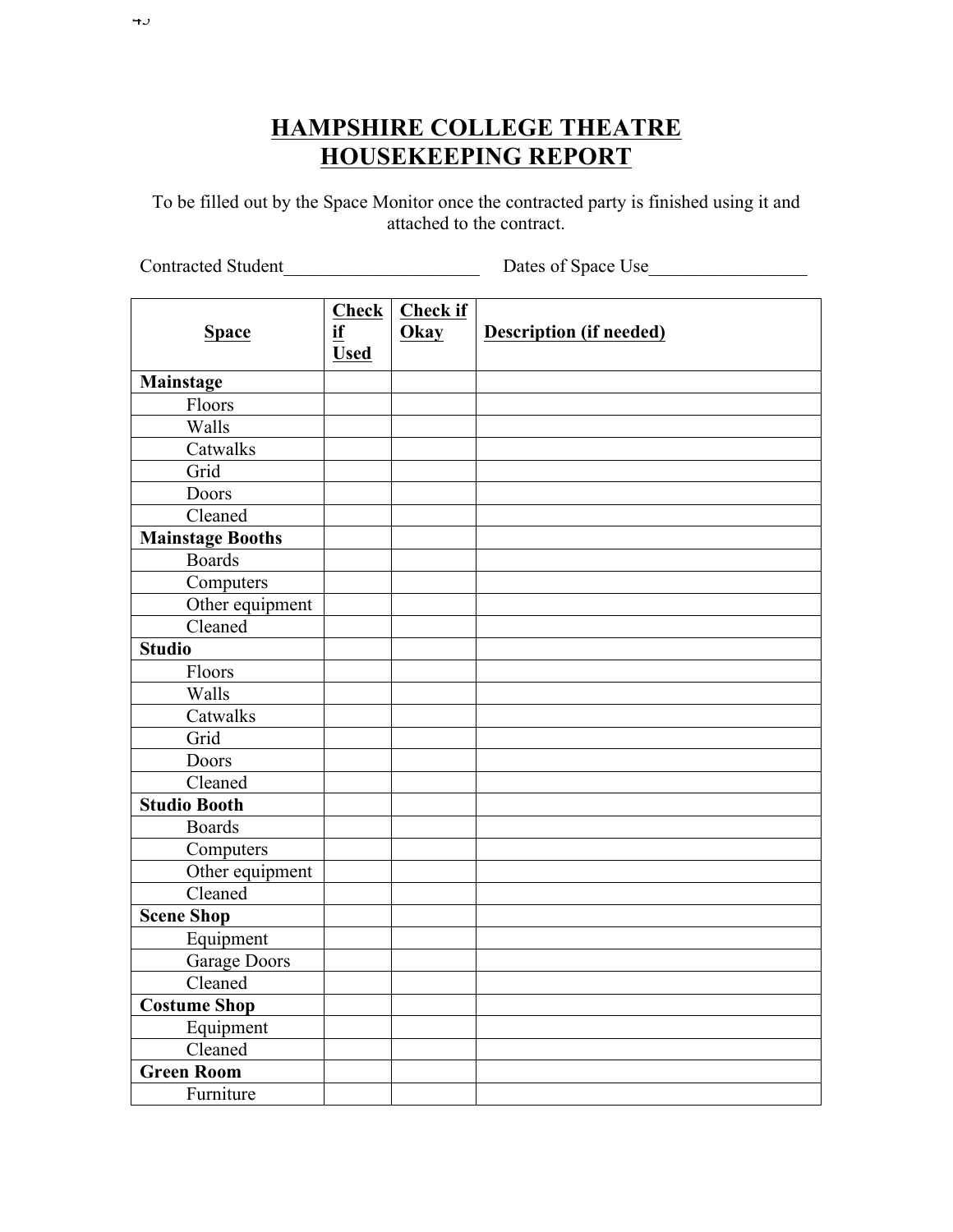| Walls                 |  |
|-----------------------|--|
| Floor                 |  |
| <b>Bookshelves</b>    |  |
| Archives              |  |
| <b>Dressing Rooms</b> |  |
| Mirrors               |  |
| Lights                |  |
| <b>Sinks</b>          |  |
| <b>Counter Tops</b>   |  |
| Floor                 |  |
| Walls                 |  |
| Doors                 |  |

I, the undersigned, have inspected the spaces listed above and have either approved their condition or spoken with the Staff Technical Director and Theatre Board to determine the next coarse of action.

| <b>Space Monitor Signature</b> |  |
|--------------------------------|--|
|--------------------------------|--|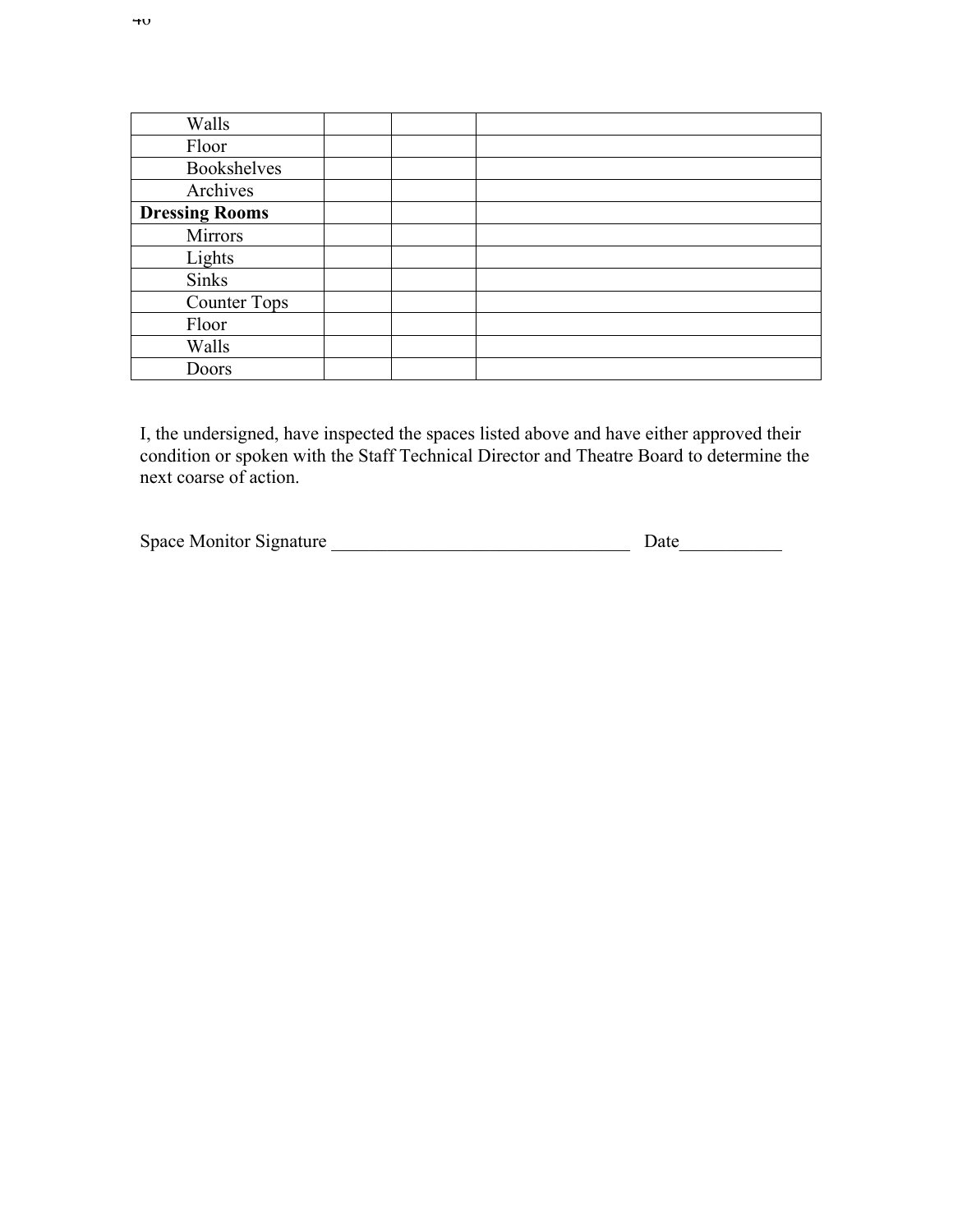### **Hampshire College Theatre Slotted Show Space Contract**

This contract must be signed by the Slotting Agent, Production Manager, Director, and Stage Manager. Please read all rules and policies below before signing.

### Title of Production

### **Policies**

Slotted Shows will always have first priority on the theatre space during their production time. If the slotted show is not using the alternate space, it may be reserved by other shows. The slotted show can evict reserved users at any time, if they need the space.

Slotted Show Technical Directors should turn in a space request calendar to the Theatre Board space monitor by the second production meeting.

Both Theatre spaces will be dark (unused) 1/2 hour before all show calls. The alternate space may not be used during a show call.

#### **Rules**

You may NOT use the lobby furniture.

You must remove all of your garbage. There is no one here to clean up after you.

Please do not stand on the chairs – It causes them to break.

 $\mathcal{L}_\text{max}$  and  $\mathcal{L}_\text{max}$  and  $\mathcal{L}_\text{max}$  and  $\mathcal{L}_\text{max}$  and  $\mathcal{L}_\text{max}$ 

The lights are located to the right of the main entrance in the Main Stage.

The lights are located to the right and left of the main entrance in the Studio.

Please remember to turn out the lights when you leave. Except the one marked "ghost light". In the scene shop, please leave the light outside the TDs office on.

Everyone MUST wear SOLED SHOES in the space at all times. If you have any questions, please ask the Staff Technical Director (Amy Putnam  $\langle \text{apia}(\hat{\mathbf{\omega}})$  ampshire.edu>) or the Theatre Board Space Monitor (Harry Grillo <hctspacemonitor@gmail.com>) BEFORE signing below.

I, the undersigned, have read the Theatre Handbook with regards to Space Use as well as the rules and policies above and understand the rules and regulations. In addition, I will ensure that all members of this production have been informed of these rules. I will enforce these rules within the production.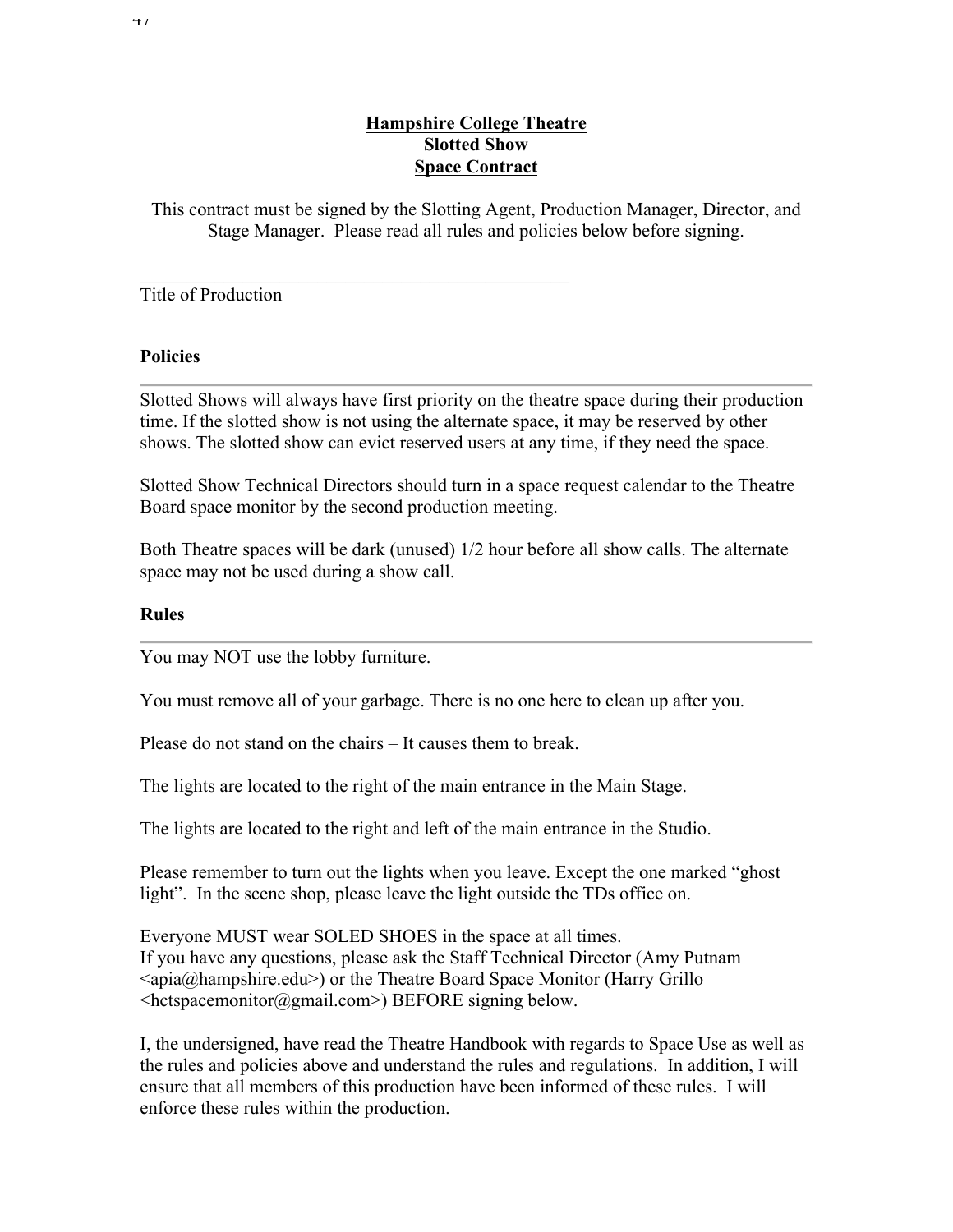| <b>Slotting Agent Signature</b>     | Date |  |
|-------------------------------------|------|--|
| <b>Production Manager Signature</b> | Date |  |
| Director Signature                  | Date |  |
| <b>Stage Manager Signature</b>      | Date |  |

I, the undersigned, confirm that the above production members have read the rules and policies listed above, and that the above production members have signed this contract.

| Theatre Board Space Monitor Signature | Date |
|---------------------------------------|------|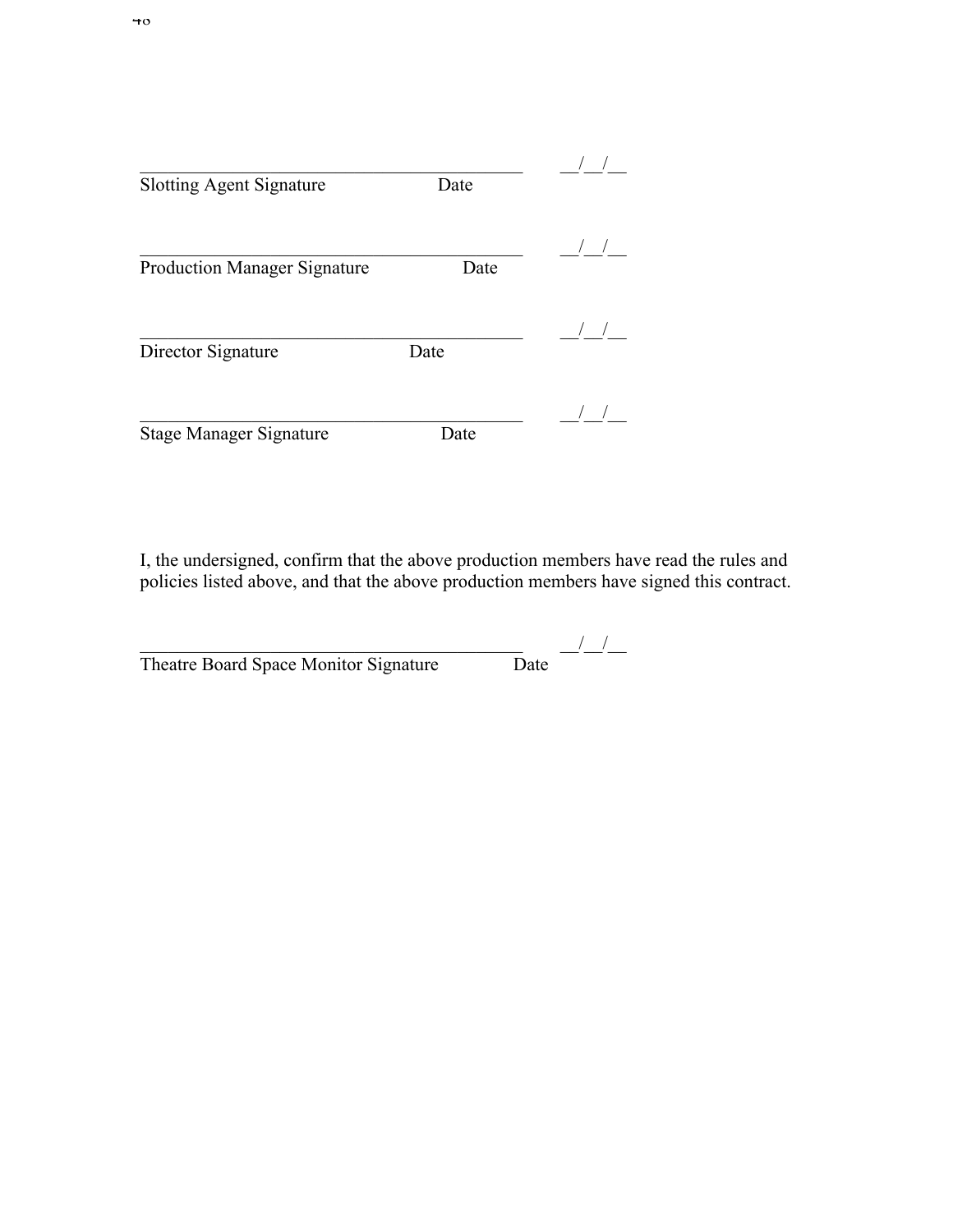# Hampshire College Theatre Program **Borrowing Contract**

| Name:                    |        |       |
|--------------------------|--------|-------|
| Telephone:               | Email: | Box # |
| Description of Activity: |        |       |

Production dates OR when the items will be used:

| Item Borrowed | Item Borrowed |
|---------------|---------------|
|               |               |
|               |               |
|               |               |
|               |               |
|               |               |
|               |               |
|               |               |
|               |               |
|               |               |
|               |               |
|               |               |
|               |               |
|               |               |
|               |               |
|               |               |
|               |               |
|               |               |

| <b>Staff Costume Supervisor:</b> | Date: |
|----------------------------------|-------|
| Staff TD:                        | Date: |
| Property Monitor:                | Date: |

*By signing this contract, I agree that I am responsible for the security, integrity and safe return of all items that I borrow, and agree to attend to any cleaning/upkeep and/or pay a damage deposit for use of certain materials if requested.*

| Borrower's Signature: | Date: |  |
|-----------------------|-------|--|
|                       |       |  |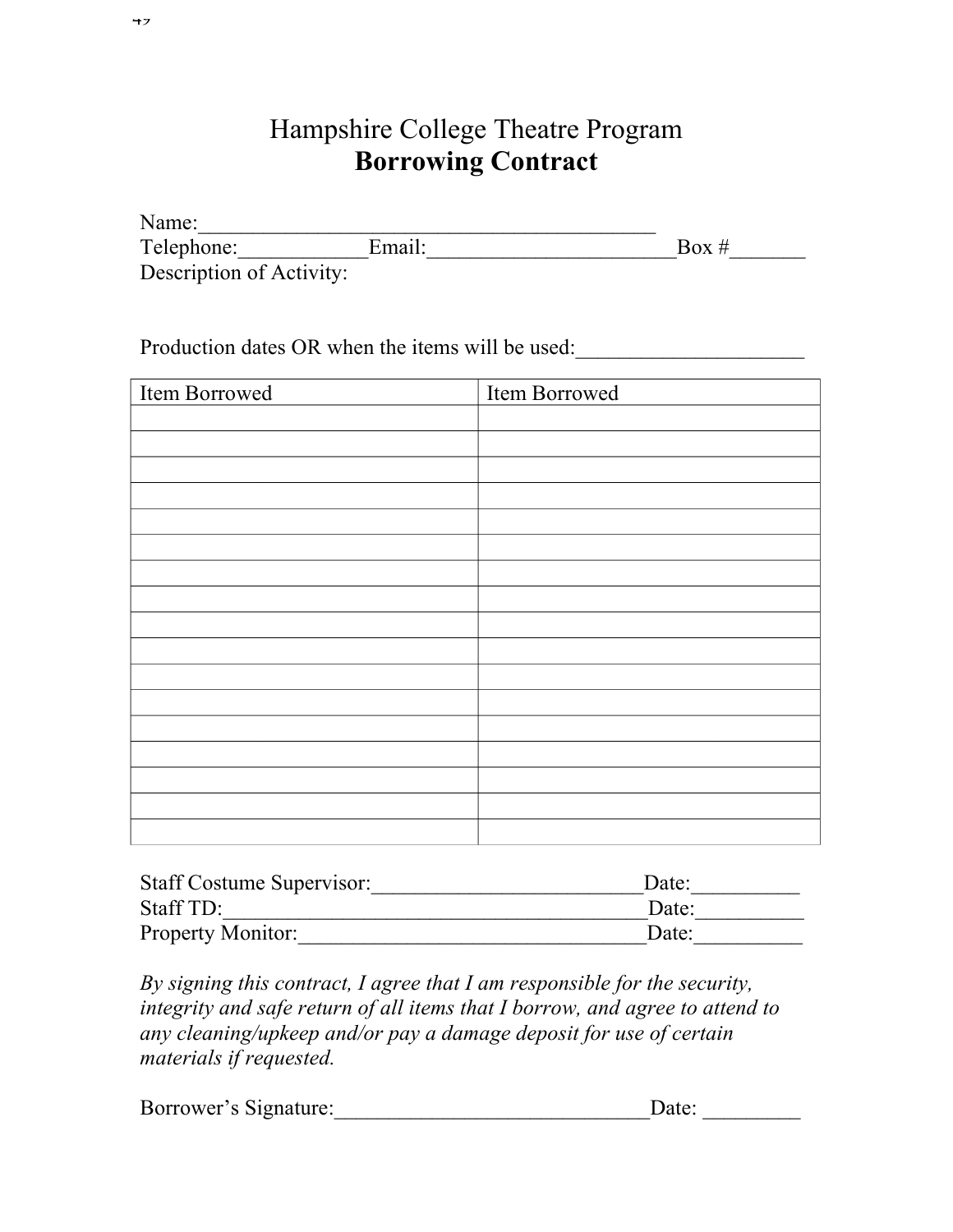### **Budget Guidelines:**

Greetings Theater Community Member,

You have received funding from the Theater Board budget to fund your project! With this money also comes responsibility. We made a list of requirements, expectations, and helpful hints so that we can ensure you get your money back. It is important to remember that Theater Board's budget is very tight and we do the best we can to allocate fairly, but we sometimes have to lay down certain rules to protect the integrity of future projects. Please make sure that everyone on your production team is aware of these regulations.

PLEASE READ THIS CAREFULLY. YOU ARE ACCOUNTABLE TO THESE GUIDELINES. BY SIGNING THIS YOU ARE AGREEING TO ALL OF THE BELOW STATEMENTS. FAILURE TO ADHERE COULD MEAN LOSS OF FUNDING TO YOUR PROJECT.

- 1. We cannot refund WAL-MART or SAMS CLUB purchases. This is a Hampshire College policy.
- 2. We need proof of payment for each and every item. We expect that you will have a receipt for every item. If a receipt is lost go to the Budget Coordinator to get a form to fill out. You will need a bank statement to verify your purchase. *Note: Using a credit or debit card makes things much easier in the event of a missing receipt.*
- 3. If you buy something online we need a bank statement.
- 4. If there is a receipt that looks suspicious you may need another proof of payment.
- 5. We need original copies of all receipts. NO PHOTOCOPIES.
- 6. It is your responsibility to make a copy of the receipts for you own records. The Budget Coordinator will only make copies of purchase forms.
- 7. Receipts must be turned in within the month the items were bought. All receipts must be turned in by the end of the production.
- 8. All RFPs are to be turned into the Budget Coordinator, NOT the Staff Technical Director. All RFPs are processed by the Budget Coordinator before being reconciled with the Staff Technical Director.
- 9. Fill out and check your purchase forms. Please use a calculator and double-check your math. You cannot imagine how many times people forget to fill out something. If your paperwork is incorrectly filled out, it will delay our ability to reimburse you.
- 10. After you have handed in all your receipts, you must hand in a final budget report. This should include how much you spent total and where the money was allocated.
- 11. Please remember that the money you do not spend goes to other students. Slotted shows should be respectful by limiting the amount of food/extravagances you purchase during the show. If it is noticed that an disproportionate amount of your budget is going to good or other suspicious items, your budget will go back to theater board for evaluations and could be in danger of being cut.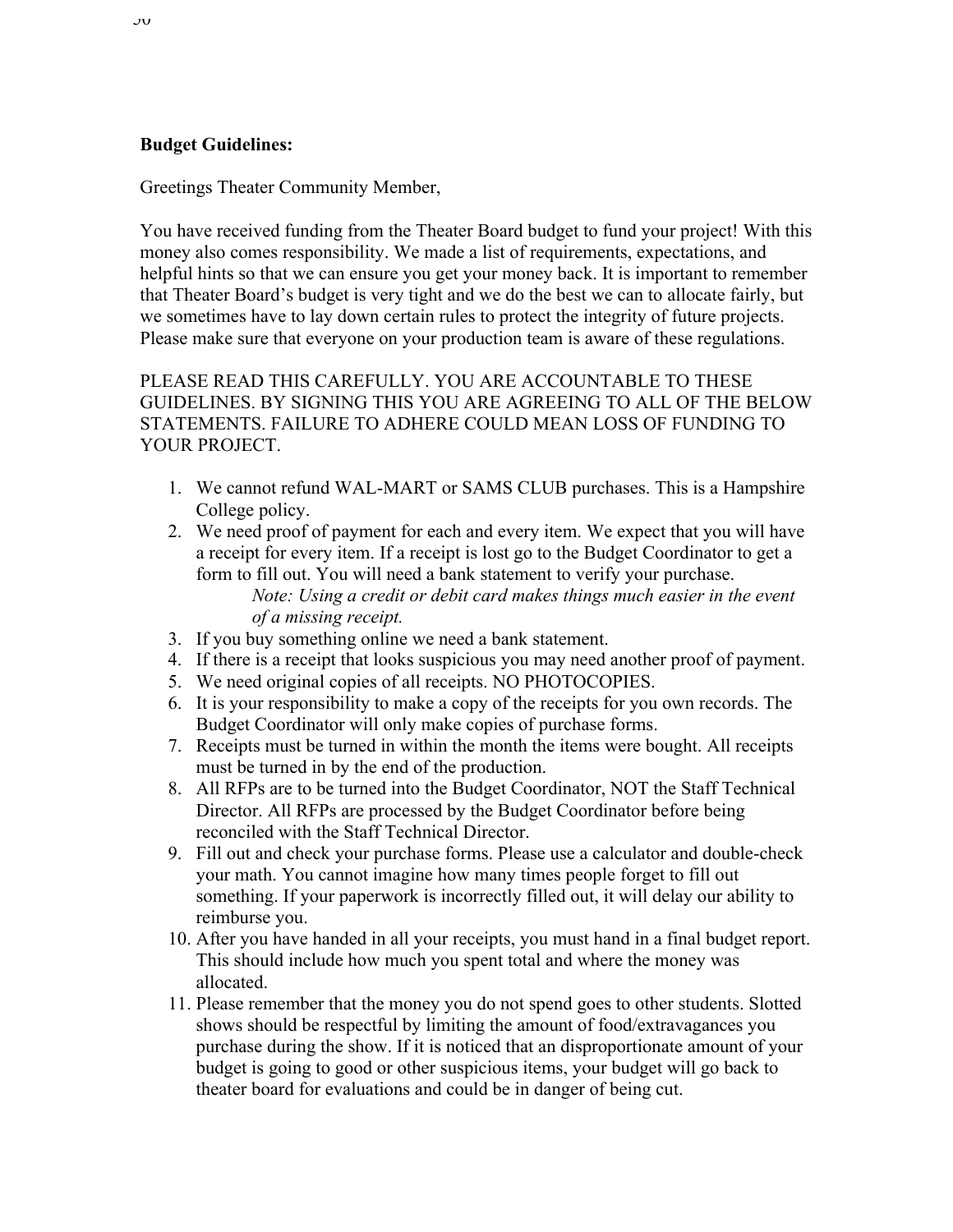- 12. Non-slotted shows cannot use their budget for food unless it is used during the performance in some way.
- 13. Students that receive funding from Theater Board for their productions may not suggest donations for the purposes of profit or reimbursement for individuals.
- 14. It is not the responsibility of the Budget Coordinator to hound you. If you do not follow these rules, you cannot expect to be reimbursed.

**I, the undersigned, have read the Budget Guidelines and understand the rules and regulations. I agree to adhere to these rules and to inform Theater Board of any complications or abnormalities.**

| Student Signature |  |
|-------------------|--|
|-------------------|--|

**Student Signature** 

 $J<sub>1</sub>$ 

Date

Any questions about the budget process and how it works should be addressed to the Budget Coordinator at any time. It is better to deal with any questions earlier rather than later. Theater Board is available at all times during your production as a resource. Please come to us with any problems you may be having ad we can help solve the problem. Your Theater Board Liaison is also a great resource. Good luck and we all hope for your success!

Theater Board Budget Coordinator, Eric O'Neill hctbudget@gmail.com

### **PERSON RECEIVING BUDGET**:

Print Name: Title of Project: Date of Project: Divisional Status: Hampshire Box Number: E-mail: Phone Number:

### **FOR BUDGET COORDINATOR:**

Total Budget Given Out: Budget Breakdown: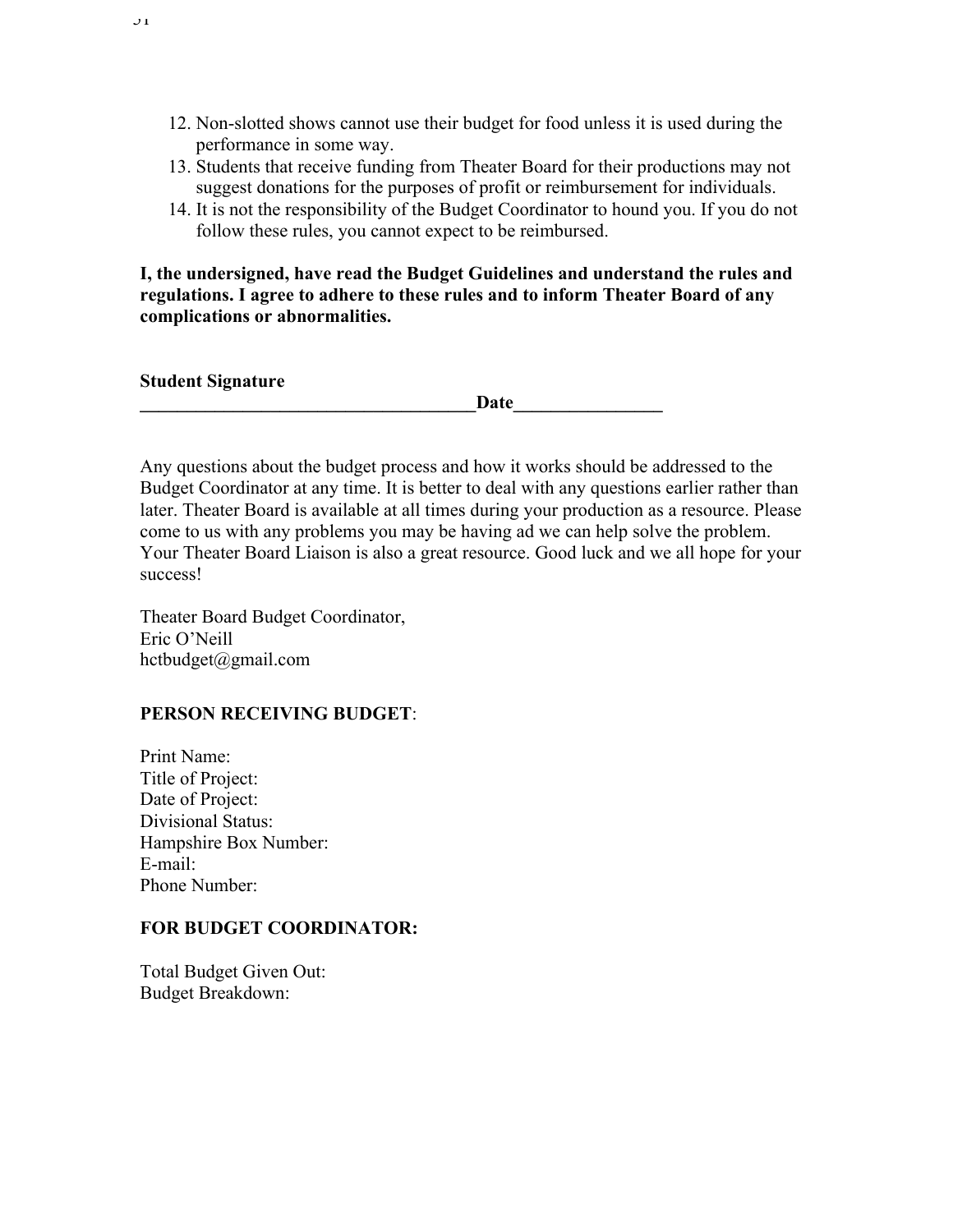#### **Sample Budget Breakdown**

*Pre-Production*

| Total Allotted:         | \$1,800 |       |
|-------------------------|---------|-------|
| <b>Set</b>              |         | \$500 |
| Costume                 |         | \$300 |
| Lights                  |         | \$80  |
| Sound                   |         | \$30  |
| Props                   |         | \$100 |
| Make-up                 |         | \$50  |
| <b>Stage Management</b> |         | \$40  |
| Food                    |         | \$100 |
| Publicity               |         | \$100 |
| Misc.                   |         | \$500 |
|                         |         |       |

#### *Post-Production:*

| Department                        | Item                                                                                                                                                     | <b>Purchased From</b>                                                                                                                                                                                                           | FFP# or School credit card  Date on receipt  Cost                                                                                                                                                            |                                                                                       |                                                                 | Dot, Total Spent | <b>Total Spent</b><br>1848.91 |
|-----------------------------------|----------------------------------------------------------------------------------------------------------------------------------------------------------|---------------------------------------------------------------------------------------------------------------------------------------------------------------------------------------------------------------------------------|--------------------------------------------------------------------------------------------------------------------------------------------------------------------------------------------------------------|---------------------------------------------------------------------------------------|-----------------------------------------------------------------|------------------|-------------------------------|
| Set (allotted \$1050)             |                                                                                                                                                          |                                                                                                                                                                                                                                 |                                                                                                                                                                                                              |                                                                                       |                                                                 | 1054.22          |                               |
|                                   | Lumber<br>Sheet goods returned<br>Lumber, sheet goods, and furring<br>Lumber and sheet goods<br>Lumber and sheet goods<br>Paint<br><b>Strews</b>         | rkmiles building materials supplier<br>rkmiles building materials supplier<br>rkmiles building materials supplier<br>rkmiles building materials supplier<br>rkmiles building materials supplier<br>Home Depot<br><b>Rocky's</b> | school credit card (Amy)<br>school credit card (Amy)<br>school credit card (Amy)<br>school credit card (Amv)<br>school credit card (Amv)<br><b>RFP#1 (Mitchell (COMP)</b><br>$R + 2$ (Arianna $\blacksquare$ | 3/4/2013<br>3/11/2013<br>3/12/2013<br>3/21/2013<br>3/29/2013<br>3/18/2013             | 118.66<br>-32.64<br>467.8<br>275.03<br>44.85<br>180.52<br>12.73 |                  |                               |
| Costumes (allotted \$500)         |                                                                                                                                                          |                                                                                                                                                                                                                                 |                                                                                                                                                                                                              |                                                                                       |                                                                 | 385.93           |                               |
|                                   | <b>Oothing and accessories</b><br>Fabric<br>Oothing and makeup<br>fabric and paint<br>Hair coloring<br>Makeup<br><b>Shoes</b>                            | <b>TJ</b> Maxx<br>Joann Fabric and Craft Store<br>Target<br>Joann Fabric and Craft Store<br><b>O/S' Pharmacy</b><br><b>O/S' Pharmacy</b><br><b>DSW</b>                                                                          | <b>RFP#3 (Bena (COMP)</b><br><b>RFP #3 (Bena Command)</b><br><b>RFP#3 (Bena Comp)</b><br><b>RFP #3 (Bena</b><br><b>RFP#3 (Bena Comp)</b><br><b>RFP #3 (Bena Command)</b><br>School credit card (Beth)        | 4/3/2013<br>3/22/2013<br>4/9/2013<br>4/9/2013<br>4/5/2013<br>4/5/2013<br>3/13/2013    | 49.96<br>63.22<br>59.79<br>32.47<br>16.46<br>52.96<br>111.07    |                  |                               |
| Lights (allotted \$50)            |                                                                                                                                                          |                                                                                                                                                                                                                                 |                                                                                                                                                                                                              |                                                                                       |                                                                 | 30.08            |                               |
|                                   | <b>Plastic Lighting Panels</b>                                                                                                                           | Home Depot                                                                                                                                                                                                                      | <b>RFP#1 (Mitchell</b>                                                                                                                                                                                       | 3/26/2013                                                                             | 30.08                                                           |                  |                               |
| Rops (Allotted \$100)             |                                                                                                                                                          |                                                                                                                                                                                                                                 |                                                                                                                                                                                                              |                                                                                       |                                                                 | 92.3             |                               |
|                                   | Curtains, pourers, bags, megaphone<br>Syringe<br><b>Fake Ogarettes</b><br>Glass Vials<br>Motorola Cell Phones<br>trick stage knife<br>trick stage knives | Amazon.com<br>Amazon.com (Super Medical Supply)<br>Amazon.com (Zowie Fun)<br>Amazon.com<br>Ebay.com (Paypal, Rushgirl1984)<br>Amazon.com<br>Amazon.com                                                                          | <b>FFP#4 (Grace</b><br><b>RFP #4 (Grace Compare)</b><br>FFF #4 (Grace Call<br>FFF #5 (Grace Canal<br>FFF #5 (Grace Company)<br>FFF #5 (Grace Canal<br>FFFP #5 (Grace                                         | 3/4/2013<br>3/4/2013<br>3/4/2013<br>3/10/2013<br>3/23/2013<br>4/1/2013<br>4/1/2013    | 49.18<br>4.04<br>5.94<br>4.74<br>18.5<br>5.4<br>4.5             |                  |                               |
| Sound (Allotted \$25)             |                                                                                                                                                          |                                                                                                                                                                                                                                 |                                                                                                                                                                                                              |                                                                                       |                                                                 | 9.12             |                               |
|                                   | (4) song files<br>(4) song files                                                                                                                         | itunes<br>itunes                                                                                                                                                                                                                | School credit card (Amy)<br>School credit card (Amy)                                                                                                                                                         | 2/23/2013<br>3/18/2013                                                                | 4.86<br>4.26                                                    | 150.26           |                               |
| Stage Management (allotted \$185) | Food for Tech<br>Food for Tech                                                                                                                           | Big Y<br><b>O/S</b> pharmacy                                                                                                                                                                                                    |                                                                                                                                                                                                              | 4/6/2013<br>4/9/2013                                                                  | 105.29<br>44.97                                                 |                  |                               |
| <b>Publicity (allotted \$140)</b> |                                                                                                                                                          |                                                                                                                                                                                                                                 |                                                                                                                                                                                                              |                                                                                       |                                                                 | 127              |                               |
|                                   | Programs<br>Programs<br>scripts<br>scripts<br>scripts<br>posters<br>scripts                                                                              | <b>Duplications</b><br>Duplications<br>Duplications<br>Duplications<br>Duplications<br>Duplications<br>Duplications                                                                                                             | TB duplications account<br>TB duplications account<br>TB duplications account<br>TB duplications account<br>TB duplications account<br>TB duplications account<br>TB duplications account                    | 4/11/2013<br>4/11/2013<br>2/26/2013<br>2/5/2013<br>2/13/2013<br>4/3/2013<br>3/26/2013 | 32<br>8.12<br>8.92<br>3.2<br>22.3<br>48<br>4.46                 |                  |                               |

*These are examples are for Producers after a budget is already granted. For a Budget Proposal, the breakdown is similar to pre-production, but there is detail in every department. For example: Why do you need \$300 costumes? What do you plan on buying? Why is it essential to your show?*

*These aren't a "standard" format. Every producer does this differently, it just needs to be clean, clear and well organized.*

#### **Sample Budget Proposal:**

12/2/08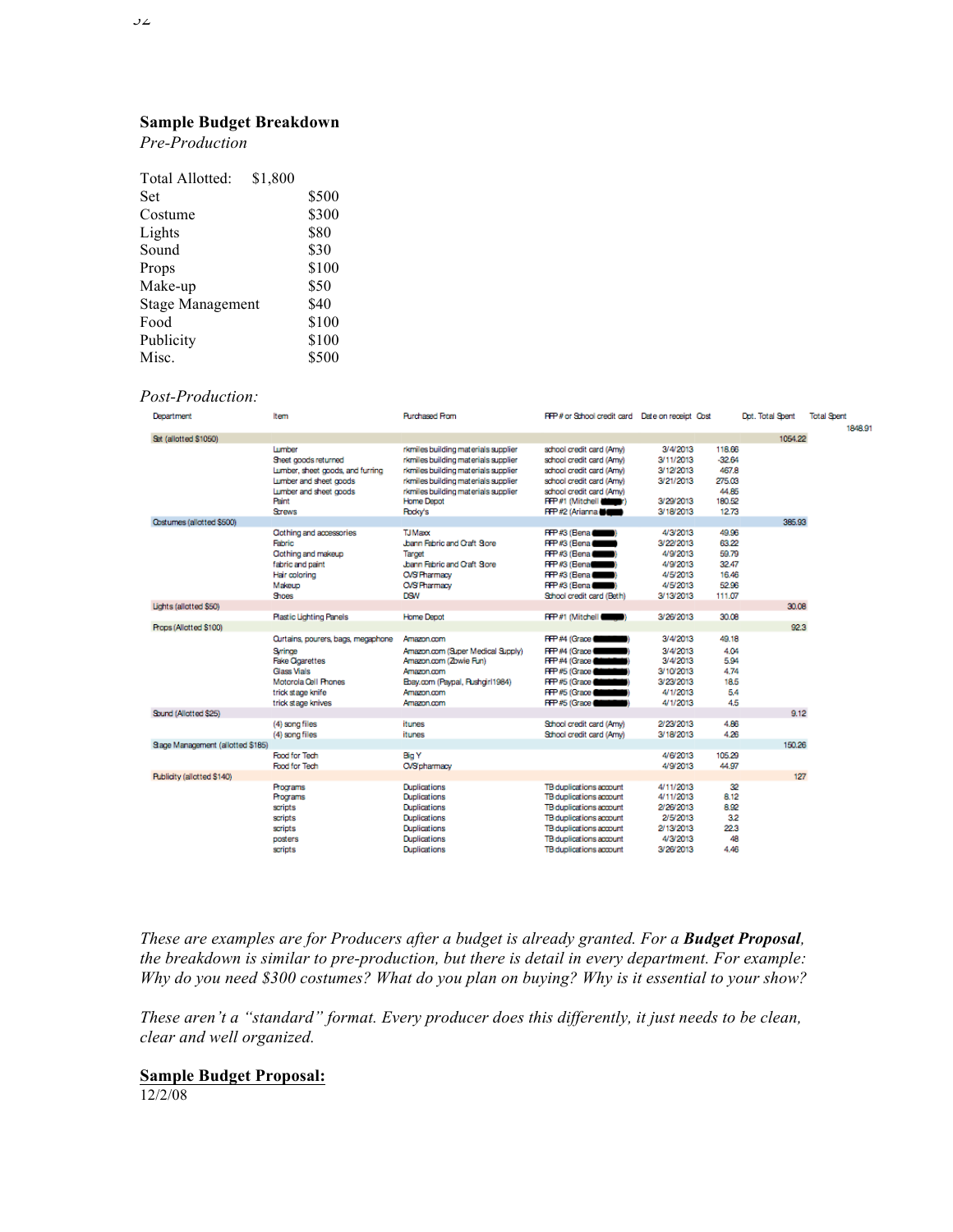Julia Phillips (Producer) Budget Proposal "Untitled" Division III Performance Mainstage Theatre March  $13<sup>th</sup>$ -17<sup>th</sup>, 2009

#### Dear Theatre Board,

The "Untitled" performance is about to go into pre-production and I'm writing to request a budget to fund the show. We've looked through the stock platforms, wood and the props loft and we are confident that we aren't asking for anything that doesn't exist in the inventory already.

"Untitled" is a show about one woman exploring plutonic relationships with men and looking at the interactions they have. Often times, original work at Hampshire College is centered around men and the co-writers wish to move away from that. The writers, David Mamet and Liza Minnelli, have been workshopping the piece together for six months now and they're looking to have a final draft by mid-January. They will both co-star in the show and play many different characters.

Though we have limited time in the space and we know we can't go too extravagant, realistically, with this script, we would still like to highlight several things in the performance. In order to do that, we've come up with some things we'd like to purchase. We checked prices at several different locations and came up with cheapest solutions we could find.

- **Set**
	- $\circ$  4 4X8' Sheets of luan for us to create the atmosphere. We'd like to create cutouts that mimic the feeling of a TV music special from the late 1960s. Each sheet is \$12.87.
	- o To paint the set and the floor, we're looking to get five different colors of paint (gallon buckets). Each bucket is \$19.98.
- **Set Total**: \$151.38
- **Costumes**
	- o For our costumes for Liza and David, we've had our costume designer create a custom made suit and dress for the two them, respectively. They are two tone costumes and we only need two fabrics in order to fabricate. 3 yards of black cotton at \$3.99 a yard. 5 yards of gold chiffon at \$9.99 a yard.
- **Costume Total:** \$61.92
- **Budget Total:** \$213.30

Thanks for your time and email or call with any further questions, Julia Phillips "Untitled" Producer email phone number

*Note: These prices may not reflect reality. We do not fund food or the payment of cast and/or crew or pay anyone on the cast or crew.*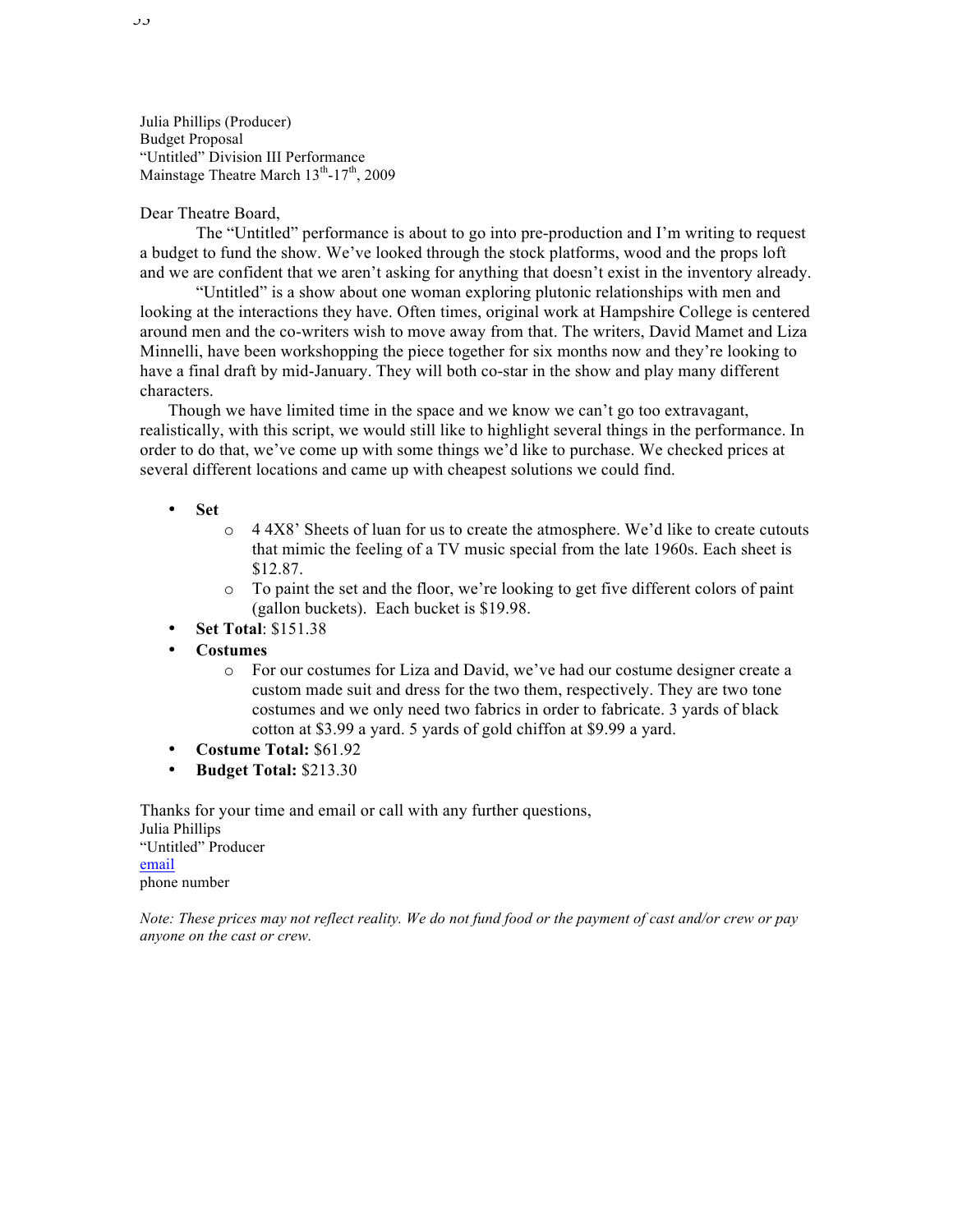## *HAMPSHIRE COLLEGE THEATRE CREW REQUIREMENT CONTRACT*

*In order to get your crew requirement filed, contact a show's producer and find a position, fill out this form and return it to your professor as soon as possible. Please keep your schedule in mind and understand that if everyone signs up for the last show of the semester, not everyone will be able to fulfill their requirements.* 

Date:

Production:

Student:

 $\frac{1}{2}$ 

Show Administrator:

Class:

Show Administrator Signature:

 $\mathcal{L}_\text{max}$  , where  $\mathcal{L}_\text{max}$  , we have the set of  $\mathcal{L}_\text{max}$ 

 $\mathcal{L}_\text{max}$  , where  $\mathcal{L}_\text{max}$  , we have the set of  $\mathcal{L}_\text{max}$ 

 $\mathcal{L}_\text{max}$ 

 $\mathcal{L}_\text{max}$  , where  $\mathcal{L}_\text{max}$  , we have the set of  $\mathcal{L}_\text{max}$ 

Professor:

Position(s) To Fill:

Contact Information For Slotted Shows: Mainstage

 $\mathcal{L}_\text{max}$  , where  $\mathcal{L}_\text{max}$  , we have the set of  $\mathcal{L}_\text{max}$ 

 $\mathcal{L}_\text{max}$ 

 $\mathcal{L}_\text{max}$  , where  $\mathcal{L}_\text{max}$  , we have the set of  $\mathcal{L}_\text{max}$ 

Studio

### *In order to get credit (and an evaluation) for the crew requirement the students must*:

- Work on a slotted production in any position. That means completing all work, attending all required meetings, attending strike and fulfilling the requests of the production (this should be at least twenty hours of work). If one takes on a full position to a production, they are expected to complete the work regardless of how many hours they have put in. To find positions, students may speak to the Theatre Board Community Contact.
	- o Administrators within a production are expected to give the students written documentation to give to faculty as proof for filling the requirements. Administrators can also change exactly how the requirements work based on what needs to be done and when.
- It is up to the student, not the faculty or the production administrators to complete these requirements. If the twenty hours are not completed within a single production or job, it is expected they fill the requirement in another production or job.
- Examples of positions to fill requirements:
	- o Build/Paint Crew
	- o Costume Crew
	- o Run Crew
	- o Light or Sound Operator
	- o Assistant to any production team position (i.e. assistant to the stage manager, technical director, props master etc)
	- o **Ushering does not count towards your crew requirement.**
- *Failure to complete these crew requirements is grounds for an incomplete in the class that has the requirement.*

 $, 9 +$